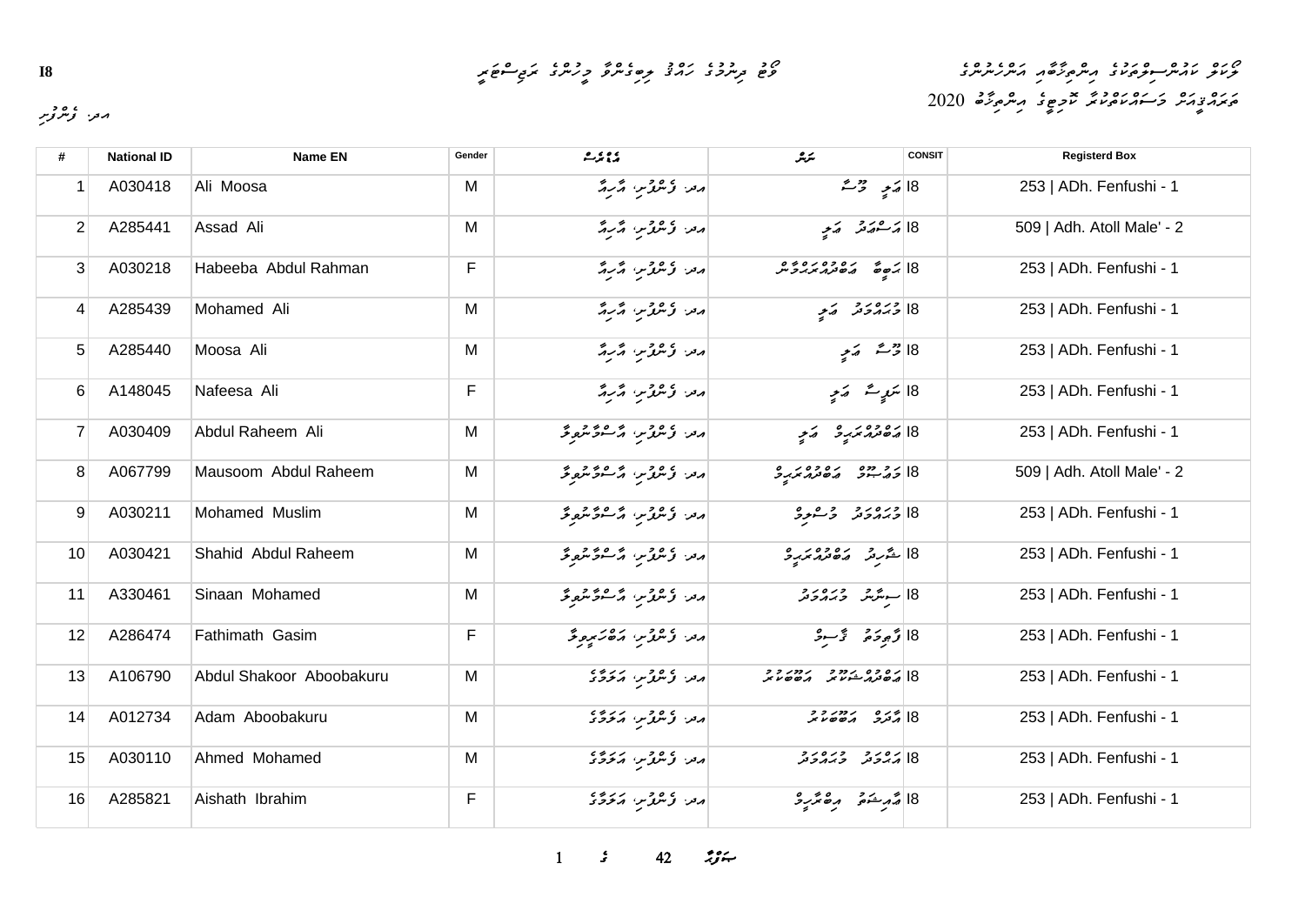*sCw7q7s5w7m< o<n9nOoAw7o< sCq;mAwBoEw7q<m; wBm;vB* م من المرة المرة المرة المرجع المرجع في المركبة 2020<br>مجم*د المريض المربوط المربع المرجع في المراجع المركبة* 

| 17 | A285827 | Ali Mohamed            | M           | أمعه وكلوفر مكرومي     | 8  پر په دېمبروتر                       | 253   ADh. Fenfushi - 1             |
|----|---------|------------------------|-------------|------------------------|-----------------------------------------|-------------------------------------|
| 18 | A030108 | Khadheeja Aboobakuru   | $\mathsf F$ | أمعن وتنموس يمتوقر     | 8 كَتْمِيعٌ مُقْصَلَةٌ                  | 253   ADh. Fenfushi - 1             |
| 19 | A162939 | Mariyam Usrath         | F           | أمعرا وصوفرا أيمرون    | 8  ئەبەر قەرىقىدە                       | 509   Adh. Atoll Male' - 2          |
| 20 | A030431 | Mohamed Aboobakuru     | M           | معرا وكالمرض محركر وي  | 32132 22012 B                           | 253   ADh. Fenfushi - 1             |
| 21 | A285823 | Mohamed Ibrahim        | M           | أمعه وكلوس كمغرف       | 8  دبرە دىر مەھرىبى                     | 686   Radisson Blu Maldives-1       |
| 22 | A030109 | Shameema Aboobakuru    | $\mathsf F$ | معد: تؤثيري المتوقرى   | $2222$ $18$                             | 253   ADh. Fenfushi - 1             |
| 23 | A285826 | Shareefa Mohamed       | F           | معرا وكالمعرض المركزى  | 8  خىمبۇ ئەيرە ئەر                      | 253   ADh. Fenfushi - 1             |
| 24 | A030071 | Zulaikha Mohamed       | F           | أمعرا وصوفرا أيمرون    | 8  ىخ <i>مرد تى ئىم ئى</i> مىز ئىر      | 253   ADh. Fenfushi - 1             |
| 25 | A074543 | Abdul Raheem Aboobakur | M           | أمعا وتنزيرا متوقات    | 8 הפנג הביני נייני                      | 253   ADh. Fenfushi - 1             |
| 26 | A030134 | Khadeeja Ismail        | F           | معدا وكلورس مكرونج     | 8  زَمِرِيَّ مِرْ مُرَّمَّ دِ وَ        | 253   ADh. Fenfushi - 1             |
| 27 | A030137 | Mariyam Gasim          | $\mathsf F$ | معد: وكالمعرض مكرونجي  | $3 - \frac{2}{3}$ $3 - \frac{2}{3}$     | 253   ADh. Fenfushi - 1             |
| 28 | A030300 | Aboobakuru Hussain     | M           | معرا وكالدوم المركزة م | 8 مەھەم بر يەسكىرىش                     | 439   Sun Island Resort and Spa - 1 |
| 29 | A353947 | Ahmed Aboobakuru       | M           | معرا وتعويس المروح     | $22222$ $18$                            | 253   ADh. Fenfushi - 1             |
| 30 | A030301 | Ali Hussain            | M           | أمعرا وكلورس مرومي     | 8  پر پو م <sup>ی</sup> شریف            | 253   ADh. Fenfushi - 1             |
| 31 | A285276 | Aminath Hussain        | $\mathsf F$ | أمعرا وكلورس مرومي     | 8  م <i>ُّحِسَمُ مُسْتَمِسُ</i>         | 253   ADh. Fenfushi - 1             |
| 32 | A285275 | Anwar Hussain          | M           | أمعرا وكلورس مرومي     | 8  ئ <i>ەنگەنگە</i> ئەسكە <i>بەنل</i> ە | 253   ADh. Fenfushi - 1             |
| 33 | A078234 | Hawwa Hussain          | F           | أمعه وتعويم أمرضي      | 8  ئەۋىۋە مەسىرىدىكە                    | 509   Adh. Atoll Male' - 2          |

*2 sC 42 nNw?mS*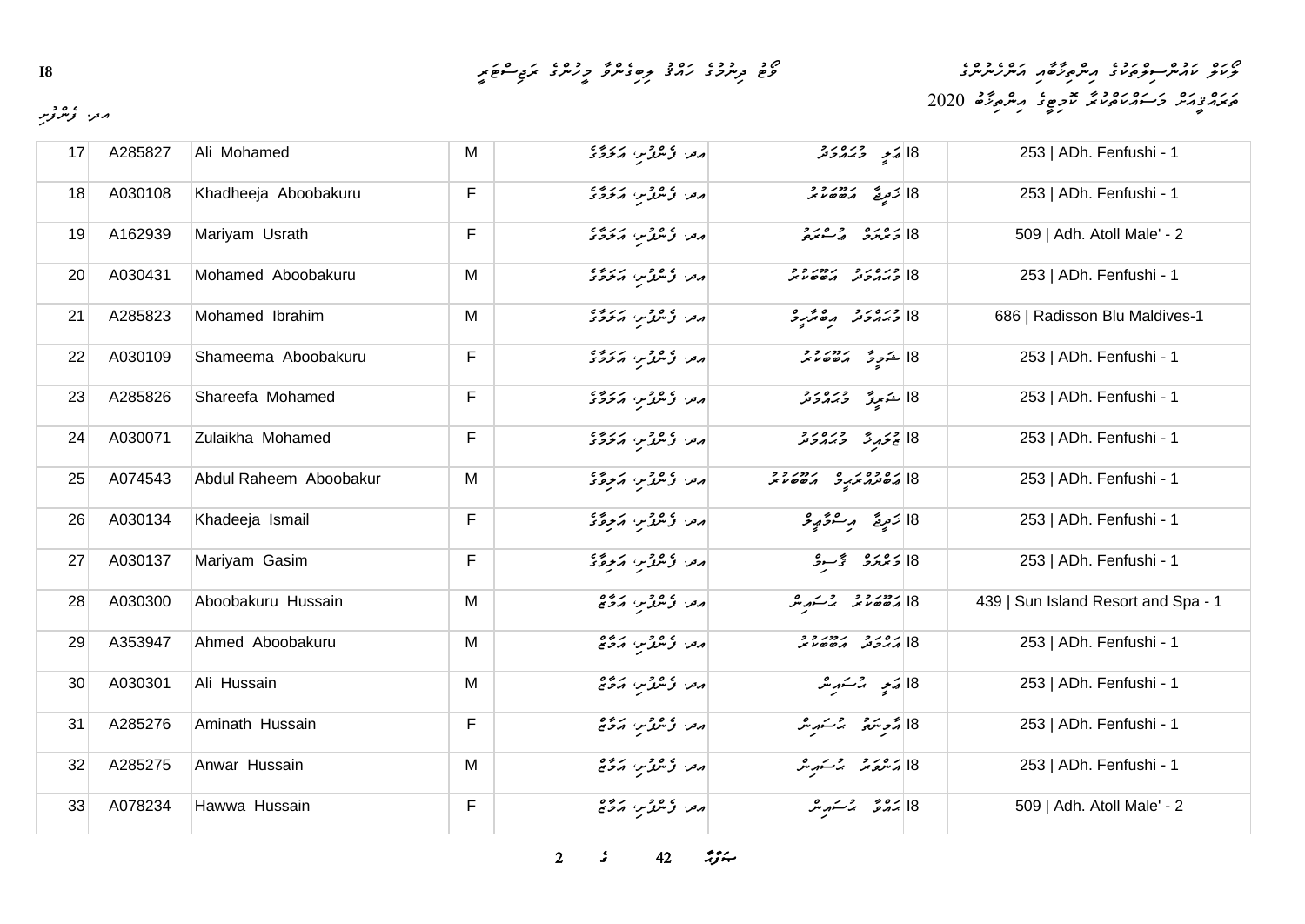*sCw7q7s5w7m< o<n9nOoAw7o< sCq;mAwBoEw7q<m; wBm;vB* م من المرة المرة المرة المرجع المرجع في المركبة 2020<br>مجم*د المريض المربوط المربع المرجع في المراجع المركبة* 

| 34 | A315734 | Mariyam Hussain         | $\mathsf{F}$ | أمعه وتعويم أمرضي             | 8   ئ <i>ۇنىز ئىمىتىدى</i> گە          | 509   Adh. Atoll Male' - 2 |  |
|----|---------|-------------------------|--------------|-------------------------------|----------------------------------------|----------------------------|--|
| 35 | A285277 | Mohamed Aboobakuru      | M            | أمعرا وتعويب أروه             | 8 כנסני נמני כ                         | 253   ADh. Fenfushi - 1    |  |
| 36 | A030210 | Muhammadhu Musthafa     | M            | أمعرا وتتروش أروه             | 8  دبرەرد دېدۇ                         | 253   ADh. Fenfushi - 1    |  |
| 37 | A285092 | Aboobakuru Abdul Kareem | M            | أمعرا وكالمروس أركبتمبرى      | 8 - 70700 - 70700 - 8                  | 253   ADh. Fenfushi - 1    |  |
| 38 | A030181 | Aminath Abdul Kareem    | F            | أمعرا وكالمروس أركبتمبرى      | 8  مُرْجِسَة مُتَصْرَ مُرْجَمَة مَرِدْ | 253   ADh. Fenfushi - 1    |  |
| 39 | A339823 | Aminath Hamna Waleed    | $\mathsf F$  | أمعرا وتنمدس أركبتمبر         | 8  مَّحِسَمَ بَرْدْشَ وَمِعْدَ         | 253   ADh. Fenfushi - 1    |  |
| 40 | A285095 | Hamdhoon Waleed         | M            | أمعرا وتموهم المركبة          | 8  برودویر کامویر                      | 509   Adh. Atoll Male' - 2 |  |
| 41 | A030178 | Khadeeja Abdul kareem   | $\mathsf F$  | أمعرا وكلوس أركبتمبر          | 8  كەرى <i>ق مەھەردىن ب</i> رو         | 253   ADh. Fenfushi - 1    |  |
| 42 | A030179 | Mohamed Abdul Kareem    | M            | أمعرا وتنزوين أركبتميرى       | 8  ورورو رووور و                       | 509   Adh. Atoll Male' - 2 |  |
| 43 | A396169 | Mohamed Ilyas           | M            | أمعرا وكالمروس أركبتمبرى      | 8  دېرورو موگرے                        | 253   ADh. Fenfushi - 1    |  |
| 44 | A285093 | Mohamed Waleedh         | M            | أمعرا وتعمد سكاريم كالمستعيرى | 18 ديرورو گروتر                        | 253   ADh. Fenfushi - 1    |  |
| 45 | A096336 | Adam Gasim              | M            | أمعرا كرهوس كالشبائر          | 8  انھرنز تھی۔                         | 253   ADh. Fenfushi - 1    |  |
| 46 | A286791 | Mohamed Adam            | M            | أمعرا كرهوس كالشيتر           | 8  32,25 م. م. م. م. 20                | 253   ADh. Fenfushi - 1    |  |
| 47 | A030428 | Saamath Hassan          | $\mathsf F$  | أمعرا كرهوس كالشيتر           | 8  گۇۇ ئەسەئىر                         | 509   Adh. Atoll Male' - 2 |  |
| 48 | A033682 | Aminath Mausooma        | $\mathsf F$  | أمعن وتنزوس كالبرودي          | 8  مُرْحِسَمُ حَمْسِعْرً               | 253   ADh. Fenfushi - 1    |  |
| 49 | A030142 | Aishath Ali             | $\mathsf F$  | أمعن كرهوس مكالح بلائم        | 8  مەم شىم كەمىي                       | 253   ADh. Fenfushi - 1    |  |
| 50 | A030200 | Hussain Aboobakuru      | M            | أمعن كرهوس مكالميرة           | 8  پر متمبر مرد در در در در این        | 253   ADh. Fenfushi - 1    |  |

**3** *3* **<b>42** *z <i>z*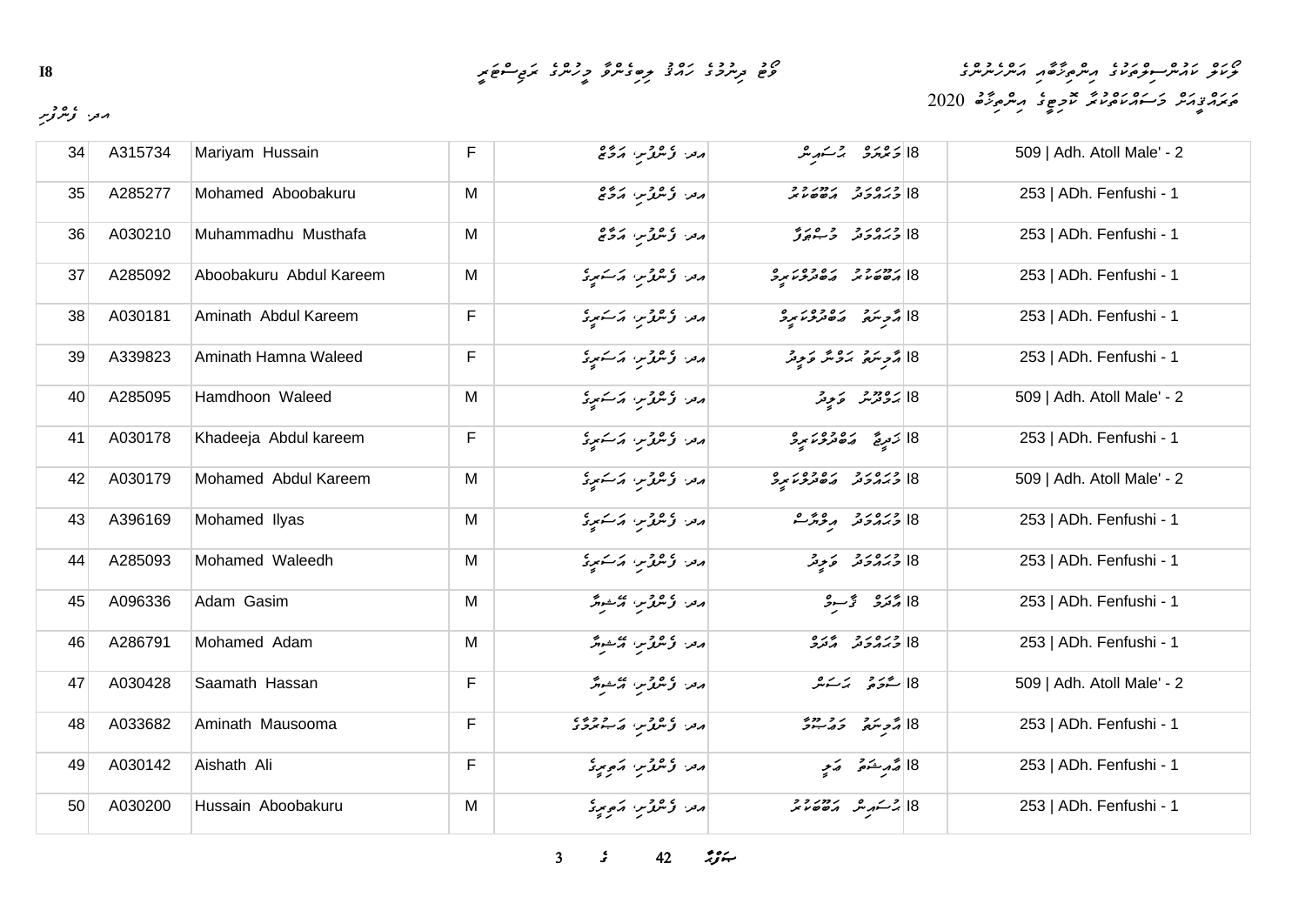*sCw7q7s5w7m< o<n9nOoAw7o< sCq;mAwBoEw7q<m; wBm;vB* م من المرة المرة المرة المرجع المرجع في المركبة 2020<br>مجم*د المريض المربوط المربع المرجع في المراجع المركبة* 

| 51 | A353942 | Hussain Aboobakuru | M           | أمعا كر تكريب أكاموسي          | 8 ير <i>مرد مقصد پر</i>           | 253   ADh. Fenfushi - 1       |
|----|---------|--------------------|-------------|--------------------------------|-----------------------------------|-------------------------------|
| 52 | A376096 | Aboobakuru Shifaan | M           | دو. ومروج وودود                | 8  ر <i>وموج شوڙ</i> شر           | 253   ADh. Fenfushi - 1       |
| 53 | A030279 | Aishath Ihsana     | $\mathsf F$ | معرس ومورد مصوم ود             | 8  م <i>ەرىشىمى مەشتىت</i> ر      | 509   Adh. Atoll Male' - 2    |
| 54 | A022148 | Ali Moosa          | M           | معرس ومورد مصوم ود             | 18 کھ تو گ                        | 253   ADh. Fenfushi - 1       |
| 55 | A030280 | Aminath Ali        | F           | معرس وموس مصوم ود              | 8ا <i>مُ</i> حب <i>سَمُ مَ</i> مِ | 253   ADh. Fenfushi - 1       |
| 56 | A158078 | Fathimath Rahma    | $\mathsf F$ | معرس ومورد مصوم ود             | 8  ۇ <sub>ج</sub> وڭر ئىرچۇ       | 509   Adh. Atoll Male' - 2    |
| 57 | A381582 | Fathmath Suma      | F           | معرس وموس كالمحصوم والمحمد     | 8  ۇجەدىق سىۋ                     | 253   ADh. Fenfushi - 1       |
| 58 | A329687 | Hawwa Shanee       | F           | معرس ومورد مصوم ود             | 8  كَهُرَّةٌ شَّمْسٍ              | 253   ADh. Fenfushi - 1       |
| 59 | A285291 | Khadheeja Shifanaa | F           | معرس ومورد مصوم ود             | 8  زَمِرِيحٌ ۖ سُوِرٌ مَّر        | 253   ADh. Fenfushi - 1       |
| 60 | A285290 | Moosa Muizz        | M           | مدر وسروس مصوم دو              | 8  ج محمد محمد محمد محمد          | 253   ADh. Fenfushi - 1       |
| 61 | A158161 | Salma Ali          | F           | أردر ومرور مصروره و            | 8  سَعْرَةً - رَمِ                | 509   Adh. Atoll Male' - 2    |
| 62 | A288872 | Aminath Mausooma   | F           | معرس وسروس كالمحور سرولو       | 8  أُمُّ حِسَنَةً مَصْبَحَةً      | 253   ADh. Fenfushi - 1       |
| 63 | A061325 | Mohamed Moosa      | M           | أمعر ومروس كالمحد مدد          | 8   <i>جزه دو</i> حقیقه           | 253   ADh. Fenfushi - 1       |
| 64 | A288867 | Muaz Muhammadh     | M           | معرس وسروس كالمحاديد والمحاديد | 8  وی ورورو                       | 686   Radisson Blu Maldives-1 |
| 65 | A285311 | Muneeba Mohamed    | F           | معرا ومروس كالمور مدد          | 8  ۇسىھ دېرەدىر                   | 253   ADh. Fenfushi - 1       |
| 66 | A284038 | Ubaidhath Mohamed  | M           | معرس ومورد كالمحور مرد         | 8  رُەرِيَرە ئەرەرى               | 253   ADh. Fenfushi - 1       |
| 67 | A122354 | Khadheeja Adam     | $\mathsf F$ | أمعه: وكالمؤس كالمحكم          | 8  كَسِيعٌ - مُرْمَرْدُ           | 509   Adh. Atoll Male' - 2    |

*4 s* 42 *i*<sub>s</sub> $\approx$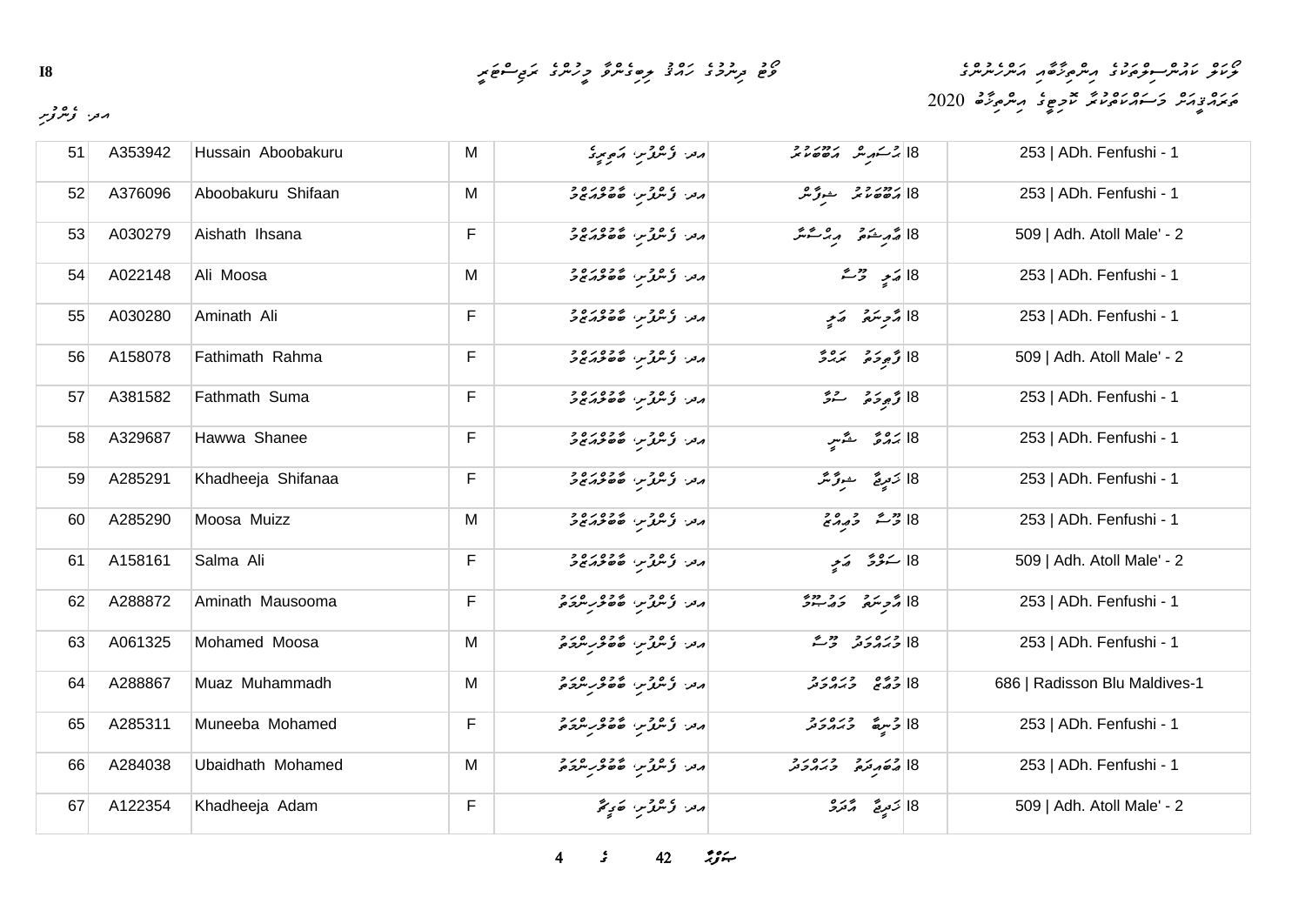*sCw7q7s5w7m< o<n9nOoAw7o< sCq;mAwBoEw7q<m; wBm;vB* م من المرة المرة المرة المرجع المرجع في المركبة 2020<br>مجم*د المريض المربوط المربع المرجع في المراجع المركبة* 

| 68 | A289401 | Mariyam Ameera Ismail | F           | مامر: كَوْسْكُوْسٍ، كَايَاتُوْ                                                                     | 8   ئ <i>ەمگە ئۇچىگە بەستۇمپ</i> ۇ | 509   Adh. Atoll Male' - 2 |
|----|---------|-----------------------|-------------|----------------------------------------------------------------------------------------------------|------------------------------------|----------------------------|
| 69 | A102274 | Faheema Mohamed       | F           | أردرا وتمروس كالمجمور                                                                              | 8  <i>وَرِدُّ حُمَدُونَدُ</i>      | 509   Adh. Atoll Male' - 2 |
| 70 | A030249 | Jaufar Adam           | M           | ما مارد المحمد والمحمد المحمد والمحمد المحمد والمحمد المحمد والمحمد المحمد والمحمد والمحمد والمحمد | 8  يے پر پور مجموعہ                | 253   ADh. Fenfushi - 1    |
| 71 | A030423 | Aishath Saira         | F           | أمعرا وتكروس كالرؤوش                                                                               | 8  مُدمِسَة مُصْرِيمٌ              | 253   ADh. Fenfushi - 1    |
| 72 | A030283 | Jameela Mohamed       | F           | أمعرا وتكروس كالرؤوش                                                                               | 8  ق ح ع ح م ي م ج و ح د           | 253   ADh. Fenfushi - 1    |
| 73 | A041900 | Rugiyya Abdul Raheem  | $\mathsf F$ | أمعرا وكلوفرا كالرؤوثر                                                                             | 8 متوريج مقصد مديد                 | 509   Adh. Atoll Male' - 2 |
| 74 | A041902 | Samath Abdul Raheem   | F           | مەر كۆرگۈش، ھەردگوڭر                                                                               | 8 گەرە مەھەر مەر                   | 509   Adh. Atoll Male' - 2 |
| 75 | A285432 | Shausan Abdul Raheem  | $\mathsf F$ | أمعرا وتكروس كالرؤوش                                                                               | $ 8 $ شكر مشاهر مورد و 18          | 509   Adh. Atoll Male' - 2 |
| 76 | A023624 | Ibrahim Mohamed       | M           | معرا وتمروس كالمروش                                                                                | 8  مەھمەر ئەمەمەر                  | 253   ADh. Fenfushi - 1    |
| 77 | A285437 | Javeed                | M           | أمعه وكمروس كالمحر وكالله                                                                          | 8  اقے موقر                        | 253   ADh. Fenfushi - 1    |
| 78 | A372258 | Ahmed Adam            | M           | معدا وتكويرا كالمحتر سقط                                                                           | 18 كەبرو ئەر ئەر ئەر               | 253   ADh. Fenfushi - 1    |
| 79 | A285137 | Fathimath Shithaara   | F           | مدر ومروس ھەمرىسى                                                                                  | 8  <i>وگھوخ</i> تر شو <i>مرمگ</i>  | 253   ADh. Fenfushi - 1    |
| 80 | A285136 | Hassan Adam           | M           | معرا وتمروس كالمحرم والمحا                                                                         | 8  پرسترس مجموعہ                   | 253   ADh. Fenfushi - 1    |
| 81 | A285138 | Hawwa Adam            | $\mathsf F$ | مدر وتروس ھەمرىك                                                                                   | 18 بَرُوحٌ مُرْمَرَّدُ             | 253   ADh. Fenfushi - 1    |
| 82 | A031573 | Khadeeja Adam         | $\mathsf F$ | معه وتمروس ھەبرىق                                                                                  | 18  زَمِرِجٌ – مُرْمَرٌ            | 509   Adh. Atoll Male' - 2 |
| 83 | A285135 | Mariyam Shifana       | F           | معرا ومروس كالمحرم                                                                                 | 8  <i>5 بۇيرۇ</i> ھو <i>ر</i> گە   | 253   ADh. Fenfushi - 1    |
| 84 | A023632 | Adam Abdul Rahman     | M           | معا وكلوس كالحوقر                                                                                  | 8  دره بره ده دره ده و             | 253   ADh. Fenfushi - 1    |

 $5$   $5$   $42$   $75$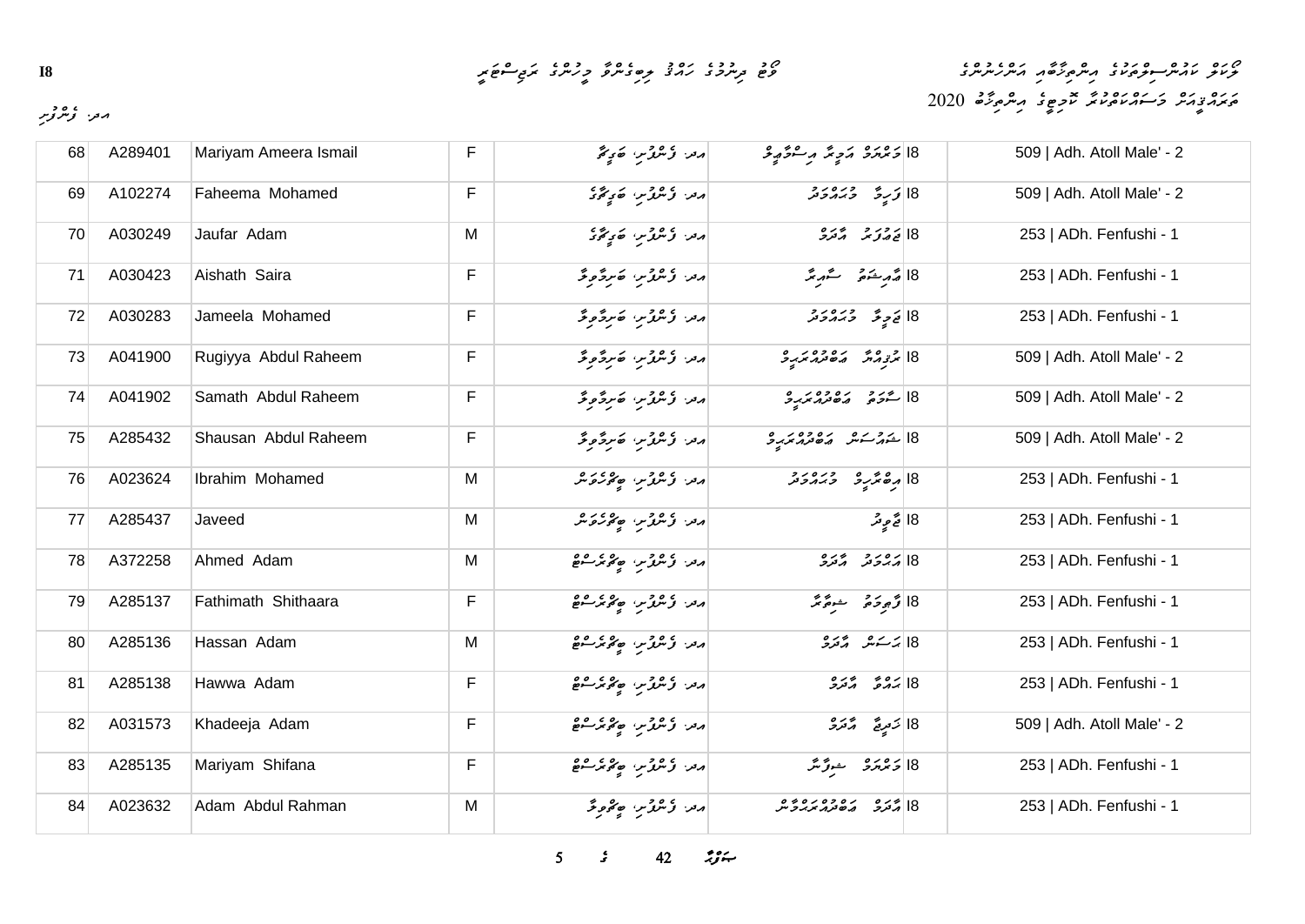*sCw7q7s5w7m< o<n9nOoAw7o< sCq;mAwBoEw7q<m; wBm;vB* م من المسجد المسجد المسجد المسجد المسجد العام 2020<br>مسجد المسجد المسجد المسجد المسجد المسجد المسجد المسجد المسجد ال

| 85  | A361221 | Aboobakuru Ikram Ilyas | M           | رد. ژمروس ه دوه ده.<br>در ژمروس هڅرن مر       | $8 - 18$                                                                   | 253   ADh. Fenfushi - 1                  |
|-----|---------|------------------------|-------------|-----------------------------------------------|----------------------------------------------------------------------------|------------------------------------------|
| 86  | A413834 | Fathimath Nisha Ilyas  | F           | ە ئەمەدە ەھەدە دە<br>مەن ئۇسمەس ھىجەدىس       | 8   <i>وَّەودَة</i> سِتَّ م <i>ِ</i> وْمَّرْتْ                             | 253   ADh. Fenfushi - 1                  |
| 87  | A361220 | Ibrahim Akram Ilyas    | M           | دو. و مور میوه ده<br>دو. و سروس گاموموس       |                                                                            | 253   ADh. Fenfushi - 1                  |
| 88  | A285173 | Ilyas Mohamed          | M           | دو. وه وده وده وده.<br>دو. وسروس هونوی س      | 8  مۇيۇر <i>مەدەرە</i>                                                     | 253   ADh. Fenfushi - 1                  |
| 89  | A285273 | Mariyam Nishaana Ilyas | F           |                                               | 8  ئ <i>ومبرڈ</i> سیشکر م <i>وٹر</i> ے                                     | 253   ADh. Fenfushi - 1                  |
| 90  | A285272 | Mohamed Ilyaas         | M           | دور و سروس موروده<br>دور و سروس <i>ه</i> وروس | 8  <i>ڈیزویز بوڈگ</i>                                                      | 253   ADh. Fenfushi - 1                  |
| 91  | A030067 | Aboobakuru Hassan      | M           | ړو. ده وروده<br>ملا وسروس ځووس                | 8   رەمەدىر برىكە                                                          | 438   Conrad Maldives Rangali Island - 1 |
| 92  | A285086 | Adam Hassan            | M           | دىن كەن دەدەە<br>مەن كەس                      | 8  جەنزى ئەسەئىر                                                           | 438   Conrad Maldives Rangali Island - 1 |
| 93  | A029005 | Ali Hassan             | M           | رو. و سروس دووده<br>دو. و سروس صور سر         | 8   كەبىي كەسكەنلەر                                                        | 253   ADh. Fenfushi - 1                  |
| 94  | A030235 | Hassan Ali             | M           | رو. وسروس معروس<br>معر وسروس <i>مو</i> وس     | 8  پرستر پہ پر                                                             | 253   ADh. Fenfushi - 1                  |
| 95  | A285085 | Hawwa Hassan           | $\mathsf F$ | معرو معروب معروض                              | 8  ئەرمۇس ئەستەنلە                                                         | 253   ADh. Fenfushi - 1                  |
| 96  | A285084 | Imran Hassan           | M           | معرو معرض ودوده                               | 8   مەنەشىر - ئەسەنىر                                                      | 253   ADh. Fenfushi - 1                  |
| 97  | A285081 | Mohamed Hassan         | M           | دىن كەن دەدەە<br>مەن كەس                      | 18 دېرونو برخو                                                             | 253   ADh. Fenfushi - 1                  |
| 98  | A285082 | Saeeda Hassan          | F           | معرو معروب معروض                              | 8  س <i>مپنڈ بزسک</i> ر                                                    | 509   Adh. Atoll Male' - 2               |
| 99  | A163044 | Agisath Abbas          | F           | معرا وكمروش للمردوع                           | $2.88$ $\frac{2}{3}$ $\approx$ $\frac{2}{3}$ $\approx$ $\approx$ $\approx$ | 509   Adh. Atoll Male' - 2               |
| 100 | A254973 | Mariyam Moosa          | F           | معرا وتعويم للمردء                            | 8   ئەنگەر ق ق مىگە                                                        | 253   ADh. Fenfushi - 1                  |
| 101 | A010353 | <b>Usamath Mohamed</b> | M           | معرا وكفروس المحمد ولاء                       | 8  م شرح وبرە رو                                                           | 509   Adh. Atoll Male' - 2               |

 $6$   $\frac{1}{5}$   $42$   $\frac{1}{5}$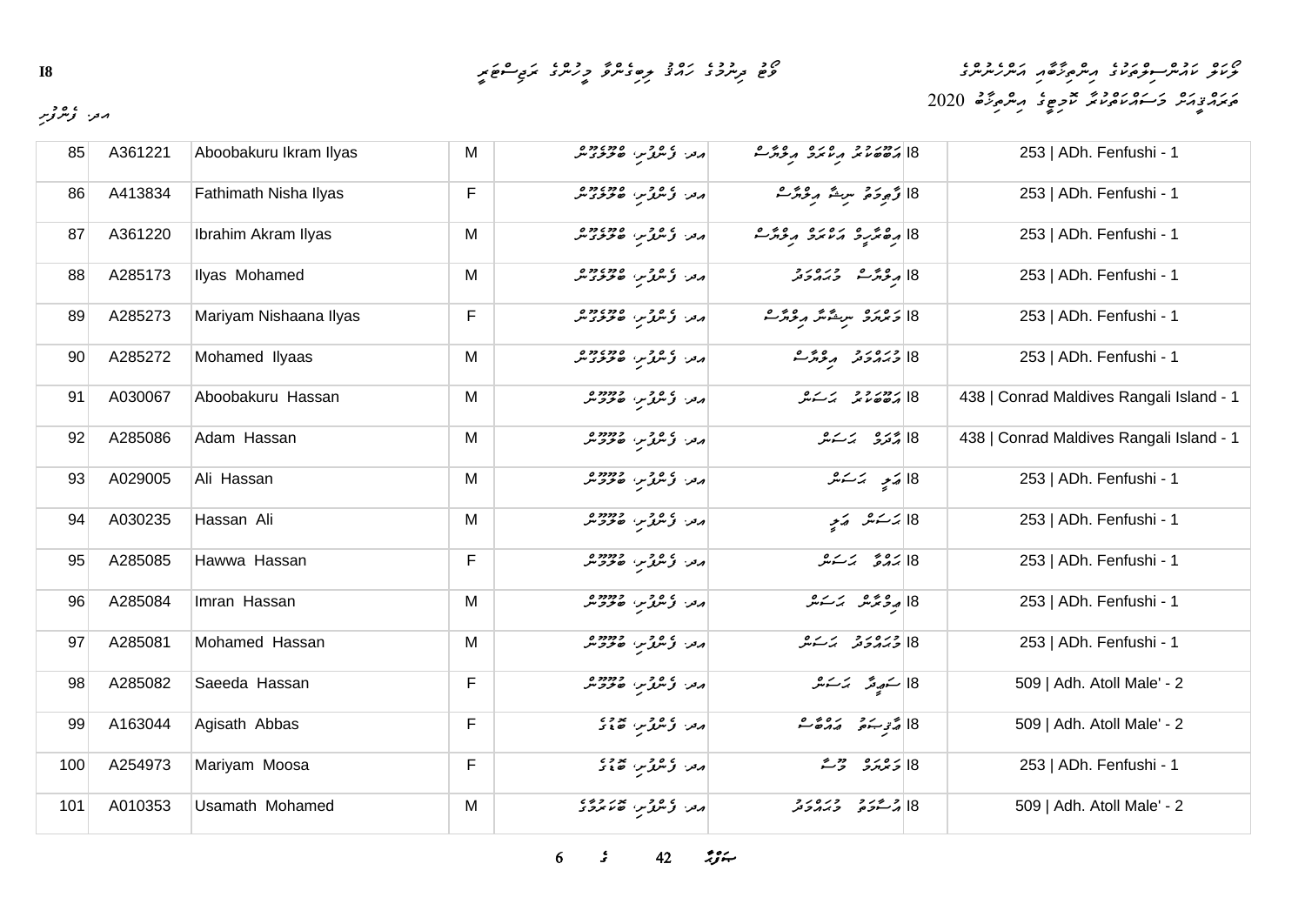*sCw7q7s5w7m< o<n9nOoAw7o< sCq;mAwBoEw7q<m; wBm;vB* م من المرة المرة المرة المرجع المرجع في المركبة 2020<br>مجم*د المريض المربوط المربع المرجع في المراجع المركبة* 

| 102 | A025842 | Yoosuf Mohamed            | M           | أمعها وكفروش فأما برواد       | 8  پژستۇ <i>دېم</i> دىر                                                                                                                                                                                                                                                                                                    | 253   ADh. Fenfushi - 1                 |
|-----|---------|---------------------------|-------------|-------------------------------|----------------------------------------------------------------------------------------------------------------------------------------------------------------------------------------------------------------------------------------------------------------------------------------------------------------------------|-----------------------------------------|
| 103 | A069120 | Aboobakuru Ali            | M           | معدا وكشرقر من مؤثثة ومريد    | 8  رود د د کمبر                                                                                                                                                                                                                                                                                                            | 253   ADh. Fenfushi - 1                 |
| 104 | A377393 | Aboobakuru Ibrahim        | M           | مەر، كۇنىرتىر، ئۇنىرىكىرىدى   | $3.222$ $18$                                                                                                                                                                                                                                                                                                               | 253   ADh. Fenfushi - 1                 |
| 105 | A026378 | Ahmed Aboobakuru          | M           | مەر، كى سرور، كەس مەرىپ       | 8 2200 220 xx                                                                                                                                                                                                                                                                                                              | 253   ADh. Fenfushi - 1                 |
| 106 | A407293 | Ahmed Moosa               | M           | مەر، كى سرور، كەس مەرىپ       | 8  پرویز وحت                                                                                                                                                                                                                                                                                                               | 440   Lux South Ari Atoll, Maldives - 1 |
| 107 | A030314 | Ibrahim Aboobakuru        | M           | معه: وكمنقرض كُمُ مثلاً معرض  | $\begin{vmatrix} 2 & 2 & 2 & 2 \\ 2 & 2 & 2 & 2 \\ 2 & 2 & 2 & 2 \\ 3 & 4 & 2 & 2 \\ 4 & 5 & 2 & 2 \\ 5 & 6 & 2 & 2 & 2 \\ 6 & 2 & 2 & 2 & 2 \\ 6 & 2 & 2 & 2 & 2 \\ 7 & 2 & 2 & 2 & 2 \\ 8 & 2 & 2 & 2 & 2 \\ 10 & 2 & 2 & 2 & 2 \\ 21 & 2 & 2 & 2 & 2 \\ 31 & 2 & 2 & 2 & 2 \\ 11 & 2 & 2 & 2 & 2 \\ 22 & 2 & 2 & 2 & 2$ | 253   ADh. Fenfushi - 1                 |
| 108 | A286522 | Khadheeja Ibrahim         | $\mathsf F$ | معدا وكشروش كوهو مرسوع        | 8  كَتَمِيعٌ مِنْ مُرْكِزٍ \$                                                                                                                                                                                                                                                                                              | 253   ADh. Fenfushi - 1                 |
| 109 | A030302 | Moosa Aboobakru           | M           | مەر. ئۇشۇش ئۇش ترىنى          | $20222$ $23$ $8$                                                                                                                                                                                                                                                                                                           | 439   Sun Island Resort and Spa - 1     |
| 110 | A288936 | Aishath Mohamed           | $\mathsf F$ | مدرس و عرفرس می سرچ بر د      | 8  مُدمِسَة وَرَوْرَ وَ                                                                                                                                                                                                                                                                                                    | 253   ADh. Fenfushi - 1                 |
| 111 | A146661 | Fathimath Ibrahim Rasheed | $\mathsf F$ | مدرس و عرفرس می سرچ بر د      | 8   زٌمودَة ، مِهْتَرِيدُ تَرَسُونَرُ                                                                                                                                                                                                                                                                                      | 509   Adh. Atoll Male' - 2              |
| 112 | A258508 | Laila Rasheed             | $\mathsf F$ | أمعرا كالمروس كالمله المعالجة | 8  قرمرمحر - مَرْشِوْتْر                                                                                                                                                                                                                                                                                                   | 253   ADh. Fenfushi - 1                 |
| 113 | A130546 | Mariyam Rasheedha         | $\mathsf F$ | مدرس و عرفرس می سرچ بر د      | 8  <i>ویمپرڈ پم</i> نوٹر                                                                                                                                                                                                                                                                                                   | 253   ADh. Fenfushi - 1                 |
| 114 | A258438 | Mohamed Shamweel          | M           | أمعرا وكالروس كالملقاري       | 8   <i>دېمم</i> ونو خومونو                                                                                                                                                                                                                                                                                                 | 509   Adh. Atoll Male' - 2              |
| 115 | A146664 | Salma Rasheed             | F           | أمعرا وكالروس كالملقود        | 8  سەنۇدۇ - ئەينى <sub>ي</sub> ەت <i>ى</i>                                                                                                                                                                                                                                                                                 | 253   ADh. Fenfushi - 1                 |
| 116 | A072538 | Sheeza Waheed             | $\mathsf F$ | أمعرا وكالروس كالملقالوى      | 8  حيدمج كوبيرتر                                                                                                                                                                                                                                                                                                           | 253   ADh. Fenfushi - 1                 |
| 117 | A147507 | Ummu Kulsoom Rasheed      | $\mathsf F$ | مدرس و عرفرس می سرچ بر د      | 8   <i>22222323 كرش</i> وتر                                                                                                                                                                                                                                                                                                | 253   ADh. Fenfushi - 1                 |
| 118 | A030120 | Hareera Moosa             | F           | معرا وكفرس بجي ومي            | 8  برمبریمر حق <sup>م</sup>                                                                                                                                                                                                                                                                                                | 253   ADh. Fenfushi - 1                 |

*7 sC 42 nNw?mS*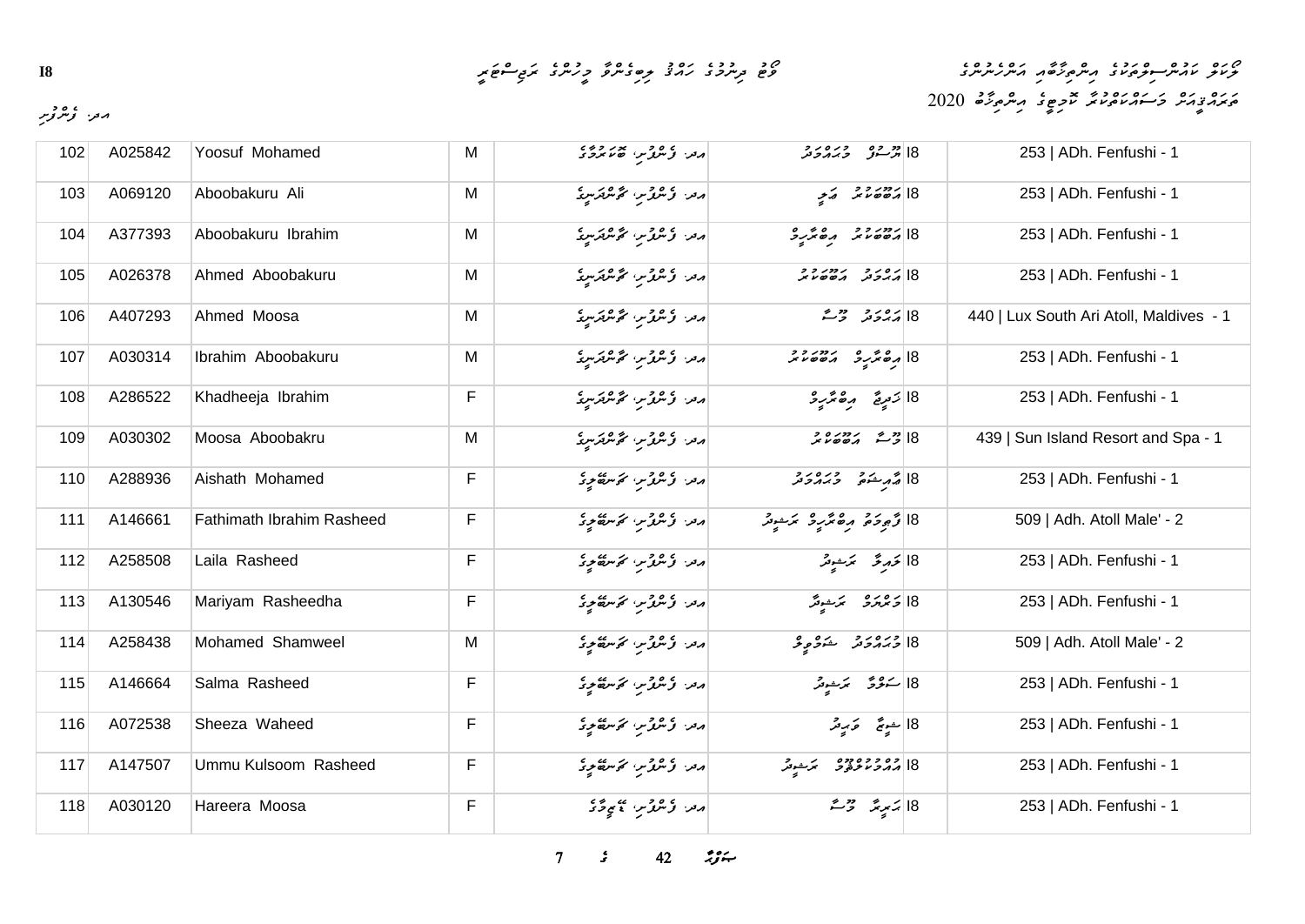*sCw7q7s5w7m< o<n9nOoAw7o< sCq;mAwBoEw7q<m; wBm;vB* م من المرة المرة المرة المرجع المرجع في المركبة 2020<br>مجم*د المريض المربوط المربع المرجع في المراجع المركبة* 

| 119 | A022837 | Mohamed Moosa          | M           | معرا وكرومرا بمجاورة        | 8  دېږدونر وقت                   | 253   ADh. Fenfushi - 1    |
|-----|---------|------------------------|-------------|-----------------------------|----------------------------------|----------------------------|
| 120 | A030116 | Naeema Moosa           | $\mathsf F$ | معرا وكالمعالم المستوري     | 8  سَمِيرٌ حَيْ شُ               | 253   ADh. Fenfushi - 1    |
| 121 | A160671 | Hassaan Mohamed        | M           | أمعرا ومروس فرسقاوى         | 8  ئەرمەشقىر بەربەربەر بىر       | 253   ADh. Fenfushi - 1    |
| 122 | A027455 | Mohamed Hussain        | M           | أأرفرا وكالمروج فرس والمالج | 8  دېرو د ديم شهر شر             | 253   ADh. Fenfushi - 1    |
| 123 | A285077 | Ahmed Faisal           | M           | معرا وكلوس مروكر            | 8  پَرْدَوَتْر کَهِ سِکوْ        | 253   ADh. Fenfushi - 1    |
| 124 | A030224 | Ahmed Moosa            | M           | أمعرا وتتروس فروحتى         | $23.22$ $ 8$                     | 253   ADh. Fenfushi - 1    |
| 125 | A285079 | Ali Hushaam            | M           | معرا وكرومي مروكر           | 8  رَمِي رَحْدًو                 | 253   ADh. Fenfushi - 1    |
| 126 | A030253 | Ali Moosa              | M           | أمعرا وتتروس فروحتى         | 8  پَه وِ حِيْ شَهِ              | 253   ADh. Fenfushi - 1    |
| 127 | A030170 | Asma Moosa             | F           | مەر، كۇنىۋىر، مەنۇبتۇ       | 8  پریوی ویٹ                     | 253   ADh. Fenfushi - 1    |
| 128 | A372530 | Hassan Shaam           | M           | مەر، ئۇشۇس، مەۋسىمى         | 8  پرسٹر گے و                    | 509   Adh. Atoll Male' - 2 |
| 129 | A285078 | Mohamed Athif          | M           | معرا وكلوس مروكتو           | 8  ج:22 رَحْمِ وَ                | 253   ADh. Fenfushi - 1    |
| 130 | A030312 | Mohamed Musthafa Moosa | M           | مەر، كى ئىروگىيە تەرگەنگىمى | 8   دره د د و ه دره دو د         | 253   ADh. Fenfushi - 1    |
| 131 | A030261 | Saarath Moosa          | F           | معرا وكلوس مروكتو           | 8  گەنزۇ تۇشە                    | 253   ADh. Fenfushi - 1    |
| 132 | A284075 | Aboobakuru Yoosuf      | M           | أمعرا وتمروس فرقرة والمحمد  | 8] ئەھەم تەرىپى بۇر جۇ           | 253   ADh. Fenfushi - 1    |
| 133 | A284064 | Ahmed Yoosuf           | M           | أمعه وكروم مروكة ولا        | 8  پرېږي پېړينو                  | 253   ADh. Fenfushi - 1    |
| 134 | A030028 | Aminath Ahmed          | F           | معرا وكملوكس فرقرة وي       | 8  م <i>گج سَمَعُ مَدْحَ</i> قَر | 253   ADh. Fenfushi - 1    |
| 135 | A157558 | Fathimath Yoosuf       | F           | أمعه وتمروس مرقوق شعرى      | 8  <i>قەبەخەر مەسىرى</i>         | 253   ADh. Fenfushi - 1    |

**8** *s* **42** *z***<sub>***s***</sub>**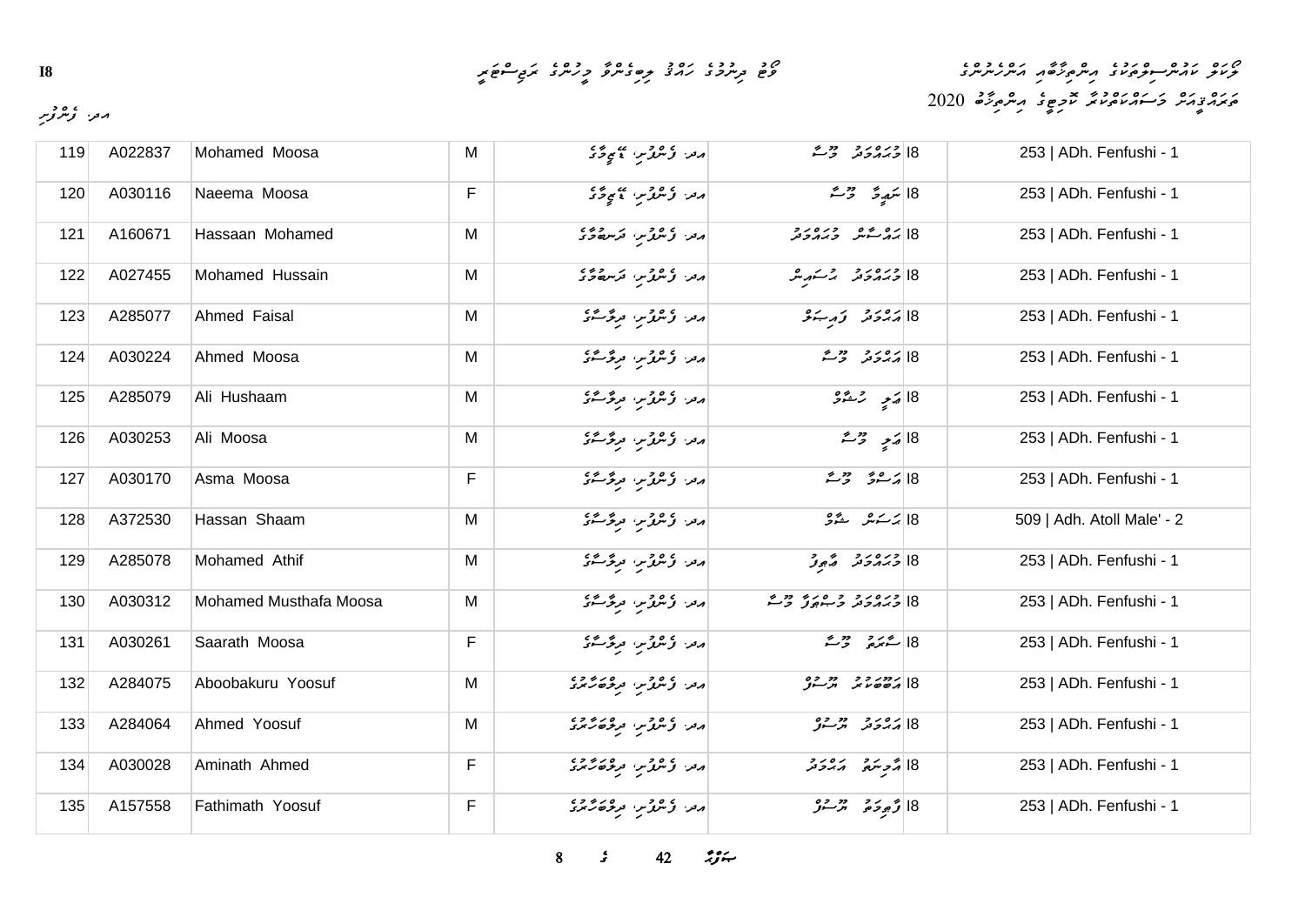*sCw7q7s5w7m< o<n9nOoAw7o< sCq;mAwBoEw7q<m; wBm;vB* م من المرة المرة المرة المرجع المرجع في المركبة 2020<br>مجم*د المريض المربوط المربع المرجع في المراجع المركبة* 

| 136 | A030102 | Gasim Ahmed        | M           | مەر كەنگەر، م <i>ركزە ئە</i> ر           | 8  ڈیسوڈ <i>مرک</i> وکر                   | 509   Adh. Atoll Male' - 2 |
|-----|---------|--------------------|-------------|------------------------------------------|-------------------------------------------|----------------------------|
| 137 | A030236 | Hamid Ismail       | M           | أمعرا ومروس مروكاتهما                    | 8  جُعِة مِ مِسْءَّمِية مِ                | 253   ADh. Fenfushi - 1    |
| 138 | A284069 | Hassan Nasih       | M           | أمعه وكروم مروكة ولا                     | 8  پرستدش میٹر <i>ہے۔</i>                 | 253   ADh. Fenfushi - 1    |
| 139 | A284066 | Ibrahim Yasir      | M           | أمعرا ومروس مروكاتهما                    | 8  م <i>وھ مُرْرِدُ</i> مُرْسِمُرُ        | 253   ADh. Fenfushi - 1    |
| 140 | A030101 | Khadeeja Ahmed     | F           | أمعه وتمروس مرقوقاتهما                   | 8  زَمِرِيحٌ - رَيْرُوَتْرُ-              | 509   Adh. Atoll Male' - 2 |
| 141 | A030103 | Maryam Ahmed       | $\mathsf F$ | أمعه وتمروس مرقوقاتهما                   | 8  522 12.52                              | 253   ADh. Fenfushi - 1    |
| 142 | A066982 | Mohamed Ahmed      | M           | معه وتمروس مروكر دوء                     | 8   32,020 كەرد                           | 509   Adh. Atoll Male' - 2 |
| 143 | A149529 | Mohamed Ahmed      | M           | أمعه وتمروس مرفق تبرده                   | 18 ديرورو كرورو                           | 253   ADh. Fenfushi - 1    |
| 144 | A113597 | Mohamed Yoosuf     | M           | أمعرا وتمروس فرقرة والمحمد               | 8  <i>جرە دو دو دو</i>                    | 509   Adh. Atoll Male' - 2 |
| 145 | A030318 | Rugiyya Ibrahim    | F           | أمعرا ومروس مروكاتهما                    | 8   بر <sub>تو</sub> مگر مرھ برے          | 253   ADh. Fenfushi - 1    |
| 146 | A040146 | Mohamed Adam       | M           | أمعرا وتتروس مروم كثي                    | 18 دېږې د پېړه                            | 509   Adh. Atoll Male' - 2 |
| 147 | A126410 | Aminath Ali        | F           | معر وكرومي مروري                         | 8  <i>مزّحہ مئی مؤج</i>                   | 253   ADh. Fenfushi - 1    |
| 148 | A030233 | Aboobakuru Ali     | M           | دور و مورد.<br>دور و مورد بر موده بودورد | 8  رودرو و مرد                            | 253   ADh. Fenfushi - 1    |
| 149 | A285063 | Aboobakuru Ikhsaan | M           | معه وعروس فرغرت                          | 8  رەھەمدىن مەر شەھر                      | 253   ADh. Fenfushi - 1    |
| 150 | A030248 | Ahmed Naseem       | M           | معه وعروس فريزت                          | 8  <i>222 مگرسو</i> گر                    | 253   ADh. Fenfushi - 1    |
| 151 | A285091 | Aminath Ali        | F           | معه وعروس فرغرت                          | 8  م <i>زجه م</i> َعٍ                     | 509   Adh. Atoll Male' - 2 |
| 152 | A030185 | Aminath Ibrahim    | F           | معه وعروس فريزت                          | 8  مُرْحِسَة <sub>ُ م</sub> ِ مُحَمَّدٍ د | 253   ADh. Fenfushi - 1    |

*9 s* 42 *i*<sub>s</sub> $\rightarrow$ </sub>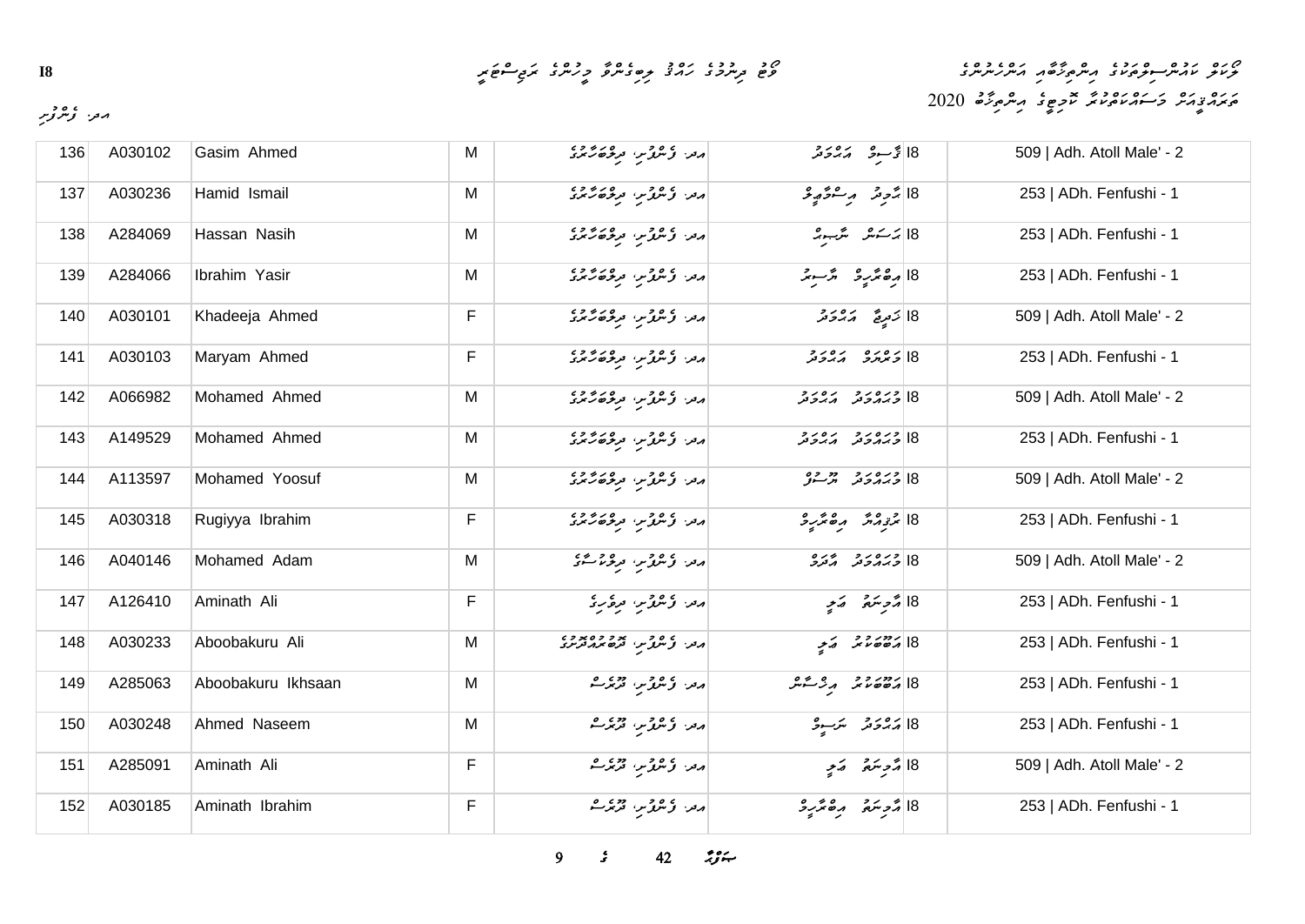*sCw7q7s5w7m< o<n9nOoAw7o< sCq;mAwBoEw7q<m; wBm;vB* م من المرة المرة المرة المرجع المرجع في المركبة 2020<br>مجم*د المريض المربوط المربع المرجع في المراجع المركبة* 

| 153 | A285060 | Fathmath Ibrahim      | F           | أمعه وتحكوم وديمت            | 8  <i>وُجوحَمْ مِـ مُحَمَّدٍ \$</i>      | 509   Adh. Atoll Male' - 2 |
|-----|---------|-----------------------|-------------|------------------------------|------------------------------------------|----------------------------|
| 154 | A030422 | Hawwa Ibrahim         | F           | أمعه وتموقر ويحرم            | 8  بَرْدَةُ مِنْ مِرْرِدْ                | 253   ADh. Fenfushi - 1    |
| 155 | A010373 | Ibrahim Ismail        | M           | أمعرا وتعرفرا ودياه          | 8  مەمگرى <sup>ى م</sup> ەر مۇمگرى       | 253   ADh. Fenfushi - 1    |
| 156 | A030260 | Ismail Aslam          | M           | أمعه وتفروس فرعرت            | 8  م <sup>رع</sup> وً <i>موقى مىشوقى</i> | 253   ADh. Fenfushi - 1    |
| 157 | A285065 | Khadheeja Ali         | $\mathsf F$ | أمعه وتمروس فرعرت            | 8  كَتَمِيعٌ – مَدَمٍّ -                 | 253   ADh. Fenfushi - 1    |
| 158 | A285090 | Khadheeja Ibrahim     | $\mathsf F$ | أمعه وكفروس فرغرك            |                                          | 509   Adh. Atoll Male' - 2 |
| 159 | A285089 | Mohamed Ali           | M           | أمعه وكفروس فرغرك            | 8  <i>وبروبرقتر مک</i> و                 | 253   ADh. Fenfushi - 1    |
| 160 | A285062 | Mohamed Ibrahim       | M           | أمعرا وتعروس ويخرجه          | 8   <i>وبزودو مەمگرى</i> ۋ               | 253   ADh. Fenfushi - 1    |
| 161 | A023627 | Abdul Muhsin Ibrahim  | M           | أمعه وعوفر فريرمرس           | 8   2000 و2000 مركز و 2000               | 253   ADh. Fenfushi - 1    |
| 162 | A374458 | Aminath Abdul Muhusin | $\mathsf F$ | معرا وتفروش فرمهرس           | 8   مُرْحِسَمَ مِنْ مِنْ مِنْ مِنْ مِنْ  | 253   ADh. Fenfushi - 1    |
| 163 | A285257 | Ibrahim Abdul Muhusin | M           | أمعه وعوفر فريرمرس           | 8 رەئۇرۇ ھەمزىردە ب                      | 509   Adh. Atoll Male' - 2 |
| 164 | A027524 | Adam Gasim            | M           | أمعرا وكلوفرا فرنكوسية       | 8  دَّتَرَدَّ تَحْ—دَرَّ                 | 253   ADh. Fenfushi - 1    |
| 165 | A030159 | Ahmed Siraj           | M           | معرا وكفروس فرهوسيد          | 8  رَبُّرْدَ رَبَّ سِ <i>بَرٌ فِي</i>    | 253   ADh. Fenfushi - 1    |
| 166 | A285054 | Aishath Shifana       | F           | معرا كل عرقوبا المرتكز بيريم | 8  پُرمِسَمَّۃ ہوتَ <i>ہُّد</i>          | 253   ADh. Fenfushi - 1    |
| 167 | A285056 | Fathimath Sathuna     | F           | معرا كل عرقوبا المرتكز بيريم | 8  <i>قەبەدە ئەسىرىتى</i>                | 509   Adh. Atoll Male' - 2 |
| 168 | A027655 | Gasim Adam            | M           | أمعا وكلوفرا فرنكوسي         | 8   تۇسوق م <i>ەترى</i>                  | 253   ADh. Fenfushi - 1    |
| 169 | A030059 | Haleemath Gasim       | F           | أمعا وكلوفرا فرنكوسي         |                                          | 509   Adh. Atoll Male' - 2 |

 $10$  *s*  $42$  *n***<sub>s</sub>** $\frac{2}{3}$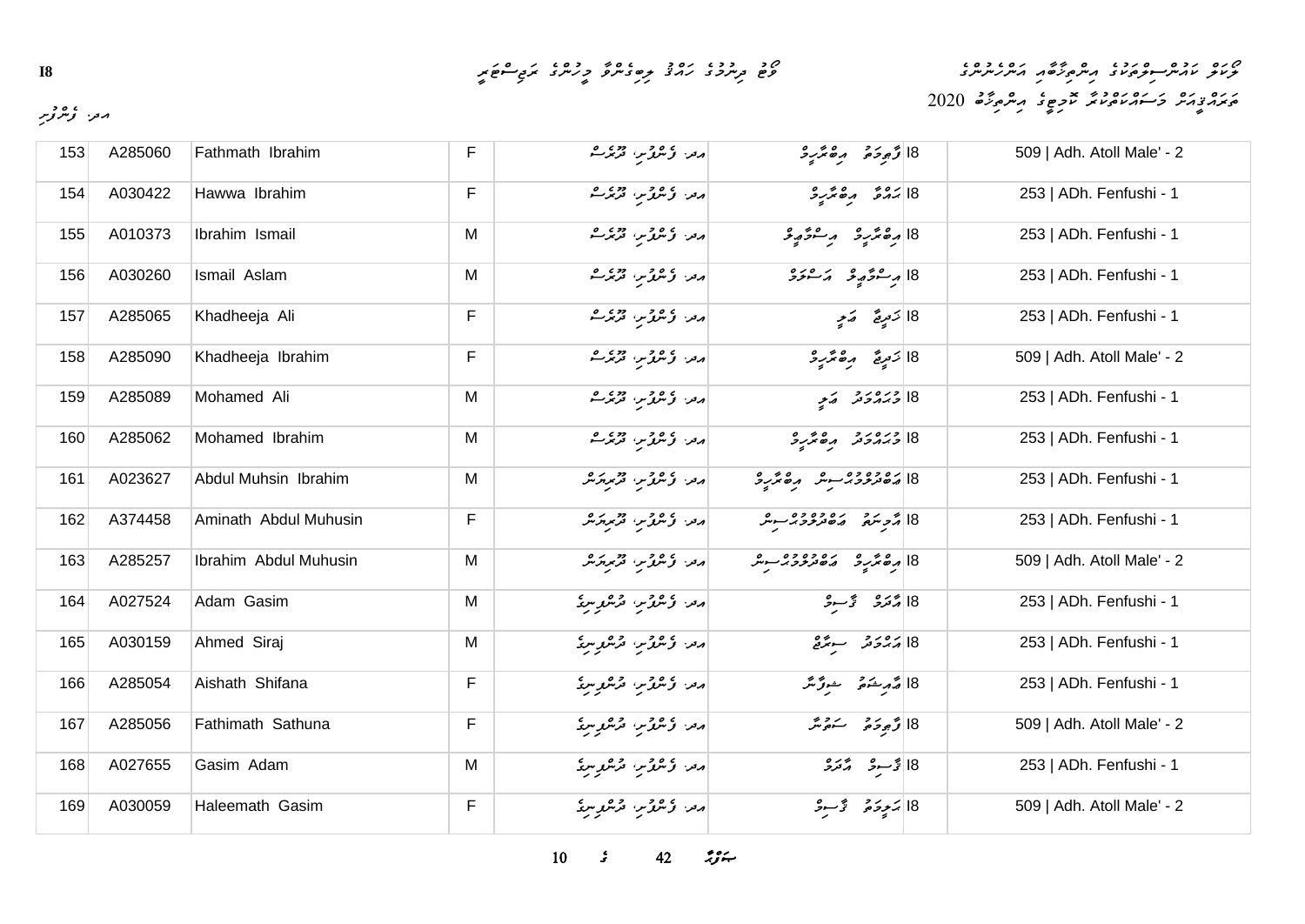*sCw7q7s5w7m< o<n9nOoAw7o< sCq;mAwBoEw7q<m; wBm;vB* م من المسجد المسجد المسجد المسجد المسجد العام 2020<br>مسجد المسجد المسجد المسجد المسجد المسجد المسجد المسجد المسجد ال

| 170 | A030160 | Mohamed Shujau         | M           | أمعه وكثروش فرشربيري                                        | 8  <i>32,25 منتوفة</i>                  | 253   ADh. Fenfushi - 1                  |
|-----|---------|------------------------|-------------|-------------------------------------------------------------|-----------------------------------------|------------------------------------------|
| 171 | A030058 | Saudiyya Gasim         | F           | أمعرا وكفروش فرهوسرة                                        | 8  سەرتەرتە ئ <sup>ۆ</sup> سور          | 253   ADh. Fenfushi - 1                  |
| 172 | A030056 | Shareefa Abdulla       | F           | أمعرا وكفروش فرهوسرة                                        | 18 ڪر <i>مبرگ مُنھوتر</i> الله          | 253   ADh. Fenfushi - 1                  |
| 173 | A285055 | Sujuaan Gasim          | M           | أمعرا وكلوفرا وكلوسي                                        | 8  سن محمد تح سنرمح                     | 253   ADh. Fenfushi - 1                  |
| 174 | A030316 | Ali Ibrahim            | M           | دو. وسرور وه دوه<br>دو. وسروس پرورو                         | 8  <i>مَ</i> ي مِصْرَبِ د               | 438   Conrad Maldives Rangali Island - 1 |
| 175 | A132757 | Fareeda Mohamed        | F           | أمعر ومعرض بمصروء                                           | 8  وَمِرِمَّر وۡجَدُرُوَمَرُ            | 509   Adh. Atoll Male' - 2               |
| 176 | A063925 | Fathimath Ibrahim      | F           | أمعر ومعرض بمصروء                                           | 8   وَجِوحَةُ مِنْ مِرْسِرْ و           | 253   ADh. Fenfushi - 1                  |
| 177 | A285128 | Haleemath Abdul Jaleel | F           | دو. وسرور وه دوه<br>دو. وسروس پرورو                         | 8  يَر <i>وِدَة - مَ</i> 9فَرَوْيَ وِرْ | 253   ADh. Fenfushi - 1                  |
| 178 | A285131 | Hawwa Abdul Jaleel     | F           | أمعر ومعرض بمصروء                                           | 8  يَرُوءُ بِرَە دِهِ رِهِ و            | 253   ADh. Fenfushi - 1                  |
| 179 | A285130 | Ibrahim Abdul Jaleel   | M           | أمعن وتنموس بمصروء                                          | 8  مەھرىرى مەمەرى كولى                  | 253   ADh. Fenfushi - 1                  |
| 180 | A373115 | Ibrahim Mohamed        | M           | أمعن وتنموس بمصروء                                          | 8  مەھمىر ئەرەر ئەردىر                  | 253   ADh. Fenfushi - 1                  |
| 181 | A285119 | Ismail Ibrahim         | M           | معرس ومعرض أعامروه                                          | 8  م <i>رےوڈ پو</i> ڈ م <i>ی مڈی</i> 3  | 253   ADh. Fenfushi - 1                  |
| 182 | A030072 | Khadeeja Ibrahim       | F           | معرس ومعرض أعصروه                                           | 8  زَمرِيحٌ م <i>ِ هُ مُ</i> رِدُ       | 253   ADh. Fenfushi - 1                  |
| 183 | A125566 | Khadeeja Mohamed       | $\mathsf F$ | أمعن كوشري أعماد وه                                         |                                         | 509   Adh. Atoll Male' - 2               |
| 184 | A285129 | Mohamed Abdul Jaleel   | M           | أمعن وتنموس بمصروء                                          | 8  درور دره دوور دو                     | 253   ADh. Fenfushi - 1                  |
| 185 | A125194 | Moosa Mohamed          | M           | معرس و عام و د و د و د<br>  معرس المحمد المراجع و حدود و حد | 8   تۇنئە ئەيرە <i>دۆ</i>               | 253   ADh. Fenfushi - 1                  |
| 186 | A285127 | Ruhusath Mohamed       | F           | معرس وموس ومدوء                                             | 8  برج شور وبره د د                     | 253   ADh. Fenfushi - 1                  |

 $11$  *s*  $42$  *i*<sub>s</sub> $\frac{2}{5}$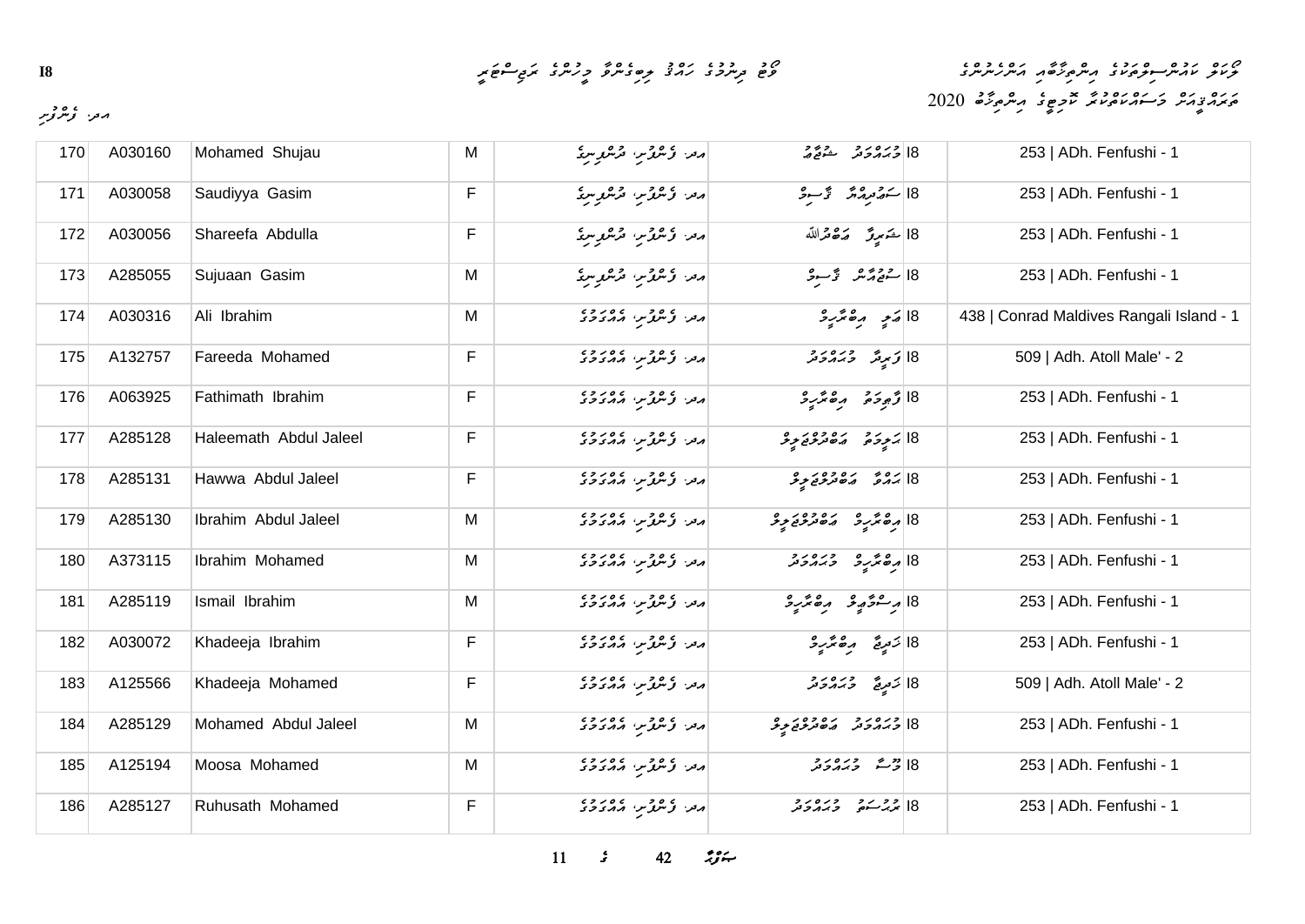*sCw7q7s5w7m< o<n9nOoAw7o< sCq;mAwBoEw7q<m; wBm;vB* م من المرة المرة المرة المرجع المرجع في المركبة 2020<br>مجم*د المريض المربوط المربع المرجع في المراجع المركبة* 

| 187 | A373116 | Zoona Mohamed         | F           | معرا وكتروس بممدودة       | 8   ج نگر - <i>3 برگرد ت</i> ر                                          | 509   Adh. Atoll Male' - 2    |
|-----|---------|-----------------------|-------------|---------------------------|-------------------------------------------------------------------------|-------------------------------|
| 188 | A009618 | Ahmed Hassan          | M           | معرا وتكويموا والمعرضور   | 8  كەبرى كەرىكە ئىرىكەنلەر 18                                           | 253   ADh. Fenfushi - 1       |
| 189 | A404693 | Ali Ibrahim           | M           | معرا وتفرقر المتفرجين     | 8  پَر مِه پُرے من                                                      | 253   ADh. Fenfushi - 1       |
| 190 | A023634 | Amir Mohamed          | M           | معرا وتكويم المتعرفين     | 8  د پر تر تر د تر د تر                                                 | 253   ADh. Fenfushi - 1       |
| 191 | A030415 | Asima Hassan          | F           | معرا وتكوي ماله والمعالجة | 8  م <i>جُ ہوڈ پر سک</i> ھر                                             | 253   ADh. Fenfushi - 1       |
| 192 | A030262 | Fathimath Yoosuf      | $\mathsf F$ | أمعن وتفرقر المتعرفيور    | 8  <i>قەبەخەڭ قرىسى</i> ۋ                                               | 509   Adh. Atoll Male' - 2    |
| 193 | A404695 | Hassan Nihaad Ibrahim | M           | أمعن وتكروس مناقبه ومحمد  | 8  بَرَسَمْرٌ سِ <i>رِدُوْ وِهْتَدْرِدْ</i>                             | 138   Lh. Naifaru - 3         |
| 194 | A023629 | Ibrahim Hassan        | M           | معرا وتكويم المتعرفين     | 8  م <i>ەھتىپ</i> ى ئەسەمىر                                             | 253   ADh. Fenfushi - 1       |
| 195 | A052212 | Mohamed Hassan        | M           | أمعه وتعوير أمتعر يرومي   | 18 ق. برجير - برسكس                                                     | 253   ADh. Fenfushi - 1       |
| 196 | A373477 | Yoosuf Ibrahim        | M           | معرا وتكويرا متعريزة      | 8  پرسنو م <b>ەئ</b> رىبەد                                              | 253   ADh. Fenfushi - 1       |
| 197 | A030171 | Abdulla Aboobakuru    | M           | معا وكروس ومرة            | $32222$ $\frac{22}{10}$ $\frac{22}{10}$ $\frac{22}{10}$ $\frac{22}{10}$ | 253   ADh. Fenfushi - 1       |
| 198 | A030034 | Ibrahim Aboobakuru    | M           | أمعا وكروحي وتبرة         | $32222$ 222                                                             | 686   Radisson Blu Maldives-1 |
| 199 | A030295 | Mohamed Ismail        | M           | أمعا وكلوفن وترة          | 8   <i>وبرورومبر مب</i> شر <i>وم</i> ور                                 | 253   ADh. Fenfushi - 1       |
| 200 | A273924 | Aishath Liuna Adam    | F           | أمعا كالمروس ويروهو       | 8  مُدِينَة وِرْسٌ مُتَدَّد                                             | 253   ADh. Fenfushi - 1       |
| 201 | A286480 | Khadeeja Aboobakuru   | F           | معا وكلوس وتروهو          | 8  زَمِرِيَّ مُقْصَمَّعْهُ                                              | 253   ADh. Fenfushi - 1       |
| 202 | A286481 | Nafeesa Moosa         | F           | معا وكلوس وتروُّورٌ       | 8  سَمِي شہ حق شہ                                                       | 253   ADh. Fenfushi - 1       |
| 203 | A030032 | Sakeena Abdulla       | F           | معا وكلوس وتروهو          | 8  سَمَدٍ مَثَرَّ مَهُ صَ <sub>ّ</sub> مَّاللَّهُ                       | 253   ADh. Fenfushi - 1       |

 $12$  *s*  $42$  *n***<sub>s</sub>**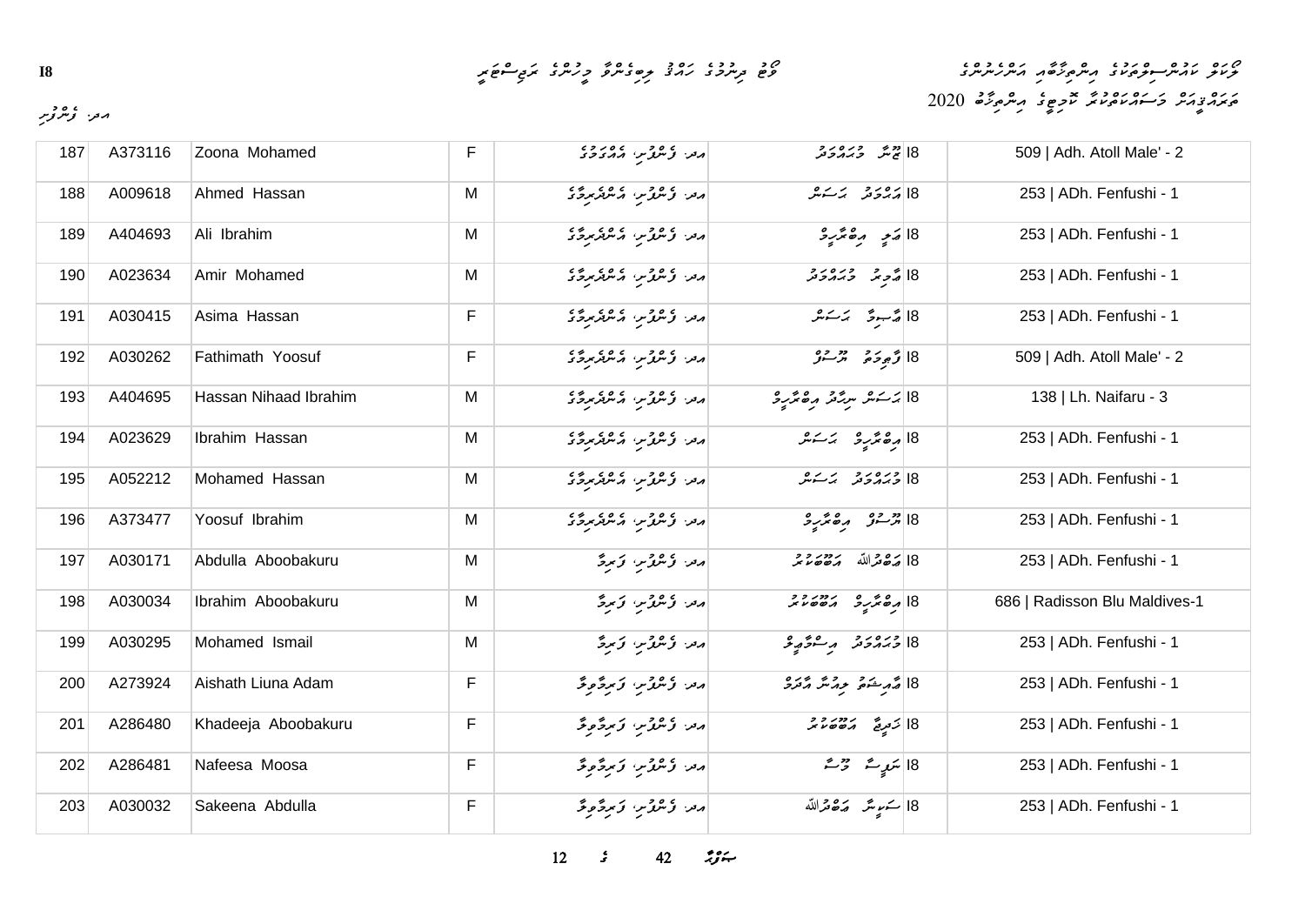*sCw7q7s5w7m< o<n9nOoAw7o< sCq;mAwBoEw7q<m; wBm;vB* م من المسجد المسجد المسجد المسجد المسجد العام 2020<br>مسجد المسجد المسجد المسجد المسجد المسجد المسجد المسجد المسجد ال

| 204 | A285309 | Aboobakuru Moosa | M           | مان ومروس وجائز سرار ودا                  | 2722218                        | 253   ADh. Fenfushi - 1       |
|-----|---------|------------------|-------------|-------------------------------------------|--------------------------------|-------------------------------|
| 205 | A285305 | Ahmed Moosa      | M           | معدا وتعوين وكالمستمر ومردا               | 18 كەبرى قريم ئىستىس           | 253   ADh. Fenfushi - 1       |
| 206 | A285307 | Fathimath Moosa  | F           | ماما المحامون كما والمستمر والمحادي       | 8  وَجِهِ دَمْ وَمْتُ          | 253   ADh. Fenfushi - 1       |
| 207 | A285306 | Hassan Moosa     | M           | ماما المحاموقين المحام والمستروجين        | 8  پرسٹر تی ش                  | 253   ADh. Fenfushi - 1       |
| 208 | A030320 | Hawwa Moosa      | F           | ماما المحاموقين المكم والمستروحين         | $23$ $32$ $18$                 | 253   ADh. Fenfushi - 1       |
| 209 | A030212 | Ibrahim Moosa    | M           | معدا وكلوس وكالمستمر وروه                 | 8  رەئزى <sub>ر</sub> و بىستە  | 253   ADh. Fenfushi - 1       |
| 210 | A030209 | Ismail Moosa     | M           | معا وكلوس وكالمستمسين                     | 8  م <i>رےوڈ و</i> یٹر میں تھے | 686   Radisson Blu Maldives-1 |
| 211 | A285308 | Khadheeja Moosa  | F           | ماما المحاموقين المحام والمستروجين        | 18  زَمِيعٌ تَحْ ثُمَّ         | 253   ADh. Fenfushi - 1       |
| 212 | A030213 | Mohamed Moosa    | M           | معدا وتقوي وكالمستكر المعادوة             | 8  دىرە دەر جەمئە              | 253   ADh. Fenfushi - 1       |
| 213 | A030247 | Moosa Hassan     | M           | أمعها وكلورس وكالمستر المعادة             | 8  جُ شَہ بَر سَہُ مَد         | 253   ADh. Fenfushi - 1       |
| 214 | A413282 | Qasim Moosa      | M           | مالمان كوهولاس كما كما والمستصري والمحمدى | 18  ڈیسو تی تھ                 | 253   ADh. Fenfushi - 1       |
| 215 | A285310 | Samaan Mohamed   | M           | معرا وكفروس وكالمحصوص ولادا               | 8  س <i>وڭ شەرەرە</i>          | 253   ADh. Fenfushi - 1       |
| 216 | A358479 | Shamhaa Mohamed  | $\mathsf F$ | معدا وتقوي وكالمستكر المعادوة             | 8  خۇچ دىرەرد                  | 253   ADh. Fenfushi - 1       |
| 217 | A030115 | Aboobakru Moosa  | M           | أمعرا وتكويموا وكالحج                     | $23 - 2222$                    | 509   Adh. Atoll Male' - 2    |
| 218 | A030114 | Adam Moosa       | M           | ەلدا كەنتۇب كەنچ                          | 18 پژنرو ژخی                   | 253   ADh. Fenfushi - 1       |
| 219 | A286770 | Ahmed Moosa      | M           | ەلەر كەشتۇس كەنتى                         | $23.527$  8                    | 253   ADh. Fenfushi - 1       |
| 220 | A286772 | Fathimath Moosa  | F           | ەلەر كەشتۇس كەنتى                         | 8  وَجِوحَةَ وَحْتَ            | 253   ADh. Fenfushi - 1       |

 $13$  *s*  $42$  *n***<sub>s</sub>**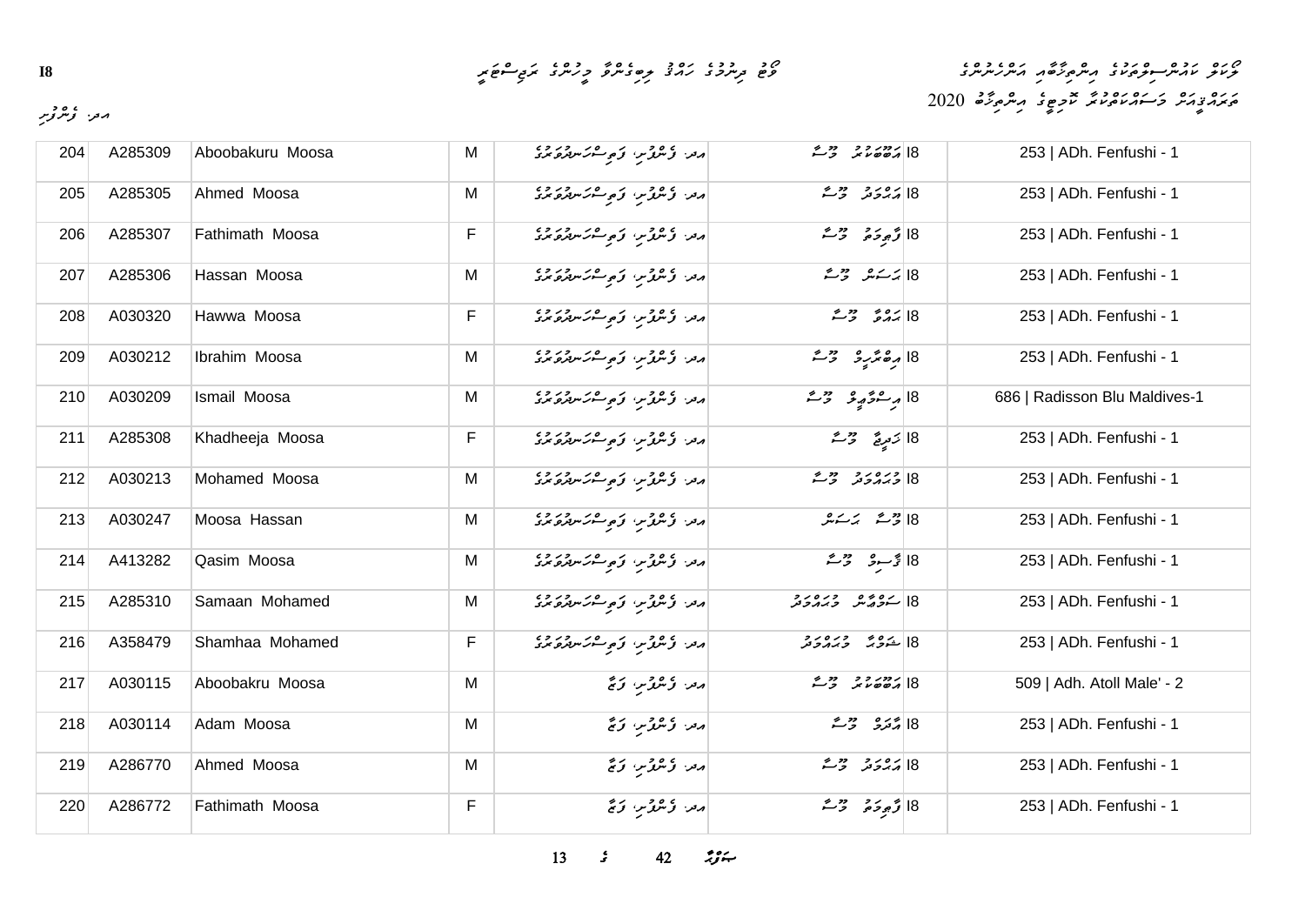*sCw7q7s5w7m< o<n9nOoAw7o< sCq;mAwBoEw7q<m; wBm;vB* م من المسجد المسجد المسجد المسجد المسجد العام 2020<br>مسجد المسجد المسجد المسجد المسجد المسجد المسجد المسجد المسجد ال

| 221 | A377541 | Ibrahim Ali                 | M | أمعن كرمروس ترتج         | 8  م <i>ەممىي</i> ر مەم                               | 253   ADh. Fenfushi - 1    |
|-----|---------|-----------------------------|---|--------------------------|-------------------------------------------------------|----------------------------|
| 222 | A030121 | Khadeeja Moosa              | F | أمعرا وتكويموا وكالحج    | 8  زَمِيعٌ تَرْسٌ                                     | 253   ADh. Fenfushi - 1    |
| 223 | A286774 | Mohamed Ali                 | M | أمعرا وكلاميا وكالحج     | 8   32,25 كەم                                         | 253   ADh. Fenfushi - 1    |
| 224 | A026379 | Mohamed Moosa               | M | أمعرا وتكويموا وتج       | 8   دبره دو مع ش                                      | 253   ADh. Fenfushi - 1    |
| 225 | A030416 | Niuma Moosa                 | F | أمعا وكمنقوس وكالحج      | $23$ مهرگز وسطح ا                                     | 253   ADh. Fenfushi - 1    |
| 226 | A286475 | Ahmed Gasim                 | M | أمعه وكفروه ومنحط        | 8   رَمِرْدَتْرِ گُے ۔ وُ                             | 253   ADh. Fenfushi - 1    |
| 227 | A138286 | Ali Gasim                   | M | معرا وكفوس ومنعي         | 8  رَمِي تَوْسِرْدَ                                   | 253   ADh. Fenfushi - 1    |
| 228 | A030317 | Gasim Ali                   | M | معرا وكلوس وميء          | 8  تۇسوق ھەمچە                                        | 253   ADh. Fenfushi - 1    |
| 229 | A030035 | Hawwa Gasim                 | F | أمعه وتمروس ومرة         | $3 - 3$ $3/8$                                         | 509   Adh. Atoll Male' - 2 |
| 230 | A030029 | Nashreena Ibrahim           | F | أمعه وتنزوس ومبركر       | 8  سَڪْمِرِسَّر ب <i>ُرھُنَّرُرٍ \$</i>               | 253   ADh. Fenfushi - 1    |
| 231 | A030189 | Aminath Mohamed             | F | معرا وتكويموا ويرمط على  | 8  مەر سىمى ئەممى ئەرەبىر                             | 253   ADh. Fenfushi - 1    |
| 232 | A378446 | Zidhuna Abdul Raheem        | F | رورا وكرومين وتركد وكنيس | 8   ي <sub>و</sub> ثر <i>مَّرَّ مَعْهُ بَرَب</i> ْ دِ | 509   Adh. Atoll Male' - 2 |
| 233 | A092377 | Abdul Samad Ali             | M | أمعا كالمكاتب كالبعاقي   | 8   ئەھ <i>ىرى ئەرەتھەھىرى</i> كەر                    | 253   ADh. Fenfushi - 1    |
| 234 | A395285 | Fathimath Shaufa Aboobakuru | F | أمعرا وتكويموا وكروفرة   | 8  زُهِ دَمَ شَهْرٌ مَصْحَبٌ                          | 253   ADh. Fenfushi - 1    |
| 235 | A030196 | Hussain Abdul Samad         | M | معرا وكلور وبرودة        | 8 كەسكەر ئەھەرمەدە                                    | 253   ADh. Fenfushi - 1    |
| 236 | A030242 | Gasim Ismail                | M | أمعه وتكروس وترويتر      | 8   ئۇسۇ ھەمەم ئۇم ئۇ                                 | 253   ADh. Fenfushi - 1    |
| 237 | A030195 | Hawwa Zahira                | F | معه وكثرون وترويتر       | 8  ئەۋ <sub>ە</sub> ق ئ <sub>ى ئى</sub> رىتى          | 253   ADh. Fenfushi - 1    |

 $14$  *s*  $42$   $23$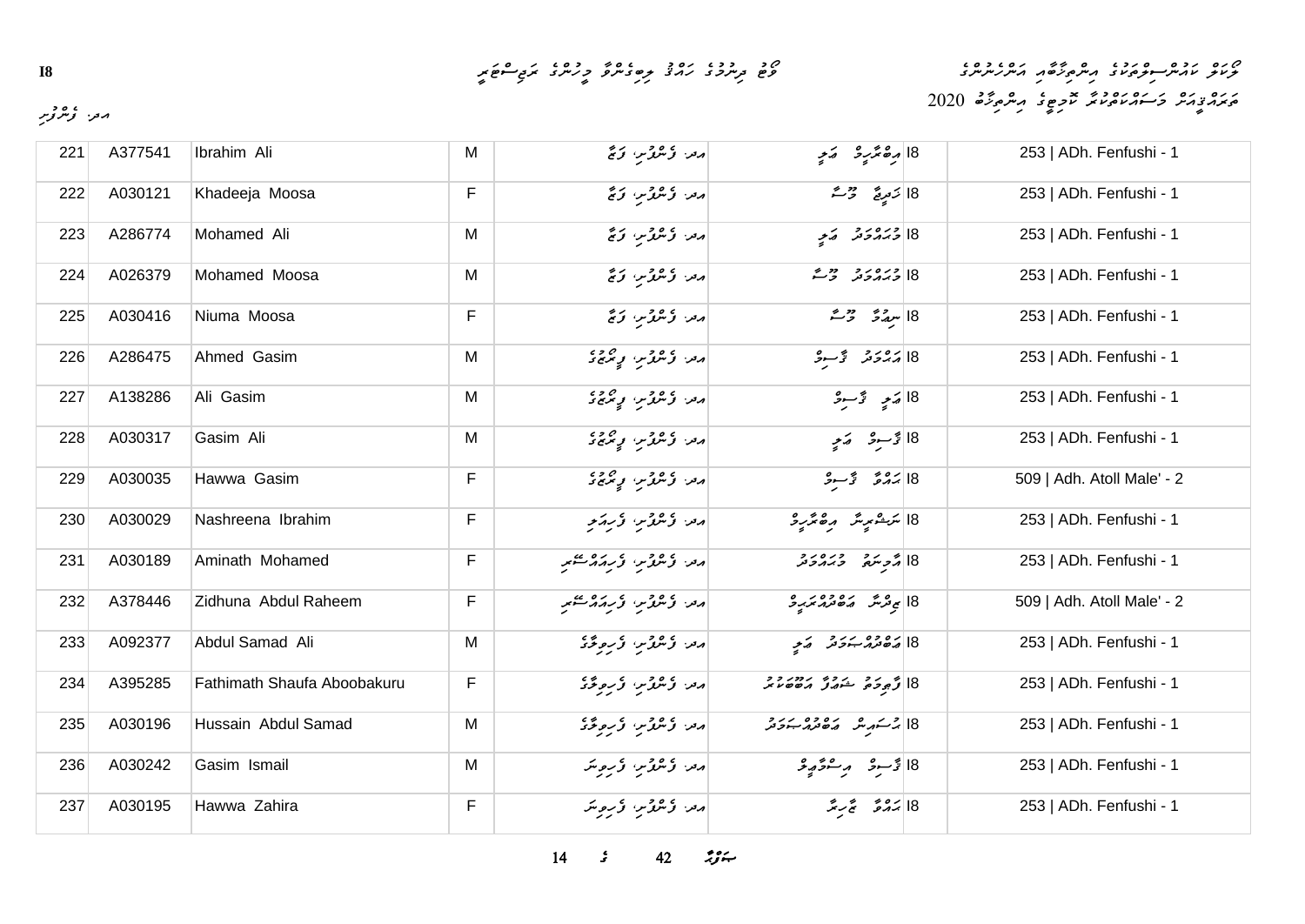*sCw7q7s5w7m< o<n9nOoAw7o< sCq;mAwBoEw7q<m; wBm;vB* م من المسجد المسجد المسجد المسجد المسجد العام 2020<br>مسجد المسجد المسجد المسجد المسجد المسجد المسجد المسجد المسجد ال

| 238 | A030194 | Khadeeja Gasim       | F | معرا وكثروش وترويتر     | 8  زَمْرِيحٌ - تَوْسِورْ                   | 253   ADh. Fenfushi - 1                           |
|-----|---------|----------------------|---|-------------------------|--------------------------------------------|---------------------------------------------------|
| 239 | A011250 | Abbas Ibrahim        | M | أمعه وكفروش وتقريدهم    | 8  رَدْهُ شَهْ مِهْتَرِ دِ                 | 253   ADh. Fenfushi - 1                           |
| 240 | A078205 | Abbasath Abbas       | F | أمعه وتعوير وتعريبي     | $2500 - 2500$                              | 509   Adh. Atoll Male' - 2                        |
| 241 | A286922 | Fathimath Ishama     | F | معدا وتكروس وتكرمهم     | 8  <i>وُجِوَجُو مِ</i> حَدُّوَّ            | 509   Adh. Atoll Male' - 2                        |
| 242 | A286921 | Ibrahim Abbas        | M | معرا وكفروني وكفر معرضي | $2.822$ $18$                               | 253   ADh. Fenfushi - 1                           |
| 243 | A138665 | Mahudhy Abbas        | M | أمعرا وتموهمن وتفويره   | 8  <i>كارجىي مەمگە</i> م                   | 509   Adh. Atoll Male' - 2                        |
| 244 | A026479 | Khadeeja Moosa       | F | معرا ومعوش ومردوء       | 8  زَمِيعٌ تَحْتُ                          | 253   ADh. Fenfushi - 1                           |
| 245 | A030061 | Zareena Ali          | F | معرا ومعوش ومردوء       | 8  تح میں تھر کھ تو                        | 253   ADh. Fenfushi - 1                           |
| 246 | A289282 | Ali Ahmed            | M | معرا وتكوين وبنهود      | 8  رَمِي دَيْرَوْرُ                        | 253   ADh. Fenfushi - 1                           |
| 247 | A374455 | Aminath Ahmed        | F | أمعه وكلورس وسرهو       | 8  <i>مُجْرِسَمُ مَدْدَمْ</i> رِ           | 253   ADh. Fenfushi - 1                           |
| 248 | A289288 | Fathimath Ahmed      | F | معا وكلوس وسكو          | 8  <i>وُّجِوَدَة مَدْدَ</i> نْد            | 509   Adh. Atoll Male' - 2                        |
| 249 | A030094 | Hawwa Mohamed        | F | معا وتكوس وسيمو         | 8  پره په دره د د                          | 253   ADh. Fenfushi - 1                           |
| 250 | A283385 | Ibrahim Adam         | M | معا وتكوس وسكو          | 8  م <i>ِ ھُنَّرٍ وُ</i> مُحَمَّد <i>ُ</i> | 253   ADh. Fenfushi - 1                           |
| 251 | A283387 | Jaufar Ahmed         | M | أمعه وكفوس وسيكو        | 8  ئ <i>ے مگر پر مرکز در</i>               | 686   Radisson Blu Maldives-1                     |
| 252 | A365630 | Khadeeja Ahmed       | F | أمعا وكلور وبرمكو       | 8   ر <i>َسِيعٌ - مَدُوَنْرٌ</i>           | 253   ADh. Fenfushi - 1                           |
| 253 | A030097 | Mohamed Abdul Raheem | M | معرا كل عوض وسرهمو      | 8 כנפנק השינה בני                          | 253   ADh. Fenfushi - 1                           |
| 254 | A289286 | Moosa Ahmed          | M | معا وكلوس وسكو          | 8   تِرْسَمُ كَرَبْرُوتَر                  | 640   Movenpick Resort Kuredhivaru<br>Maldives -1 |

 $15$  *s*  $42$  *n***<sub>s</sub>** $\frac{2}{5}$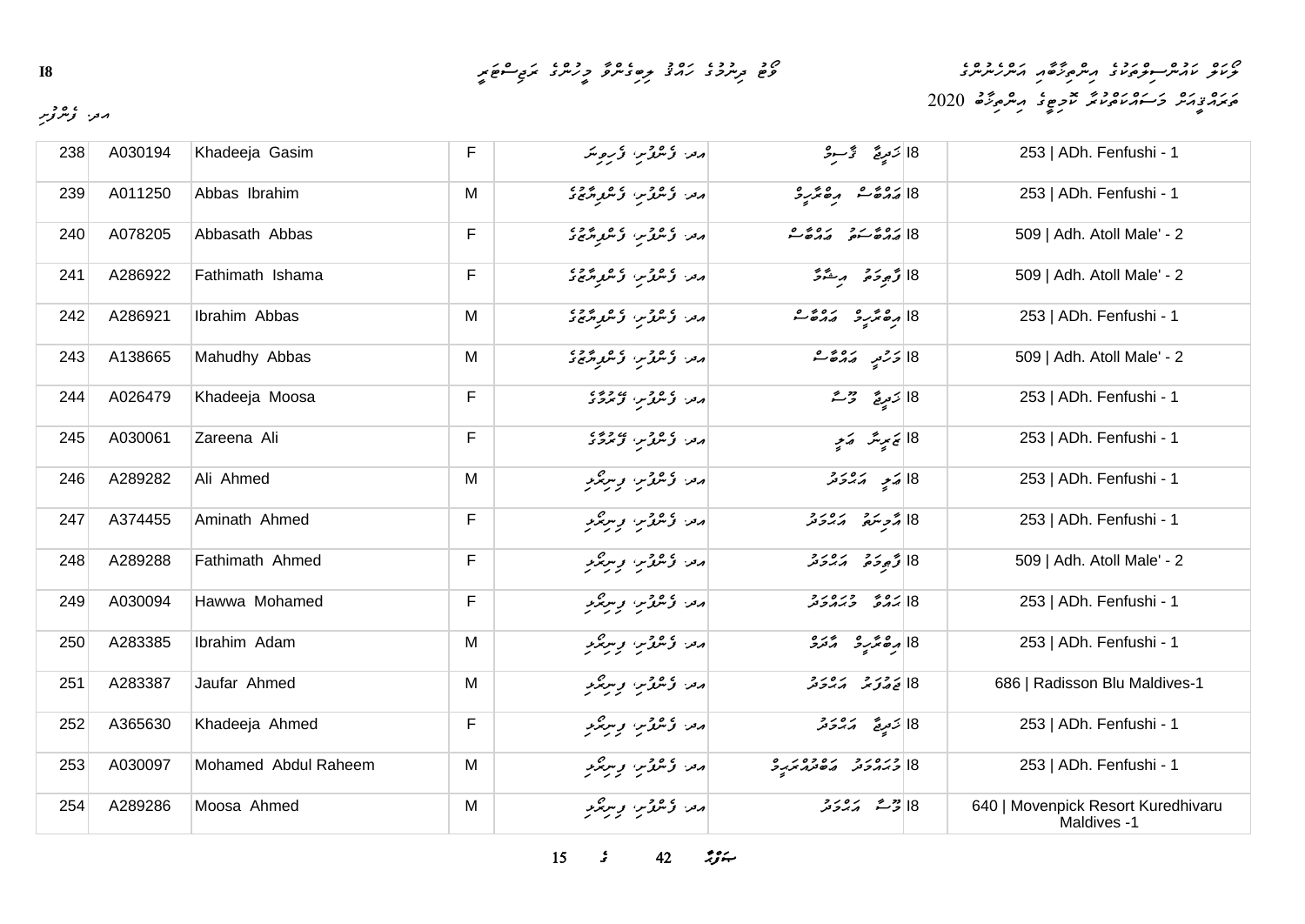*sCw7q7s5w7m< o<n9nOoAw7o< sCq;mAwBoEw7q<m; wBm;vB* م من المرة المرة المرة المرجع المرجع في المركبة 2020<br>مجم*د المريض المربوط المربع المرجع في المراجع المركبة* 

| 255 | A030099 | Aishath Mohamed   | F | معرا وكلورس وسوكلوگر   | 8  م <i>ەم خۇر دېم دى</i> ر              | 253   ADh. Fenfushi - 1      |
|-----|---------|-------------------|---|------------------------|------------------------------------------|------------------------------|
| 256 | A030025 | Khadeeja Mohamed  | F | أمعا وكلوفرا وسومعدة   | 8   كَرْمَرِيحٌ - وْكَرْدُونْدْ          | 253   ADh. Fenfushi - 1      |
| 257 | A030175 | Ali Ibrahim       | M | أمعه وكفروس وسربريمي   | 8  رَمِ رەئزبە                           | 253   ADh. Fenfushi - 1      |
| 258 | A285116 | Fathimath Ibrahim | F | أمعا وكلوفوا وبربرادي  | 8  زُھودَھ مِھٹربود                      | 253   ADh. Fenfushi - 1      |
| 259 | A399022 | Hawwa Ibrahim     | F | أمعا وتكوين وسرائرة    | 8  يَرْدُوُ بِهِ مُحْرِبِهِ              | 253   ADh. Fenfushi - 1      |
| 260 | A285115 | Hussain Ibrahim   | M | أمعا كالمروس وسرمدن    | 8   جەسىر مەھەرىبە 3                     | 253   ADh. Fenfushi - 1      |
| 261 | A030177 | Khadheeja Ibrahim | F | أمعا كالمروس وسرمدن    | 8  نَرْسِعٌ م <i>ِ ھُنَّرِ وُ</i>        | 253   ADh. Fenfushi - 1      |
| 262 | A030075 | Mariyam Ibrahim   | F | أمعا كالعرض وسرمدهم    | 8  <i>كەنگەڭ مەھگرى</i> گ                | 253   ADh. Fenfushi - 1      |
| 263 | A326609 | Moosa Ibrahim     | M | أمعا وكلوفوا وبربرادي  | 8  ج م م م م م بر د                      | 253   ADh. Fenfushi - 1      |
| 264 | A030074 | Naseema Moosa     | F | أمعا كالعرقس وسيدادة   | 8  يَرْسِودُ - حِ شُر                    | 253   ADh. Fenfushi - 1      |
| 265 | A165003 | Aboobakru Ibrahim | M | أمعرا وتتروس وسرة وا   | $3.222$ $18$                             | 253   ADh. Fenfushi - 1      |
| 266 | A030070 | Ahmed Wisham      | M | أمعرا وتنزوس وسرة والم | 8   رَبْرَتْ مِنْتُوْ                    | 509   Adh. Atoll Male' - 2   |
| 267 | A048946 | Ali Ibrahim       | M | أمعرا وتتروس وبنزوي    | 8  رَمِ رِهْتَرِ دِّ                     | 509   Adh. Atoll Male' - 2   |
| 268 | A030049 | Fareeda Ibrahim   | F | أمعا وكلوس وسرهمى      | 8   <i>وَمِيعًا مِنْ مُ</i> رَبِّرً      | 509   Adh. Atoll Male' - 2   |
| 269 | A286929 | Fathimath Shaan   | F | أمعا كرهوس وسرهمى      | 8  <i>وَّجِوَدَة</i> شَدَّسْ             | 509   Adh. Atoll Male' - 2   |
| 270 | A097728 | Rugiyya Ismail    | F | أمعه وعوقر وتربيعهما   | 8  بر <sub>ُتِو</sub> مِرَّ مِ سُرَّمِ و | 463   Srilanka / Colombo - 4 |
| 271 | A047423 | Ibrahim Ali       | M | أمعا وكفروس ومخبرة     | 8  ر <i>ه مُدْرِدْ م</i> َ مِ            | 253   ADh. Fenfushi - 1      |

 $16$  *s*  $42$  *z***<sub>3</sub>**  $\frac{2}{3}$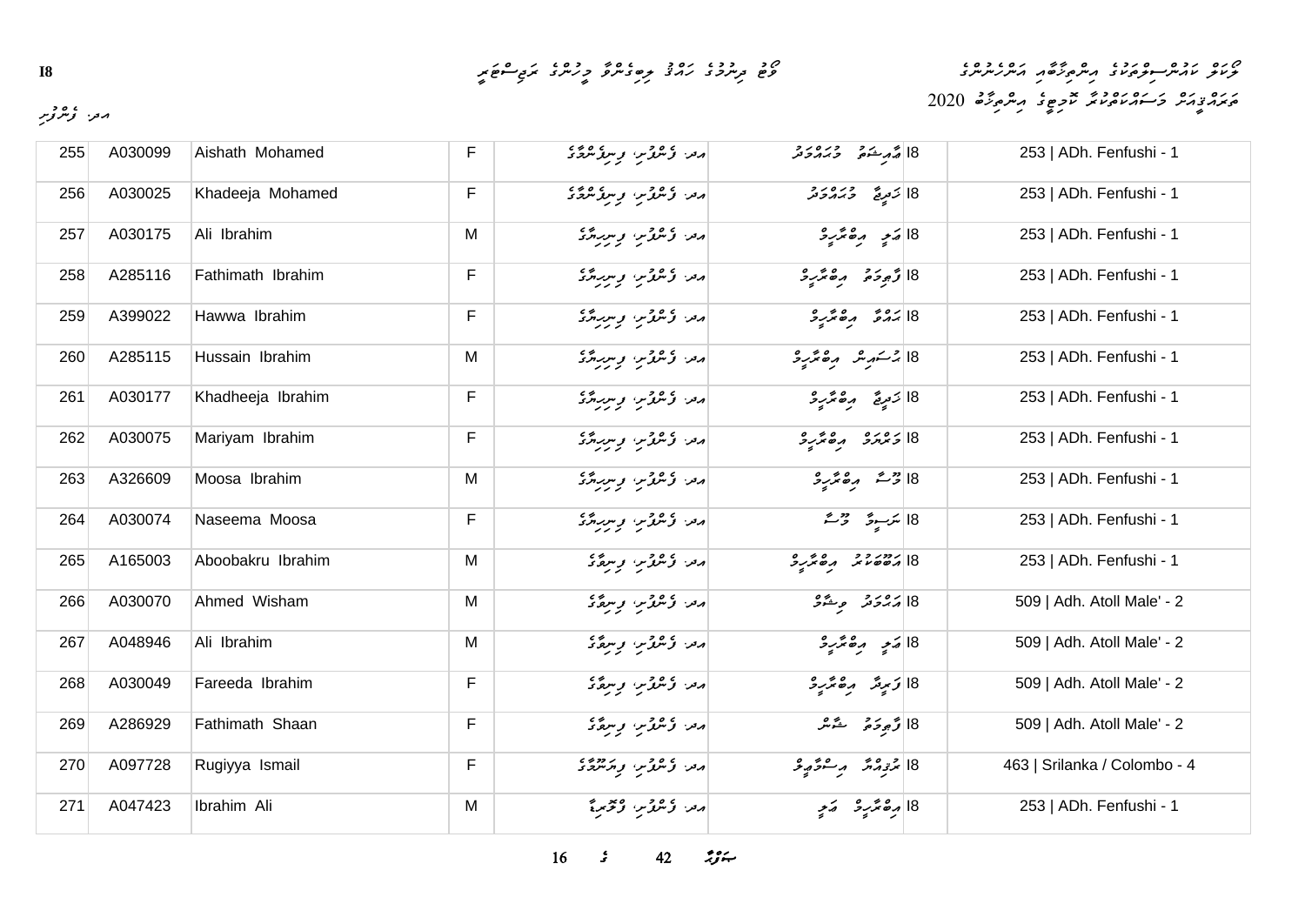*sCw7q7s5w7m< o<n9nOoAw7o< sCq;mAwBoEw7q<m; wBm;vB* م من المرة المرة المرة المرجع المرجع في المركبة 2020<br>مجم*د المريض المربوط المربع المرجع في المراجع المركبة* 

| 272 | A030239 | Adam Ali                     | M           | معرا وتتومي ودوء                                                                                   | 18  پژنزد که می                                                                                                | 253   ADh. Fenfushi - 1    |
|-----|---------|------------------------------|-------------|----------------------------------------------------------------------------------------------------|----------------------------------------------------------------------------------------------------------------|----------------------------|
| 273 | A030408 | Mohamed Fathih               | M           | أمعرا وتعويب ويجوده                                                                                | 8   3 2 2 3 3 3 4 5 8                                                                                          | 253   ADh. Fenfushi - 1    |
| 274 | A284076 | Ahmed Meekaeel Hussain       | M           | ما ورا و و و المسلم و المسلم و المسلم و المسلم و المسلم و المسلم و المسلم و المسلم و المسلم و المس | 8  روبرو وِ نَ <i>ا</i> رِوْ تَرْسَرِسْ                                                                        | 509   Adh. Atoll Male' - 2 |
| 275 | A284065 | Aishath Hussain              | $\mathsf F$ | أمعا وتكوس وسلائم                                                                                  | 8  م <i>ەمبەشقى بىر شەمبەنل</i> ە                                                                              | 509   Adh. Atoll Male' - 2 |
| 276 | A030105 | Fathimath Muna Hussain       | $\mathsf F$ | أمعا وتكوس وسلائم                                                                                  | 8  <i>وٌجودَة وَبَدَّ بُرْسَهِ بِدْ</i>                                                                        | 509   Adh. Atoll Male' - 2 |
| 277 | A253614 | Khadheeja Hussain            | $\mathsf F$ | أمعا وتكوس وسلائم                                                                                  | 8  كەبېرى <i>گە بەكسىر بىر</i>                                                                                 | 509   Adh. Atoll Male' - 2 |
| 278 | A284068 | Mariyam Hussain              | F           | أمعرا وتعمدين كالسمائك                                                                             | 8   <i>ئەنگەرى بى</i> شىرىش                                                                                    | 509   Adh. Atoll Male' - 2 |
| 279 | A285211 | Aishath Abdul Rasheed        | $\mathsf F$ | أماما المجاموس المحافي مالمحمد المحافظ                                                             | 8 م شركت مره وه مرشوش                                                                                          | 253   ADh. Fenfushi - 1    |
| 280 | A285207 | Farish Ahmed                 | M           | أمعه وعوقر بحويد                                                                                   | 8  ۇىرىش <i>مەدەت</i> ر                                                                                        | 253   ADh. Fenfushi - 1    |
| 281 | A285202 | Fathimath Muna Abdul Rasheed | $\mathsf F$ | أمعه وعوقر بحويد                                                                                   | 8  زٌمودَه دَسٌ مەمەرمىرىدىد                                                                                   | 253   ADh. Fenfushi - 1    |
| 282 | A157468 | Hassan Abdul Rasheed         | M           | أمعه وتنزوس بحويدة                                                                                 | 8  ئەسەمىرى مەھەرمەسىر ئىرى                                                                                    | 253   ADh. Fenfushi - 1    |
| 283 | A285200 | Khadheeja Abdul Rasheed      | $\mathsf F$ | معا وعوض يوبيع                                                                                     | 8  كەرى <i>ق مەھەرمەترىش</i> وتر                                                                               | 253   ADh. Fenfushi - 1    |
| 284 | A406948 | Moosa Abdul Rasheedh         | M           | أمعه وتنزوس بحويدة                                                                                 | 8  ج <sup>و</sup> ے پرہ <i>وہ پر خ</i> ومتر                                                                    | 253   ADh. Fenfushi - 1    |
| 285 | A285822 | Yoosuf Mohamed               | M           | معا وتروس وبرتروت                                                                                  | 8  پژخرو دیرویز                                                                                                | 253   ADh. Fenfushi - 1    |
| 286 | A030298 | Abdul Jaleel Adam            | M           | دو. ومورد ده دره ده.<br>دو. ومروس د ومربر مرد                                                      | 8  رَصْوَرُونَ <sub>ع</sub> ْ وِ حَمْدَة مِنْ الْمَدَّةِ الْمَدَّةِ مِنْ الْمَدَّةِ الْمَدَّةِ الْمَدَّةِ الْم | 253   ADh. Fenfushi - 1    |
| 287 | A012726 | Ali Adam                     | M           | دو. ومورد ده دره ده.<br>دو. ومروس د ومربر مرد                                                      | 8  پَرمٍ پَرَتَرَدُ                                                                                            | 509   Adh. Atoll Male' - 2 |
| 288 | A030169 | Khadeeja Adam                | F           | دور و مورد ده دوره ده.<br>دور و مورد د و مرس مرد د                                                 | 8  كَتَمِيعٌ - مُرْتَمَرْدُ                                                                                    | 253   ADh. Fenfushi - 1    |

 $17$  *s*  $42$  *i*<sub>s</sub> $\div$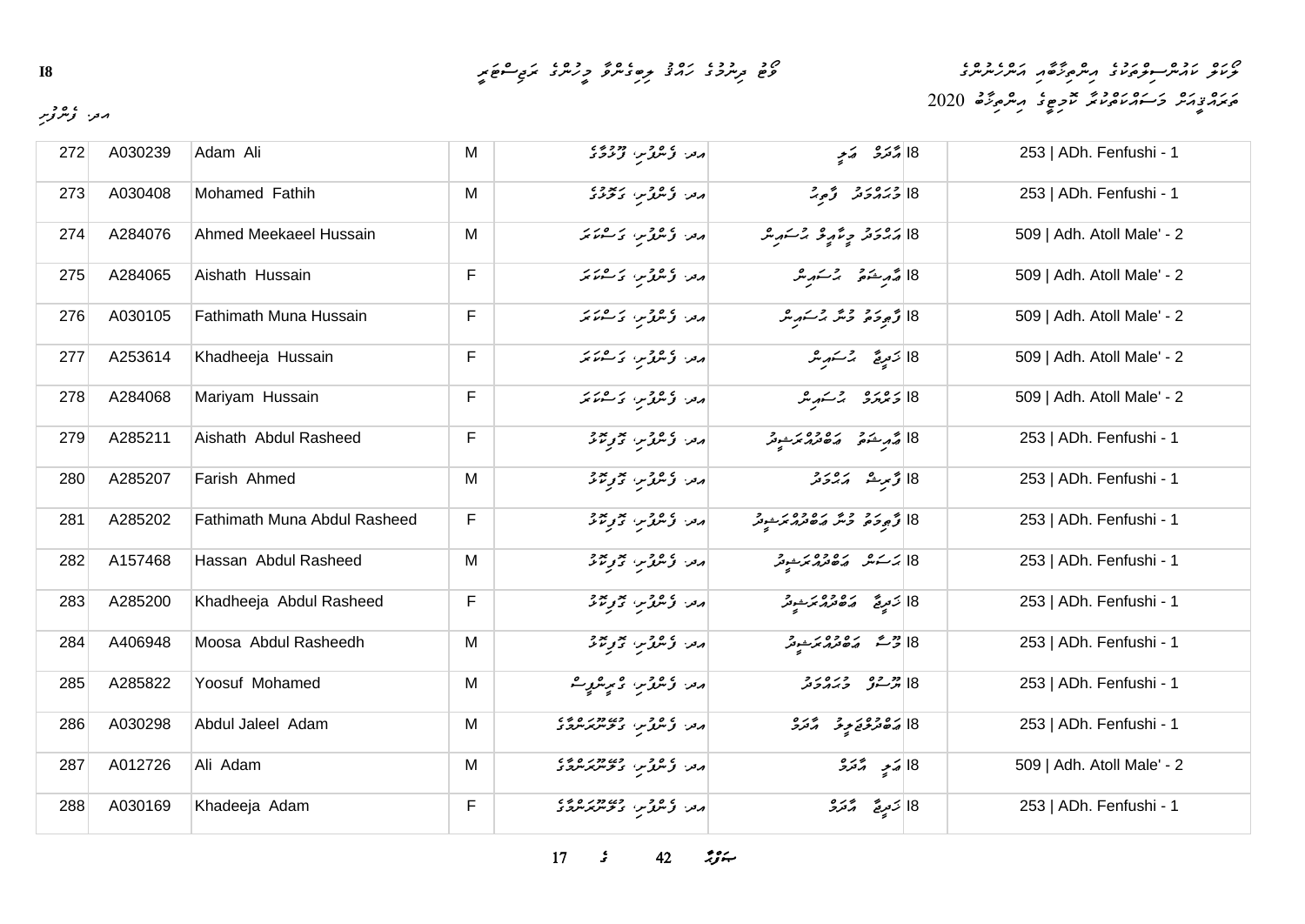*sCw7q7s5w7m< o<n9nOoAw7o< sCq;mAwBoEw7q<m; wBm;vB* م من المسجد المسجد المسجد المسجد المسجد العام 2020<br>مسجد المسجد المسجد المسجد المسجد المسجد المسجد المسجد المسجد ال

| 289 | A034489 | Lirar Adam             | M | معرض عدد معرض العدد من العدد العدد من العدد العدد العدد العدد العدد العدد العدد العدد العدد العدد<br>  معرض العدد العدد العدد العدد العدد العدد العدد العدد العدد العدد العدد العدد العدد العدد العدد العدد العدد ا | 8  سو <i>مرَّمْہ مُ</i> قرَّدُ           | 509   Adh. Atoll Male' - 2 |
|-----|---------|------------------------|---|---------------------------------------------------------------------------------------------------------------------------------------------------------------------------------------------------------------------|------------------------------------------|----------------------------|
| 290 | A024785 | Saeed Adam             | M | دور و هرو در دوره دره<br>دور و سروس د و سربر سرور                                                                                                                                                                   | 8  سَم <i>ہِ مُرْ مُرْمَرْدُ</i>         | 253   ADh. Fenfushi - 1    |
| 291 | A289411 | Mohamed Ahmed          | M | معرا ومورد وورد وه                                                                                                                                                                                                  | 8  دبرەرد برەرد                          | 253   ADh. Fenfushi - 1    |
| 292 | A030219 | Mohamed Moosa          | M | معا وكروس كروووس                                                                                                                                                                                                    | 8  <i>ڈیزون</i> و ترمی                   | 253   ADh. Fenfushi - 1    |
| 293 | A286792 | Ahmed Hussain          | M | أمعرا وكلوس رَوْسٌ                                                                                                                                                                                                  | 8  <i>مَدْوَنْ بِرْسَهِي</i> ْر          | 253   ADh. Fenfushi - 1    |
| 294 | A286793 | Fathimath Hussain      | F | أمعرا وتعوين الترقائية                                                                                                                                                                                              | 8  <i>وَّجوحَةُ بِرْسَنَ مِ</i> رْ       | 253   ADh. Fenfushi - 1    |
| 295 | A345771 | Ibrahim Hussain        | M | أمعه وكلوس رَوْسٌ                                                                                                                                                                                                   | 8  مەھمىرى جىسكىرىش                      | 253   ADh. Fenfushi - 1    |
| 296 | A286788 | Khadheeja Hussain      | F | أمعا وكلوس رَوْسٌ                                                                                                                                                                                                   | 8  ئۇرىق – جەسىمبەر                      | 253   ADh. Fenfushi - 1    |
| 297 | A286786 | Mohamed Hussain        | M | أمعه: وَعَزْمٍ رَءٌ مَّ                                                                                                                                                                                             | 8   <i>وبروبرو برسكوبتر</i>              | 509   Adh. Atoll Male' - 2 |
| 298 | A030306 | Abdul Raheem Ibrahim   | M | أمعرا وتتروش كالمجمع أماره عالم                                                                                                                                                                                     | $8$ $\sim$ $8$ $\sim$ $18$               | 253   ADh. Fenfushi - 1    |
| 299 | A285112 | Fathimath Abdul Raheem | F | معا وكتروس كالمي مماسم                                                                                                                                                                                              | 8  <i>وَّجِوَة مَ</i> ص <i>وم مَدي</i> و | 253   ADh. Fenfushi - 1    |
| 300 | A345931 | Aishath Eema Hassan    | F | معه وعوفر ربيعي                                                                                                                                                                                                     | 8  مەم شەھ ب <i>وڭ بەسكىل</i>            | 253   ADh. Fenfushi - 1    |
| 301 | A285132 | Ibrahim Hassan         | M | أمعه وعوفر ربيعي                                                                                                                                                                                                    | 8  مەھم <i>گىي</i> ى ئەسكىر              | 253   ADh. Fenfushi - 1    |
| 302 | A285133 | Khadheeja Hassan       | F | معه وعوفر ربيعي                                                                                                                                                                                                     | 8  كَتَمِيعٌ = يَرْسَسُ                  | 253   ADh. Fenfushi - 1    |
| 303 | A030263 | Mariyam Moosa          | F | معه وتنزيرا ريزده                                                                                                                                                                                                   | 8  دَيْرَيْرْ وَيْتَمْ                   | 253   ADh. Fenfushi - 1    |
| 304 | A030310 | Moosa Adam             | M | معه وكفروس بدهمي                                                                                                                                                                                                    | 8  خ مستمر محمد ترو                      | 253   ADh. Fenfushi - 1    |
| 305 | A030132 | Fathimath Gasim        | F | ەمەر كەنگەتتىر، سەرسىگەنگەتكەتكە<br>مەمەر بەر بەر بەر بەر                                                                                                                                                           | 8  <i>وتجوحة</i> قريبوفر                 | 253   ADh. Fenfushi - 1    |

*18 s* 42 *if*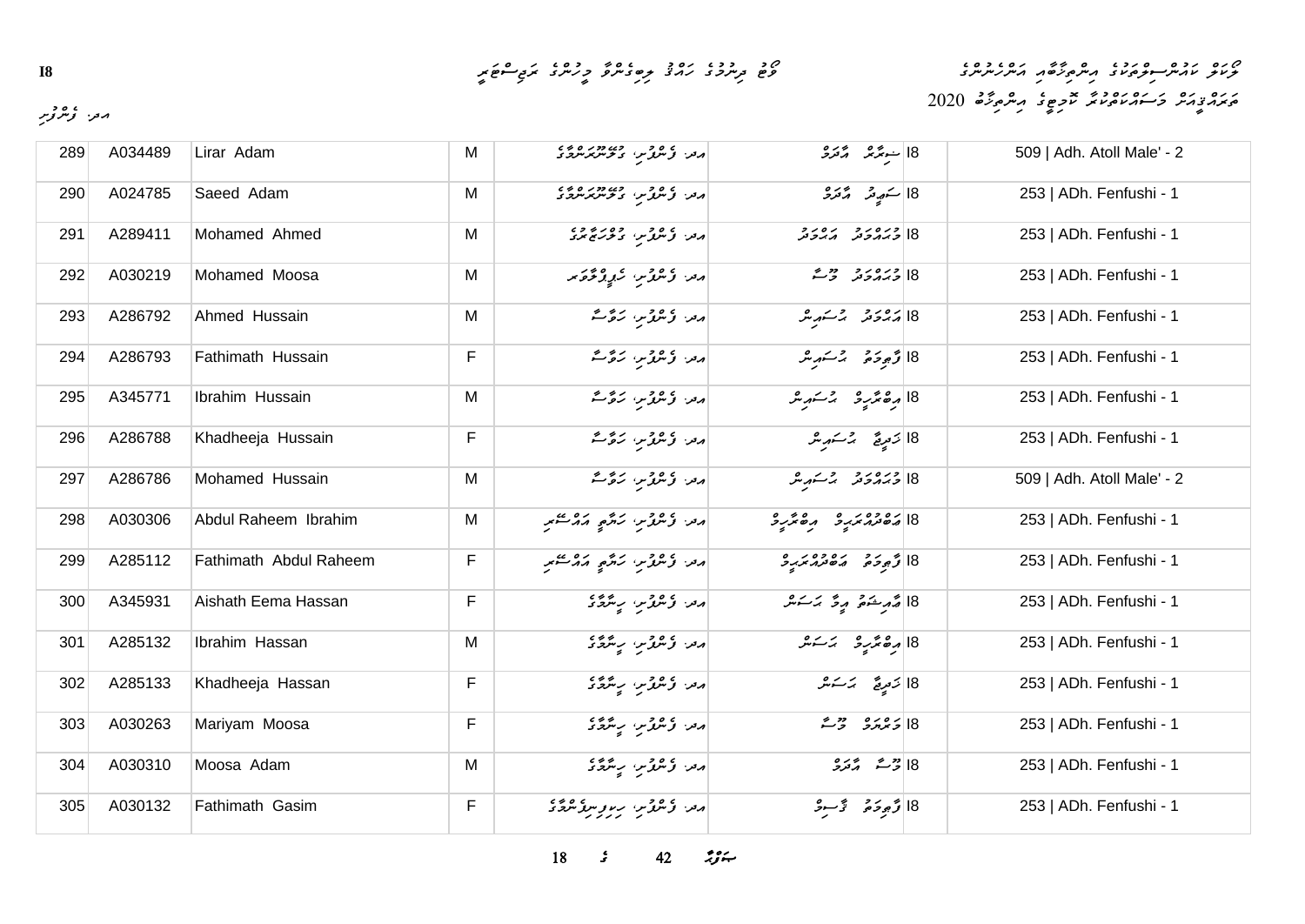*sCw7q7s5w7m< o<n9nOoAw7o< sCq;mAwBoEw7q<m; wBm;vB* م من المسجد المسجد المسجد المسجد المسجد العام 2020<br>مسجد المسجد المسجد المسجد المسجد المسجد المسجد المسجد المسجد ال

| 306 | A286816 | Mohamed Moosa        | M            |                              | 8  دېږدونر وقت                    | 253   ADh. Fenfushi - 1    |
|-----|---------|----------------------|--------------|------------------------------|-----------------------------------|----------------------------|
| 307 | A047910 | Muaz Mohamed         | M            | أمعا وكلوفرا رباؤ بلوكلوفا   | 8   جۇڭئى ئ <i>ىمبەدى</i> تىر     | 253   ADh. Fenfushi - 1    |
| 308 | A012881 | Adam Ali             | M            | معرا وكفروس ريزفرون          | 18 مُحَمَّد - مَرْحِبِ            | 253   ADh. Fenfushi - 1    |
| 309 | A260031 | Ahmed Adam           | M            | أمعه وكفروس ريزفرون          | 8  پروژ پر پرو                    | 253   ADh. Fenfushi - 1    |
| 310 | A030197 | Ali Adam             | M            | أمعه وكفروس بالمحدودي        | 18  كەمچە مەتىرى                  | 253   ADh. Fenfushi - 1    |
| 311 | A260034 | Aminath Hudha Adam   | $\mathsf F$  | أمعه وكفروس بالمحدودي        | 8  مُّحِسَمُ رَمَّدَ مُسَرَّد     | 253   ADh. Fenfushi - 1    |
| 312 | A030138 | Hawwa Ali            | F            | أمعه وكفروس بالمحدودي        |                                   | 253   ADh. Fenfushi - 1    |
| 313 | A030217 | Aishath Ibrahim      | $\mathsf F$  | أمعه وتكويموا بأوكرو للمعالج | 8  مەرىسىم مەھەر يە               | 253   ADh. Fenfushi - 1    |
| 314 | A026786 | Hassan Mohamed       | M            | أمعه وكلومي رقوى             | 8  ئەسەبىر مەير <i>ە ب</i> و      | 253   ADh. Fenfushi - 1    |
| 315 | A025844 | Shareefa Mohamed     | $\mathsf{F}$ | أمعر وتنزوين المروء          | 8  خىموتى ئەتەرگەر                | 253   ADh. Fenfushi - 1    |
| 316 | A034548 | Zulaikha Mohamed     | $\mathsf F$  | أمعرا وتنزوين الرودة         | 8   ج تحد <sup>3</sup> ح بره و تر | 253   ADh. Fenfushi - 1    |
| 317 | A030251 | Abdul Rahman Ibrahim | M            | أمعه وتنزويها رحمت المعاري   | $8 - 2 - 2 - 18$                  | 253   ADh. Fenfushi - 1    |
| 318 | A030166 | Hawwa Abdul Rahman   | $\mathsf F$  | أمعها ومتعموس رقم المعامدي   | 8  پروژ پره ده بره ده و           | 509   Adh. Atoll Male' - 2 |
| 319 | A030407 | Ilyas Abdul Rahman   | M            | معرا وتعمد من المرحمن        | 8 مۇش مەمەمدە مەرەپ               | 253   ADh. Fenfushi - 1    |
| 320 | A030064 | Khadeeja Ismail      | $\mathsf F$  | أمعها ومتعموس رقم المعامدي   | 8  زَمِيعٌ   مِرْجُوْمِ وَ        | 253   ADh. Fenfushi - 1    |
| 321 | A030309 | Moosa Abdul Rahman   | M            | أمعها ومعرس رقم المعامدي     | 8  دیم پره ده ده ده و             | 253   ADh. Fenfushi - 1    |
| 322 | A098088 | Aishath Mohamed      | F            | أأرفر وكالروم والمحرومي      | 8  مُدِينَة وَبَرْدُونْر          | 509   Adh. Atoll Male' - 2 |

*19 s* 42 *i*<sub>s</sub> $\approx$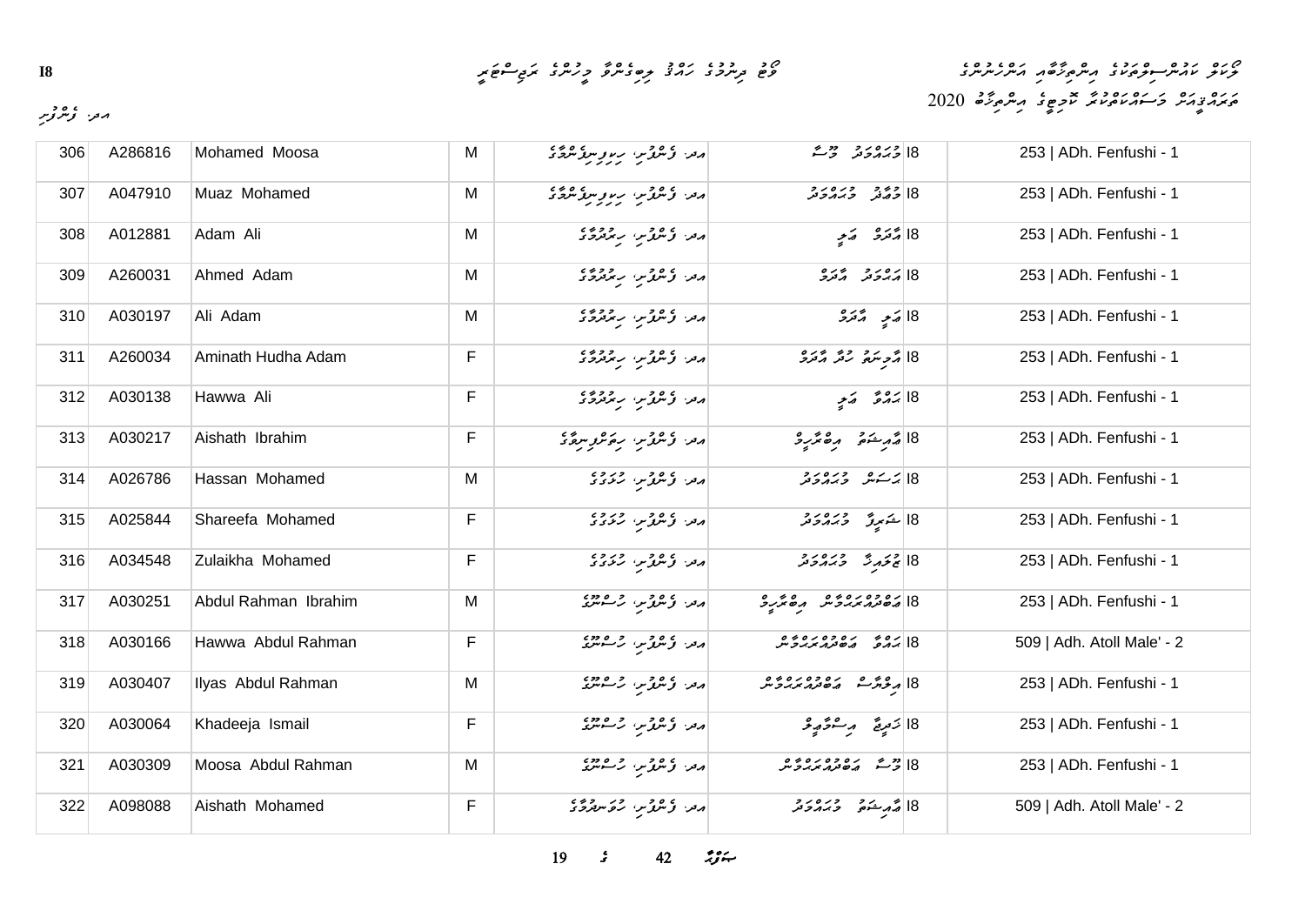*sCw7q7s5w7m< o<n9nOoAw7o< sCq;mAwBoEw7q<m; wBm;vB* م من المرة المرة المرة المرجع المرجع في المركبة 2020<br>مجم*د المريض المربوط المربع المرجع في المراجع المركبة* 

| 323 | A025845 | Dr. Fathimath Mohamed         | F           | معرا وكتروس التحصير ولاية                                                                           | 8  پیره کا پیروگا دیگر دید               | 509   Adh. Atoll Male' - 2              |
|-----|---------|-------------------------------|-------------|-----------------------------------------------------------------------------------------------------|------------------------------------------|-----------------------------------------|
| 324 | A098091 | Imran Mohamed                 | M           | ما من توسط و من المسجد و المجمد و المسجد و المسجد و المسجد و المسجد و المسجد المسجد و المسجد الله ا | 8  مەمگىر ئ <i>ۇندۇن</i> ر               | 509   Adh. Atoll Male' - 2              |
| 325 | A010356 | Ubaadhath Mohamed             | M           | أأرفر وكالروم والمحرومي                                                                             | 8  د صره د وبره د د                      | 509   Adh. Atoll Male' - 2              |
| 326 | A030250 | Abdul Rasheed Aboobakuru      | M           | أمعن وتنموس منعرف                                                                                   |                                          | 253   ADh. Fenfushi - 1                 |
| 327 | A030193 | Rugiyya Ali                   | F           | أمعن كرعوش منعرفر                                                                                   | 8  بر <sub>تو</sub> ر پژ <sub>مک</sub> ر | 253   ADh. Fenfushi - 1                 |
| 328 | A046967 | Wafiyya Hassan                | F           | أمعه وكفوس متعددى                                                                                   | 8  <i>قروڤ</i> ر برسكر                   | 253   ADh. Fenfushi - 1                 |
| 329 | A030112 | Ali Hassan                    | M           | أمعرا وكالموس مالمرفرون                                                                             | 8  پر برسکر                              | 253   ADh. Fenfushi - 1                 |
| 330 | A115675 | <b>Fathimath Shan Mohamed</b> | $\mathsf F$ | أمعرا كمحاموص معرفرون                                                                               | 8  وُمِوتُهِ شَمَّسٌ وَبَرُوتِهِ         | 253   ADh. Fenfushi - 1                 |
| 331 | A115674 | Mariyam Yumna Mohamed         | $\mathsf F$ | أمعن وتنزوس متعرفرو                                                                                 | 8   ئەيرەرە بەرە ئەرەر ئەر               | 237   AA. Rasdhoo - 2                   |
| 332 | A030119 | Safiyya Ali                   | F           | معرا وكفروس متعرفروي                                                                                | 8   <i>ہنو پروگر پر چ</i>                | 253   ADh. Fenfushi - 1                 |
| 333 | A283368 | Ahmed Adam                    | M           | أرفرا وتنزوش أربوهما                                                                                | 8  پرویز پروژ                            | 440   Lux South Ari Atoll, Maldives - 1 |
| 334 | A283358 | Ahmed Ibrahim                 | M           | أرفرا وتنزوش أربوي                                                                                  | 8  <i>גُ' ج</i> ود مُتَّصَرَّرِ حُ       | 686   Radisson Blu Maldives-1           |
| 335 | A283360 | Ali Ibrahim                   | M           | أرفرا وتنزوش أربوي                                                                                  | 8  <i>مَ</i> حٍ مِنْ مَمَّرِ دِ          | 253   ADh. Fenfushi - 1                 |
| 336 | A283369 | Ali Saif                      | M           | أمعه وعوفر مردوء                                                                                    | 8  ڪيو سڪ <i>هو</i> ڙ                    | 440   Lux South Ari Atoll, Maldives - 1 |
| 337 | A283365 | Aminath Ibrahim               | $\mathsf F$ | أمعه وعوفر مردوء                                                                                    | 8  مُرْحِسَةُ مِنْ مُرْحِدٌ              | 253   ADh. Fenfushi - 1                 |
| 338 | A030088 | Asrar Moosa                   | M           | أمعه وكفوس معرف                                                                                     | 8  پر مشتر تر میں<br>8                   | 253   ADh. Fenfushi - 1                 |
| 339 | A030027 | Hawwa Gasim                   | F           | معه وكفوس معقد                                                                                      | 8  بَرْدُعٌ تَحْ-وَّ                     | 253   ADh. Fenfushi - 1                 |

 $20$  *s*  $42$  *n***<sub>s</sub>** $\frac{2}{5}$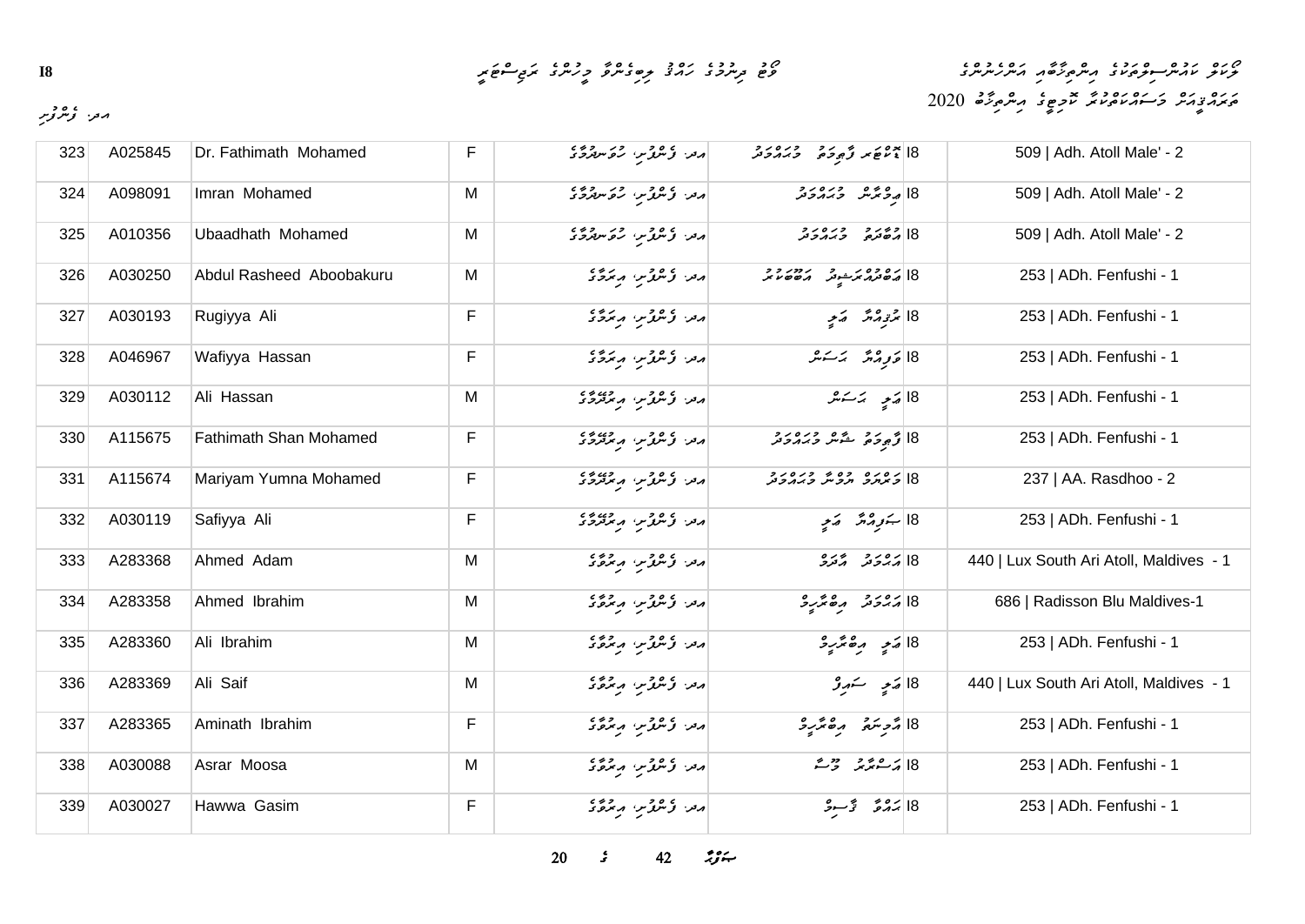*sCw7q7s5w7m< o<n9nOoAw7o< sCq;mAwBoEw7q<m; wBm;vB* م من المسجد المسجد المسجد المسجد المسجد العام 2020<br>مسجد المسجد المسجد المسجد المسجد المسجد المسجد المسجد المسجد ال

| 340 | A030026 | Hussain Ibrahim      | M           | أمعه وتحكوم معرف                                                                                   | 8  جريئرمبر م <i>تصرَّر ب</i> و            | 253   ADh. Fenfushi - 1                 |
|-----|---------|----------------------|-------------|----------------------------------------------------------------------------------------------------|--------------------------------------------|-----------------------------------------|
| 341 | A030232 | Ibrahim Mohamed      | M           | أمعر وموقوب المتعرفوي                                                                              | 8  مەھمىر ئەرەر ئەردىر                     | 253   ADh. Fenfushi - 1                 |
| 342 | A283367 | Ilyas Ibrahim        | M           | أمعر وموقوب المعروى                                                                                | 8  م <i>ېڅم<sup>ۇر</sup> مەمگرى</i> ۋ      | 253   ADh. Fenfushi - 1                 |
| 343 | A283364 | Khadeeja Adam        | $\mathsf F$ | أمعن وتموس معرفر                                                                                   | 8  زَمِيعٌ ۃ تَرَوْ                        | 253   ADh. Fenfushi - 1                 |
| 344 | A283363 | Mariyam Adam         | $\mathsf F$ | أمعرا وكالمروس مالمرحان                                                                            | 8   د ه ده په پره                          | 253   ADh. Fenfushi - 1                 |
| 345 | A377783 | Mohamed Adam         | M           | أمعرا وتموس معرفر                                                                                  | 8   ج: ج ج ج محمدة ح الح                   | 253   ADh. Fenfushi - 1                 |
| 346 | A030086 | Mohamed Ibrahim      | M           | أمعه وكفوس معقد                                                                                    | 8  <i>وبزودو م</i> ەم <i>گرد</i> و         | 440   Lux South Ari Atoll, Maldives - 1 |
| 347 | A283392 | Ahmed Afrad          | M           | أمعرا وكالمروس فكالمتعظ مرد                                                                        | 8  پروژو پروژنر                            | 253   ADh. Fenfushi - 1                 |
| 348 | A030095 | Aminath Ismail       | F           | ما و المعموم المحاسرة المعرضية و المحمد و المحمد و المحمد المحمد و المحمد المحمد و المحمد المحمد و | 8  مُرجِسَمُ مِ سُءُّمِ وُ                 | 567   Villimale' Ehenihen - 2           |
| 349 | A283394 | Asvaan Ismail        | M           | أمعرا كالعرقس فأسكف سيرتج                                                                          | 8   ئەسىر <i>ۇ</i> شەھ بەيدى               | 439   Sun Island Resort and Spa - 1     |
| 350 | A283393 | Hamid Ismail         | M           | أمعرا كالعرقس فأسكف سيرتج                                                                          | 8  جُوِيْر ب <sub>و</sub> سُوَّيْتِهِ مُحَ | 253   ADh. Fenfushi - 1                 |
| 351 | A030229 | <b>Ismail Naseer</b> | M           | أمعرا وكالمروس فكالمتحصير                                                                          | 8  م <i>رےدو چو</i> سربیعہ                 | 509   Adh. Atoll Male' - 2              |
| 352 | A283390 | Khadheeja Ismail     | F           | أمعرا كالعرقس فأسكف مرتج                                                                           |                                            | 253   ADh. Fenfushi - 1                 |
| 353 | A283391 | Mohamed Ismail       | M           | ما و المعموم المحاسرة المعرضية و المحمد و المحمد و المحمد المحمد و المحمد المحمد و المحمد المحمد و | 8  <i>ويزودو ب</i> رعو <sub>گ</sub> وو     | 253   ADh. Fenfushi - 1                 |
| 354 | A283398 | Riswan Ismail        | M           | ما و الله و الله عن ملكة الله عليه و الله الله و الله عن الله و الله عن الله و الله و الله و الله  | 8   <sub>مر</sub> مۇش مەشۇر يو             | 509   Adh. Atoll Male' - 2              |
| 355 | A030098 | Zainab Ismail        | F           | أمعرا كالعرقس فأسكف سيرتج                                                                          | 8  غەربىئى <i>قەم سىۋەپى</i> ر             | 253   ADh. Fenfushi - 1                 |
| 356 | A030184 | Khadeeja Mohamed     | F           | معدا وتكويموس فأقربتهم                                                                             | 8  زَمرِيعٌ       دُبَرُدُونَرُ            | 509   Adh. Atoll Male' - 2              |

 $21$  *s*  $42$  *z*  $2\frac{1}{2}$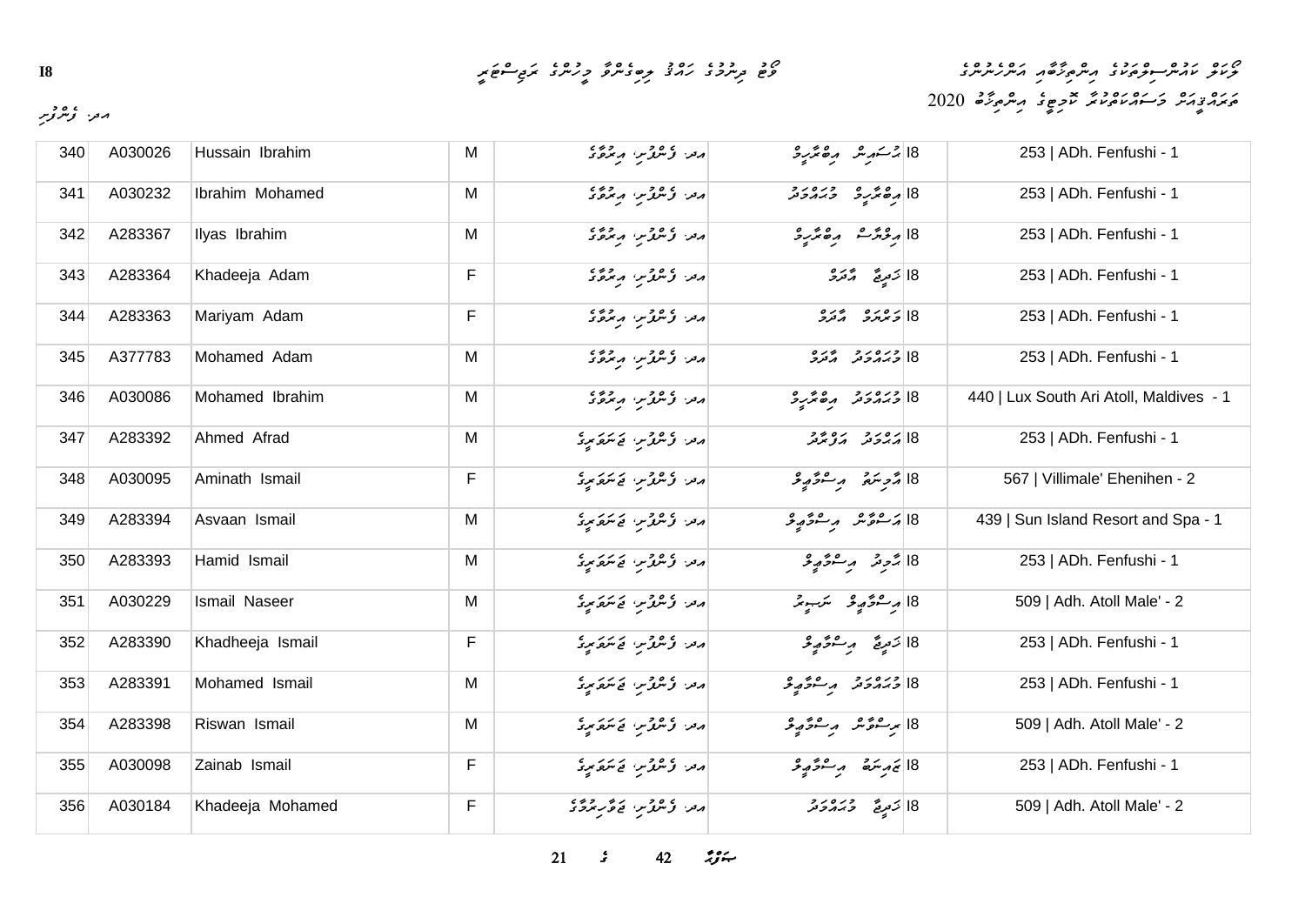*sCw7q7s5w7m< o<n9nOoAw7o< sCq;mAwBoEw7q<m; wBm;vB* م من المرة المرة المرة المرجع المرجع في المركبة 2020<br>مجم*د المريض المربوط المربع المرجع في المراجع المركبة* 

| 357 | A027155 | Dawood Ibrahim            | M           | معرا وكلور من الأحاسية      | 8   مَ <i>زْمَتْر م</i> ِ گَ <i>مْبِ</i> دِ \$                                                         | 509   Adh. Atoll Male' - 2 |
|-----|---------|---------------------------|-------------|-----------------------------|--------------------------------------------------------------------------------------------------------|----------------------------|
| 358 | A030231 | Abdul Sattar Zameer       | M           | أمعرا وتلوس كالبرجوي        | 8  رەدە رەپرى ئويز                                                                                     | 253   ADh. Fenfushi - 1    |
| 359 | A030044 | Ahmed Abdul Saththaar     | M           | أمعرا وعوفرا المستعرف       | 340,020,030,18                                                                                         | 253   ADh. Fenfushi - 1    |
| 360 | A286801 | Aminath Abdul Sattar      | $\mathsf F$ | أمعرا وعوفرا المستعرف       | 8 أمر جندي من من من من من د                                                                            | 350   GDh. Vaadhoo - 1     |
| 361 | A286802 | Fathimath Abdul Sattar    | $\mathsf F$ | أمعرا وتكويرا المستعددي     | 8  و محمد مع محمد محمد محمد محمد محمد المح                                                             | 253   ADh. Fenfushi - 1    |
| 362 | A030162 | Hawwa Abdul Sattar        | $\mathsf F$ | أمعه وتكروس لأستعرف         | 340, 050, 06                                                                                           | 253   ADh. Fenfushi - 1    |
| 363 | A030136 | Ismail Abdul Sattar       | M           | معرا وكلوفرا الأسيدوق       | 8 م مشرقه بر محمد محمد محمد محمد المحمد المحمد المحمد المحمد المحمد المحمد المحمد المحمد المحمد المحمد | 253   ADh. Fenfushi - 1    |
| 364 | A286803 | Khadheeja Abdul Sattar    | $\mathsf F$ | أمعرا وتكويرا المستعددي     | 8  بَرْمَرِيحَ ) بِرُهِ وَهِ رَهِ وَ دَ                                                                | 253   ADh. Fenfushi - 1    |
| 365 | A030133 | Mariyam Ali               | $\mathsf F$ | أمعه وعوفر بمستدفق          | 8  ئ <i>ەنگەنى ئەب</i>                                                                                 | 253   ADh. Fenfushi - 1    |
| 366 | A286804 | Mariyam Varudha           | $\mathsf F$ | أمعه وعوض كالبرجوي          | 8   <i>5 بمەدۋە ھ</i> ەتمەتگە                                                                          | 253   ADh. Fenfushi - 1    |
| 367 | A030039 | Mohamed Abdul Sattar      | M           | أمعه وتكروس لأستعرف         |                                                                                                        | 453   Maafushi Jail - 2    |
| 368 | A372584 | Siufa Abdul Sattar        | F           | أمعرا وتكويرا المستعددي     |                                                                                                        | 253   ADh. Fenfushi - 1    |
| 369 | A382476 | Ahmed Yaamin              | M           | أمعرا وتموين المترشيع       | 8   پرویر گر <sub>و</sub> یر                                                                           | 237   AA. Rasdhoo - 2      |
| 370 | A382049 | Ahmed Nasheed Ibrahim     | M           | أمعرا وتنزوس بمترشدة        | 8  رُبردتر سَنِيتر رِهِ بُرْرِدْ                                                                       | 509   Adh. Atoll Male' - 2 |
| 371 | A284035 | Aishath Nasheedha Ibrahim | $\mathsf F$ | أأمعرا وتنزومن الأنزليزيدي  | 8  روستوفر الرسوئر المر <i>ه ترب</i> و                                                                 | 253   ADh. Fenfushi - 1    |
| 372 | A284040 | Aminath Jaufar            | F           | أمعرا وكفروس لأتراه والمحمد | 8  <i>مُجِسَعَة خەنى تى</i> ر                                                                          | 253   ADh. Fenfushi - 1    |
| 373 | A284043 | Aminath Wasma             | F           | أمعه وكفروش لأترجعهما       | 8  مُّحِسَمَةٌ عَ <sup>0</sup> مَّةٌ                                                                   | 253   ADh. Fenfushi - 1    |

 $22$  *s*  $42$  *z*  $2\frac{3}{5}$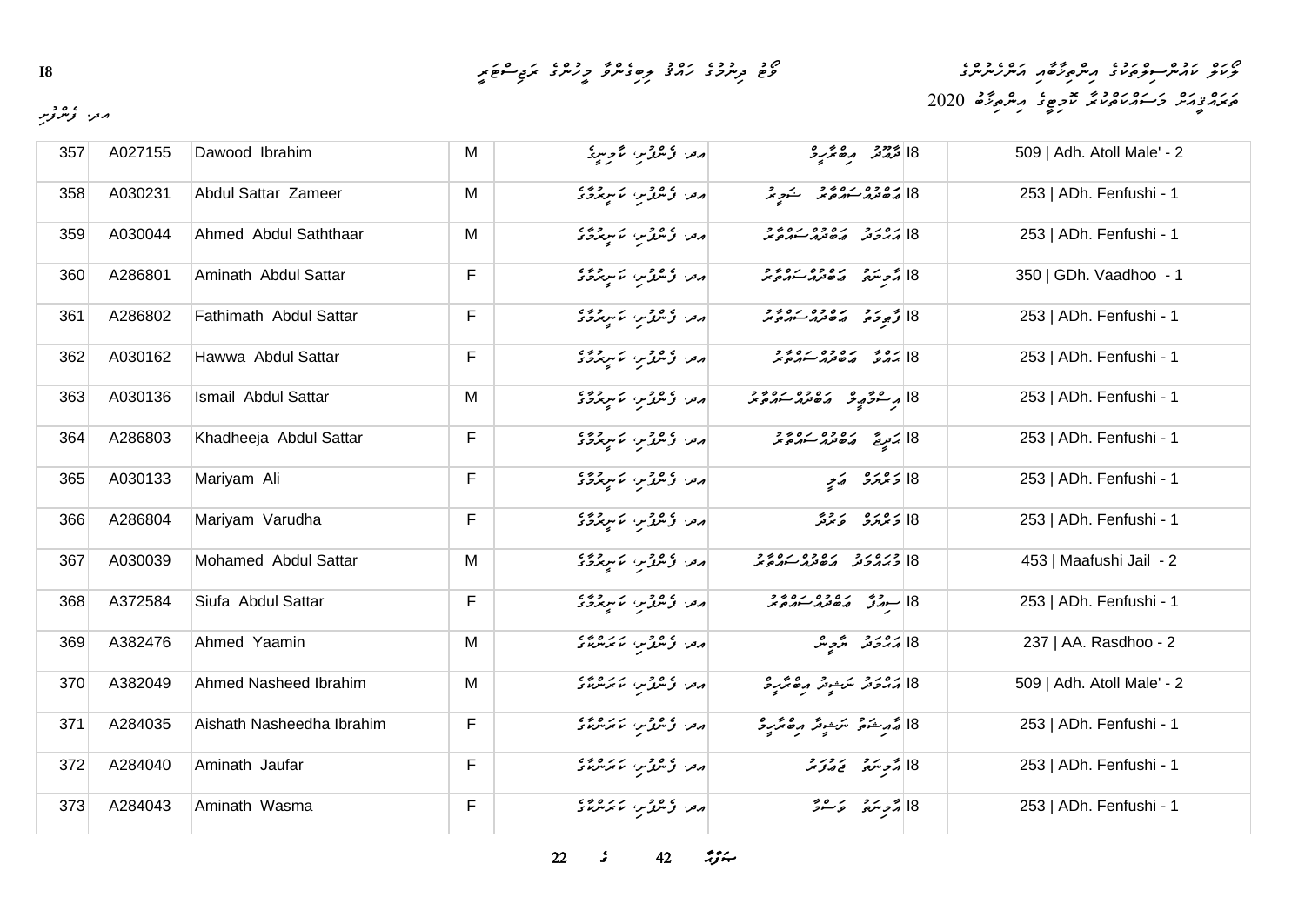*sCw7q7s5w7m< o<n9nOoAw7o< sCq;mAwBoEw7q<m; wBm;vB* م من المسجد المسجد المسجد المسجد المسجد العام 2020<br>مسجد المسجد المسجد المسجد المسجد المسجد المسجد المسجد المسجد ال

| 374 | A284144 | Anwaree Ibrahim         | F           | معه وكلوفر تتركيف                | 8  ئەنگەنىيە بەھ <i>مەتب</i> ۇ                   | 253   ADh. Fenfushi - 1                 |
|-----|---------|-------------------------|-------------|----------------------------------|--------------------------------------------------|-----------------------------------------|
| 375 | A284031 | Fathimath Nasheedha     | F           | معرا وعوش بمترسما                | 8   <i>وُّجِوَدَة</i> كَرَسُوِيَّرُ              | 509   Adh. Atoll Male' - 2              |
| 376 | A284042 | Hawwa Saadha            | F           | معرا وكالمعجمين المالكر والإلاء  | 8  بروی سکھ تھ                                   | 509   Adh. Atoll Male' - 2              |
| 377 | A284039 | Hawwa Nasheedha Ibrahim | $\mathsf F$ | أمعرا وتنزوس كالمرسماء           | 8  بَرْدُعٌ   مَرْشِيرٌ   مِرْهُ مَّرْرِدٌ     { | 253   ADh. Fenfushi - 1                 |
| 378 | A030426 | Ibrahim Nasheed Ahmed   | M           | أمعرا ومتمدس كالمرمولاء          | 8  مەھەرىپ ھىرە مەدەرد                           | 253   ADh. Fenfushi - 1                 |
| 379 | A284037 | Mariyam Afnan           | F           | معرا وكالمعجمين المالكر والأوالي | 8  ئ <i>ەيدىۋە بە</i> ۋىترىتر                    | 253   ADh. Fenfushi - 1                 |
| 380 | A284032 | Mariyam Nasheedha       | F           | معرا وكفروس المالكر والألاء      | 8   <i>5 بروك</i> ر محر سر سر سر بر              | 253   ADh. Fenfushi - 1                 |
| 381 | A284034 | Mohamed Ameen           | M           | أمعرا وتموموا المالكرة ولالمحا   | 8  <i>وبزودو م</i> ویر                           | 509   Adh. Atoll Male' - 2              |
| 382 | A284041 | Mohamed Nasheed Ibrahim | M           | أمعن وتنمذين المتمامين           | 8   32,025 سَرَجُوتَر وَصَحَّرِ وَ               | 509   Adh. Atoll Male' - 2              |
| 383 | A030420 | Suwaida Ahmed           | F           | أمعرا وتسمد ما ير معرض           | 8  ش <i>ۇم</i> بۇ ئەبرى                          | 509   Adh. Atoll Male' - 2              |
| 384 | A289376 | Aboobakuru Mohamed      | M           | معه وكلوس مكرومي                 |                                                  | 253   ADh. Fenfushi - 1                 |
| 385 | A030149 | Ahmed Mohamed           | M           | معرا وتكوس مكرومى                | 18 גיי כגוביק                                    | 440   Lux South Ari Atoll, Maldives - 1 |
| 386 | A289384 | Ahmed Mohamed           | M           | أمعه وكلوس مكرومي                | 18 ג مور و د د د د                               | 253   ADh. Fenfushi - 1                 |
| 387 | A030150 | Aishath Mohamed         | F           | أمعه وتمروس لأبرون               | 8  مُرِيشَمَ وَبَرْدُونَر                        | 253   ADh. Fenfushi - 1                 |
| 388 | A030144 | Ali Mohamed             | M           | أمعه وتمروس لأبرونج              | 8  رَمِي دِرَ رُدِ رَ                            | 253   ADh. Fenfushi - 1                 |
| 389 | A412873 | Ali Mohamed             | M           | معه وكلومي تأمردتمي              | 8  رَمِ دَيَرُدُدَتَر                            | 253   ADh. Fenfushi - 1                 |
| 390 | A157911 | Fathimath Mohamed       | F           | معا وكلوس تأمردنى                | 8  ۇ <sub>ج</sub> ودۇ دېمەدىر                    | 253   ADh. Fenfushi - 1                 |

 $23$  *s*  $42$  *n***<sub>s</sub>** $\frac{2}{5}$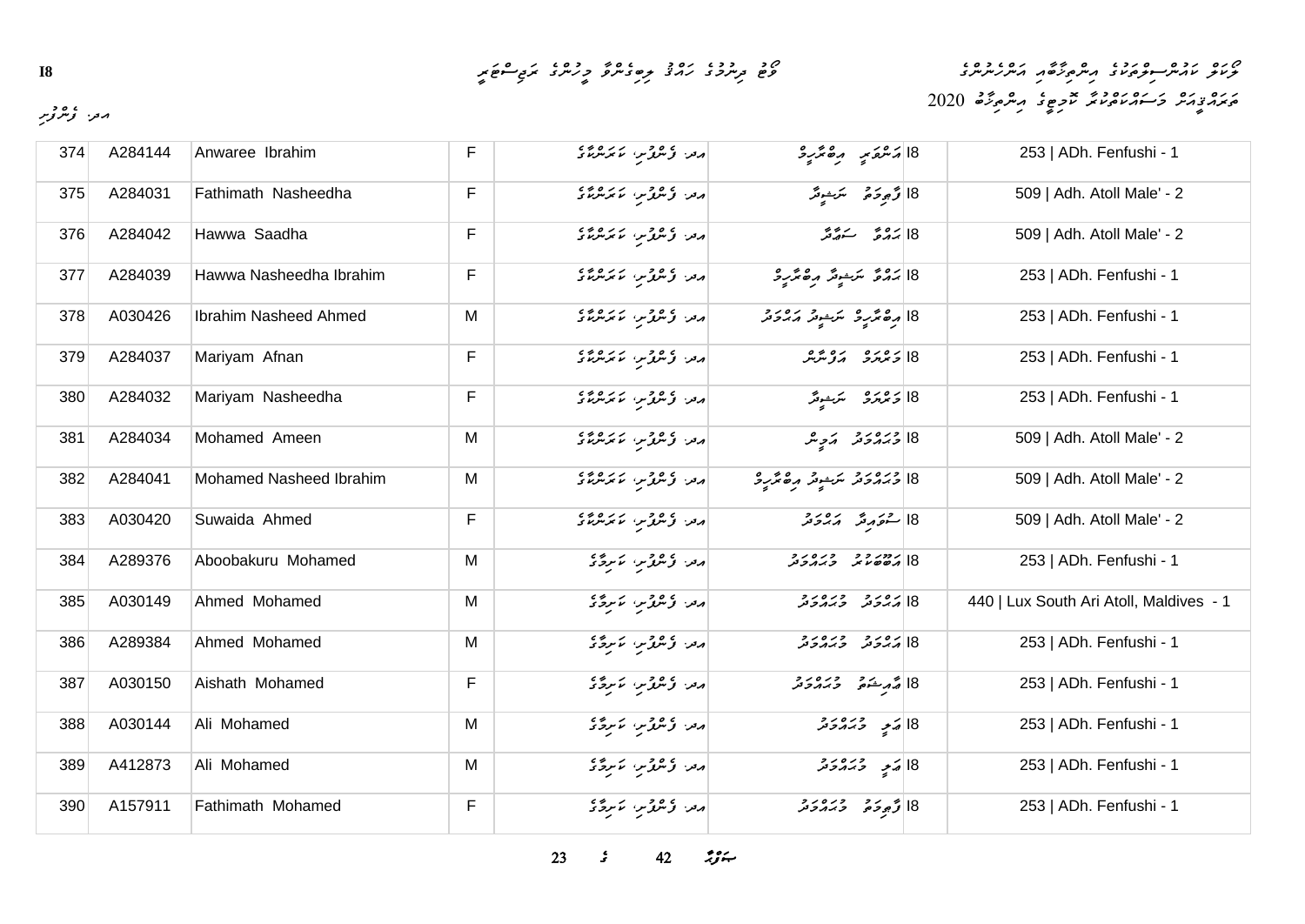*sCw7q7s5w7m< o<n9nOoAw7o< sCq;mAwBoEw7q<m; wBm;vB* م من المرة المرة المرة المرجع المرجع في المركبة 2020<br>مجم*د المريض المربوط المربع المرجع في المراجع المركبة* 

| 391 | A030147 | Hassan Mohamed   | M           | معا وكلور بمردوع        | 8  پرسىش <i>دېزو</i> رو                      | 253   ADh. Fenfushi - 1    |
|-----|---------|------------------|-------------|-------------------------|----------------------------------------------|----------------------------|
| 392 | A030057 | Hawwa Aboobakuru | $\mathsf F$ | أمعا وكلوس مكرومى       | 222222228                                    | 253   ADh. Fenfushi - 1    |
| 393 | A030145 | Hussain Mohamed  | M           | أمعا وكلوس مكرومى       | 8   پرستمبر <i>پر وی</i> زویز                | 253   ADh. Fenfushi - 1    |
| 394 | A350062 | Hussain Mohamed  | M           | معد: وكلورس مكرومي      | 8  ير <i>شهر شهر ديدوند</i>                  | 253   ADh. Fenfushi - 1    |
| 395 | A289377 | Ibrahim Mohamed  | M           | أمعرا وكلورس مكرومى     | 8  مەھمىر ئەرەر ئە                           | 253   ADh. Fenfushi - 1    |
| 396 | A030151 | Khadeeja Mohamed | $\mathsf F$ | معه وكلوس مكرومى        | 8   زَمرِيحٌ     دُبرُ دُوَمَرُ              | 253   ADh. Fenfushi - 1    |
| 397 | A030148 | Mariyam Mohamed  | F           | معه وكلوس مكرومى        | 18 كەبەر 2019 كەندى                          | 253   ADh. Fenfushi - 1    |
| 398 | A158145 | Mariyam Mohamed  | $\mathsf F$ | أمعا وكلوس مكرومى       | 18 كەبۇرى ئەس ئەرەبىر                        | 253   ADh. Fenfushi - 1    |
| 399 | A030308 | Mohamed Ali      | M           | أمعرا وكلورس مكرومى     | 8  دحمد محمو                                 | 253   ADh. Fenfushi - 1    |
| 400 | A289383 | Visah Mohamed    | $\mathsf F$ | أمعر وتنزوين المائرة في | 8   م <i>ِسَمَّدٌ حَدَّهُ وَ</i> تَد         | 253   ADh. Fenfushi - 1    |
| 401 | A283903 | Ahmed Adam       | M           | معا وتنزيرا المتربرة    | 8  پروژ په پرو                               | 509   Adh. Atoll Male' - 2 |
| 402 | A347794 | Aishath Ziyan    | F           | معا وتنزوا المتهولا     | 8  ئەمرىشىق <sub>ە ئ</sub> ېرتىر             | 253   ADh. Fenfushi - 1    |
| 403 | A283902 | Ali Adam         | M           | أمعه وتنزوين الأنكريزة  | 8  رَمِي دَنْرَدْ                            | 253   ADh. Fenfushi - 1    |
| 404 | A030096 | Fathimath Adam   | F           | معا وتلوس كالكبرة       | 8  وَّجِوَةٌ مَجْتَرَةٌ                      | 253   ADh. Fenfushi - 1    |
| 405 | A030124 | Mohamed Adam     | M           | معا وكلوس كالكبرة       | 8   ج پرو په په کارو                         | 253   ADh. Fenfushi - 1    |
| 406 | A157560 | Ahmed Jinah      | M           | معرا وتكرون المتموليون  | 8  <i>225 قر</i> م <sub>ی</sub> م <i>ن</i> گ | 253   ADh. Fenfushi - 1    |
| 407 | A285214 | Aishath Suneetha | $\mathsf F$ | معرا وتكرون المتموليون  | 8  مُرمِسَمَّة مُسْتَمَ <i>ّةٍ</i>           | 253   ADh. Fenfushi - 1    |

 $24$  *s*  $42$  *z*  $2\frac{2}{5}$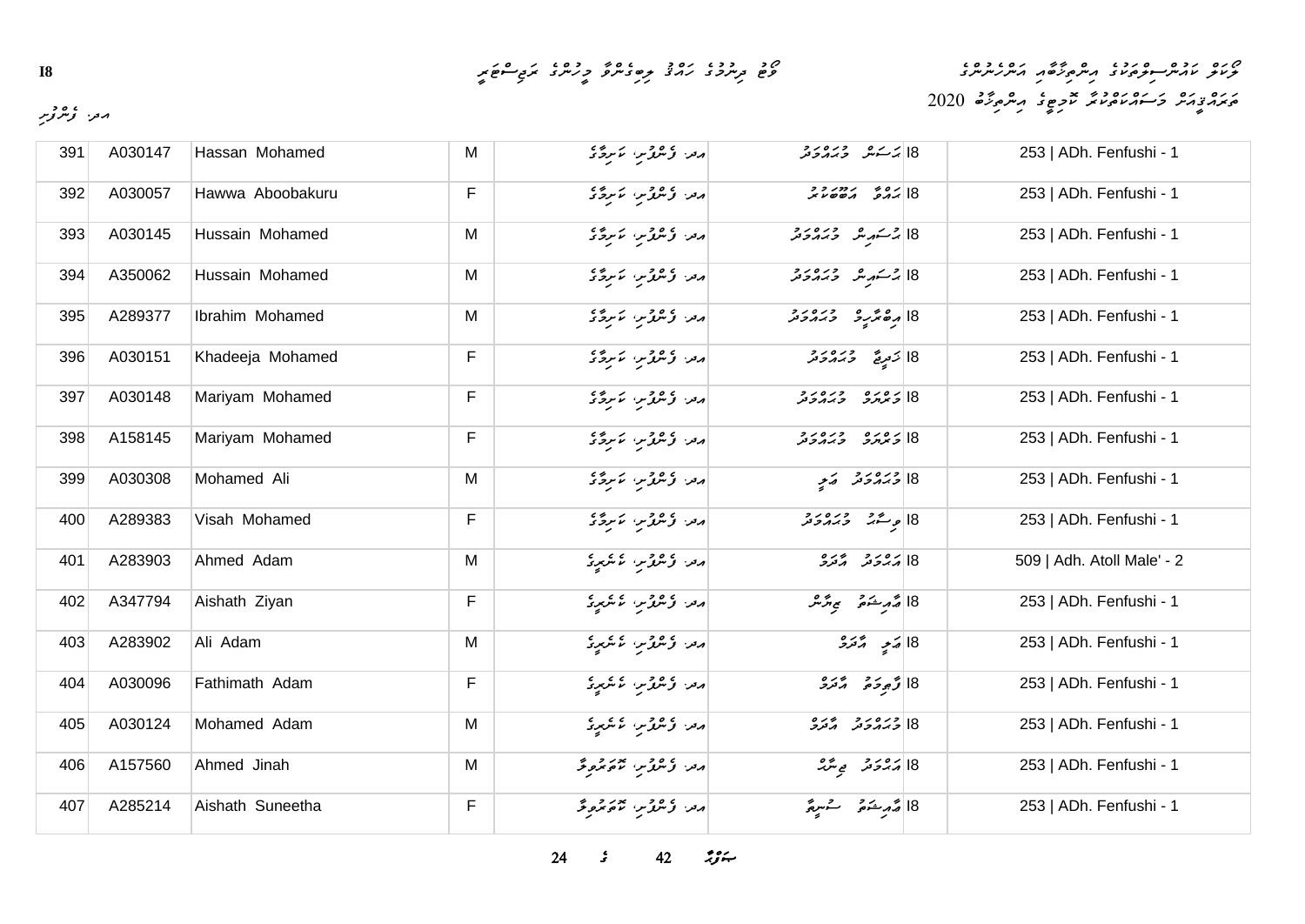*sCw7q7s5w7m< o<n9nOoAw7o< sCq;mAwBoEw7q<m; wBm;vB* م من المسجد المسجد المسجد المسجد المسجد العام 2020<br>مسجد المسجد المسجد المسجد المسجد المسجد المسجد المسجد المسجد ال

| 408 | A026893 | Ali Moosa         | M           | معه وكفروس المتمرجونج      | 8  پَه دِ حَمْ شَهُ             | 253   ADh. Fenfushi - 1      |
|-----|---------|-------------------|-------------|----------------------------|---------------------------------|------------------------------|
| 409 | A030268 | Fathimath Moosa   | F           | معرا وتكرون المتمولون      | 8  ۇر <sub>ە</sub> دە دىم       | 253   ADh. Fenfushi - 1      |
| 410 | A030199 | Haleema Moosa     | $\mathsf F$ | معه وتمروس للمحموظ         | 18  پَهِ وَ حَمْ شَمَّ          | 253   ADh. Fenfushi - 1      |
| 411 | A030311 | Ibrahim Moosa     | M           | معه وعروس للمحروف          | 8ا رەغرىي ق <sup>ەسم</sup>      | 253   ADh. Fenfushi - 1      |
| 412 | A285205 | Khadheeja Ali     | F           | معه وعروس للمحروف          | 18 كَتَرِيعٌ - رَكْمٍ -         | 253   ADh. Fenfushi - 1      |
| 413 | A329463 | Maaisha Mohamed   | $\mathsf F$ | معه وعروس للمحروف          | 8  ۇرىئە دېرەرد                 | 253   ADh. Fenfushi - 1      |
| 414 | A030201 | Mariyam Moosa     | F           | معه وتمروس للمحموظ         | 8  52, يوم حقيقة                | 253   ADh. Fenfushi - 1      |
| 415 | A285225 | Mariyam Saniyya   | $\mathsf F$ | معرا ومروس للمحموظ         | 8   كانترنى سىستىدىگر           | 253   ADh. Fenfushi - 1      |
| 416 | A030276 | Mohamed Moosa     | M           | معا وتمروس للمحموظ         | 8  <i>ڈیز م</i> حقہ ترمیم       | 253   ADh. Fenfushi - 1      |
| 417 | A030198 | Moosa Mohamed     | M           | معرا وتكرون المتمولون      | 8  ج مع محمد برور د             | 253   ADh. Fenfushi - 1      |
| 418 | A329401 | Moosa Mohamed     | M           | معه وتموم بيزير وتحرير     | 8   چ مع دره در د               | 253   ADh. Fenfushi - 1      |
| 419 | A285189 | Ahmed Adam        | M           | معرا وتمروس ومحورة والمحمد | 18 كەبرو بۇ ئەترى               | 253   ADh. Fenfushi - 1      |
| 420 | A030202 | Ali Adam          | M           | معرا وتمروس ومحورة والمحمد | 18  كەمچە مەڭرى                 | 253   ADh. Fenfushi - 1      |
| 421 | A030208 | Ameena Adam       | $\mathsf F$ | أمعرا وتمروس ومحورة برو    | 8  مَرِيمٌ مُحَمَدٌ             | 253   ADh. Fenfushi - 1      |
| 422 | A030221 | Aslam Adam        | M           | أمعرا وتمروس ومحوومون      | 8  پرےپوءی پروی                 | 253   ADh. Fenfushi - 1      |
| 423 | A407294 | Khadheeja Mohamed | $\mathsf F$ | أمعرا وتمروس ومحورة برو    | 18 كَتْمِيعٌ - وْبَرْهْرْوَمْرْ | 509   Adh. Atoll Male' - 2   |
| 424 | A046520 | Mariyam Shaheeda  | F           | أمعرا وكالمرس ومحود برد    | 8   ئ <i>ەبەد ئىمبەت</i> گە     | 463   Srilanka / Colombo - 4 |

 $25$  *s* **42** *n***<sub>s</sub>***n***<sub>s</sub>**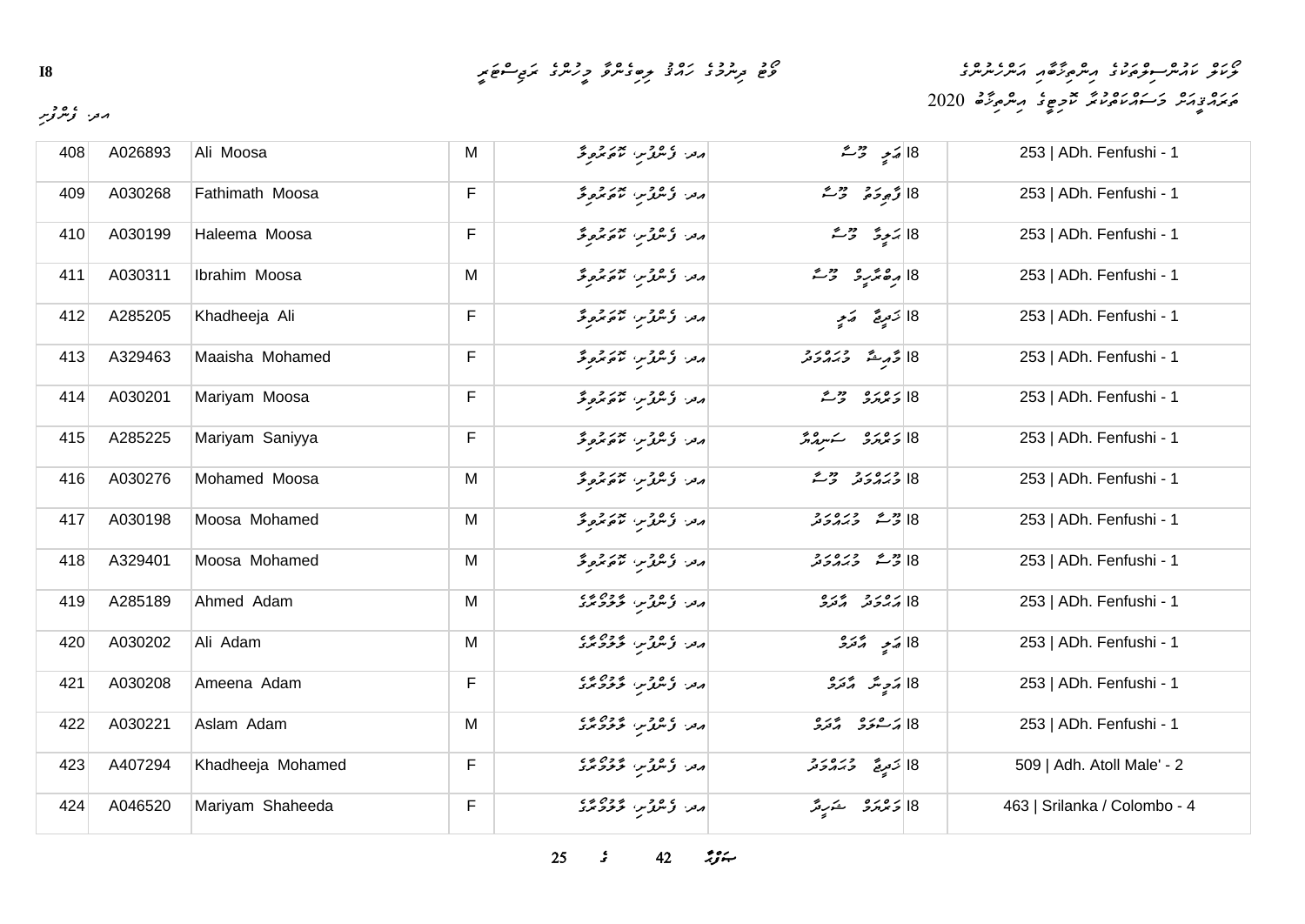*sCw7q7s5w7m< o<n9nOoAw7o< sCq;mAwBoEw7q<m; wBm;vB* م من المرة المرة المرة المرجع المرجع في المركبة 2020<br>مجم*د المريض المربوط المربع المرجع في المراجع المركبة* 

| 425 | A022531 | Mohamed Adam     | M           | أمعه وكثروش ومحرمة وحمير                                                                                    | 8   32,25 د تروژ                         | 253   ADh. Fenfushi - 1                 |
|-----|---------|------------------|-------------|-------------------------------------------------------------------------------------------------------------|------------------------------------------|-----------------------------------------|
| 426 | A285192 | Moosa Mohamed    | M           | أمعرا وكالمحرم والمحوض والمحمد                                                                              | 8  ج مشه می در در در ا                   | 253   ADh. Fenfushi - 1                 |
| 427 | A025843 | Ramla Ahmed      | $\mathsf F$ | ما در او وه در در در در در در در در او در در او در در او در در او در او در او در او در او در او در او در او | 8  بَرْوْتُو بِرَ <sup>وْرِ</sup> دِيْرِ | 253   ADh. Fenfushi - 1                 |
| 428 | A285190 | Zulaikha Adam    | $\mathsf F$ | أمعن وتنموس وموجود                                                                                          | 8  ج تحمد شمستر محمد شرحته               | 253   ADh. Fenfushi - 1                 |
| 429 | A030411 | Abbas Mohamed    | M           | أمعا وتمروس ومصفور                                                                                          | 8  مەھ ھەم جەم جىم بور                   | 253   ADh. Fenfushi - 1                 |
| 430 | A030230 | Ahmed Mohamed    | M           | مەر، كۆرىمۇس، ئۇسقۇھەم                                                                                      | 18 ג مور و د د د د                       | 253   ADh. Fenfushi - 1                 |
| 431 | A124080 | Aishath Mohamed  | $\mathsf F$ | مەر، كۆرىمۇس، ئۇسقۇھەم                                                                                      | 8  مُرمِسَمَ وَرَمْدَوْرَ                | 253   ADh. Fenfushi - 1                 |
| 432 | A285185 | Ali Rameez       | M           | مدرسة وتركيب كوسوه وهو                                                                                      | 8  رَمِ پَرَدٍ جَ                        | 253   ADh. Fenfushi - 1                 |
| 433 | A339815 | Aminath Soafiya  | $\mathsf F$ | أمعرا وتعرفر ومصفوره                                                                                        | 8  ئ <i>ەج</i> ىئىد شوپۇ                 | 253   ADh. Fenfushi - 1                 |
| 434 | A285181 | Aniyath Mohamed  | $\mathsf F$ | مدرسة وتركيب كوسوه وهو                                                                                      | 8   قسيدة وبرورو                         | 253   ADh. Fenfushi - 1                 |
| 435 | A283388 | Fathimath Sonia  | $\mathsf F$ | مدر كوشرى كوسوھى                                                                                            | 8  <i>وَجِعْعُو</i> سُمب <i>عدَّ</i>     | 509   Adh. Atoll Male' - 2              |
| 436 | A361217 | Haarish Ahmed    | M           | معدا وشروع ومصفحة                                                                                           | 8  بر <sub>س</sub> ور مرکز در            | 253   ADh. Fenfushi - 1                 |
| 437 | A113984 | Hamzath Mohamed  | M           | مەر، كۆرىمۇس، ئۇسقۇھەم                                                                                      | 8  روبرو وروبرو                          | 253   ADh. Fenfushi - 1                 |
| 438 | A285184 | Ismail Shaain    | M           | مدرسة وتركيب كوسوه وهو                                                                                      | 8  م <i>بسٹوگیونگر</i> گھریشر            | 440   Lux South Ari Atoll, Maldives - 1 |
| 439 | A030069 | Khaulath Mohamed | $\mathsf F$ | مەر، كۆرىمى ئۆس ئۆسىمى                                                                                      | 8  زېږې ورورو                            | 253   ADh. Fenfushi - 1                 |
| 440 | A285435 | Mohamed Ahmed    | M           | مدرس وتكريب كرميدة مع                                                                                       | 8  دیرو در در د                          | 253   ADh. Fenfushi - 1                 |
| 441 | A164493 | Ahmed Saeed      | M           | أمعرا وكلوس كوفارة                                                                                          | 8  پ <i>روی شهر</i> تر                   | 253   ADh. Fenfushi - 1                 |

 $26$  *s*  $42$  *z*  $25$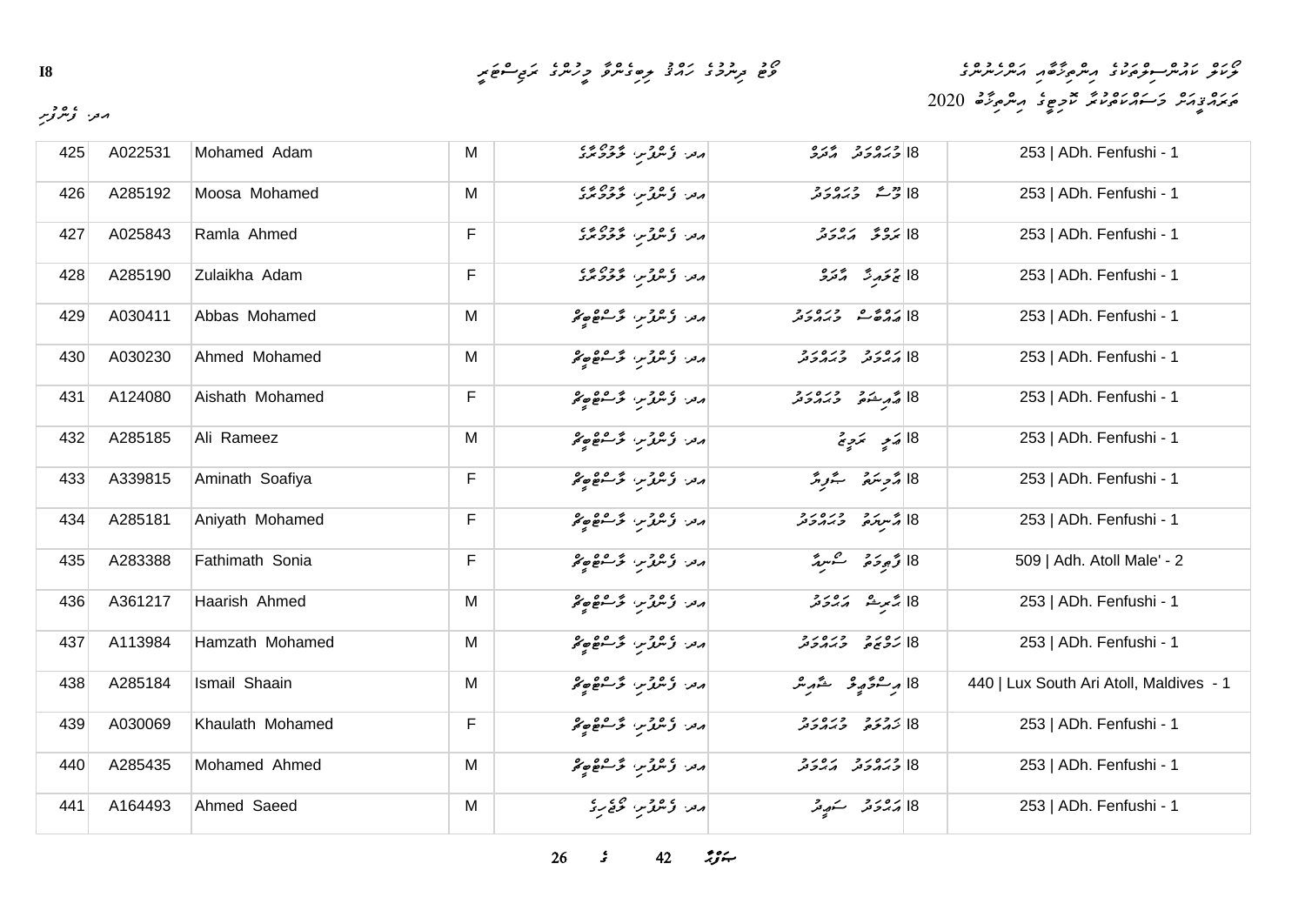*sCw7q7s5w7m< o<n9nOoAw7o< sCq;mAwBoEw7q<m; wBm;vB* م من المسجد المسجد المسجد المسجد المسجد العام 2020<br>مسجد المسجد المسجد المسجد المسجد المسجد المسجد المسجد المسجد ال

| 442 | A283377 | Aishath Reena Saeed | F           | أمعه وكثروش كروح         | 8  مُرمِّسَمَّ مِرِیْدَ سَہِیْدَ            | 253   ADh. Fenfushi - 1    |
|-----|---------|---------------------|-------------|--------------------------|---------------------------------------------|----------------------------|
| 443 | A030093 | Aminath Saeed       | F           | مامر : وكالورس المحظ مرى | 8  <i>مُڈجِ سَمَةٍ</i> مُسَمَّدٍ مُحْرِ     | 253   ADh. Fenfushi - 1    |
| 444 | A283380 | Fathimath Moosa     | F           | أمعرا وكتروش تحفظ برى    | 8  وَجِهِ حَرَمٌ وَمَسَمٌ                   | 253   ADh. Fenfushi - 1    |
| 445 | A283376 | Fathimath Saeed     | F           | أمعرا وكلوس فحقارة       | 8  <i>وُّجِوحَةْ سَهِيدْ</i>                | 253   ADh. Fenfushi - 1    |
| 446 | A030087 | Khadheeja Saeed     | $\mathsf F$ | أمعرا وكالمروس المحفاري  | 8  زَمِيعٌ سَمَدٍ مِّرْ                     | 253   ADh. Fenfushi - 1    |
| 447 | A273925 | Mohamed Moosa       | M           | معرا وكلوس كوه ره        | 8   <i>جزوجو ديم</i>                        | 253   ADh. Fenfushi - 1    |
| 448 | A283375 | Mohamed Saeed       | M           | أمعرا وكلوس كوفارة       | 8  <i>ڈیزوئ</i> ر کے می <sup>و</sup> ر      | 253   ADh. Fenfushi - 1    |
| 449 | A377956 | Raufa Ali           | F           | أمعرا وكالمروس المحفاري  | 18  يَرْمَرُّوْ _ مَ مِ                     | 253   ADh. Fenfushi - 1    |
| 450 | A030089 | Rugiyya Saeed       | F           | أمعرا وكلوس فحقارة       | 8  <i>مُرْتِومُ</i> مُمَّ سَم <i>ُومِدُ</i> | 253   ADh. Fenfushi - 1    |
| 451 | A377955 | Saama Moosa         | F           | أمعرا وكلوس وكالمرة      | $23$ 32   18                                | 253   ADh. Fenfushi - 1    |
| 452 | A289404 | Fathimath Shifa     | F           | معرا وكملوس وكالمحمول    | 8  <i>وُجِودَة</i> مُبِوَّرَ                | 509   Adh. Atoll Male' - 2 |
| 453 | A120595 | Hawwa Sofa          | F           | معرا وكالروس وكالمحمولة  | 18 ئەيمۇ سۇتى                               | 509   Adh. Atoll Male' - 2 |
| 454 | A045107 | Ibrahim Ismail      | M           | معرا وكملوس وكالمحادث    | 8  رەئزى <sub>ر</sub> دىسى ئەرىپى           | 509   Adh. Atoll Male' - 2 |
| 455 | A030278 | Mohamed Adam        | M           | معرا وتموم وكالمحمد      | 18 دېم پرې گه کره کل                        | 509   Adh. Atoll Male' - 2 |
| 456 | A329114 | Mohamed Ahmed       | M           | معرا وكالروس وكالمحمول   | 8  دبرەرد پرەرد                             | 509   Adh. Atoll Male' - 2 |
| 457 | A030156 | Nafeesa Adam        | F           | معرا وكالروس وكالمحمولة  | 8  سَمِرٍ شَہْر مُقَرَّدً                   | 509   Adh. Atoll Male' - 2 |
| 458 | A035691 | Abdul Raheem Ali    | M           | معرا وكفرس ومحولاته      | 8  ر <i>َے قرم مَربہ 5 م</i> َ مِر          | 253   ADh. Fenfushi - 1    |

*27 sC 42 nNw?mS*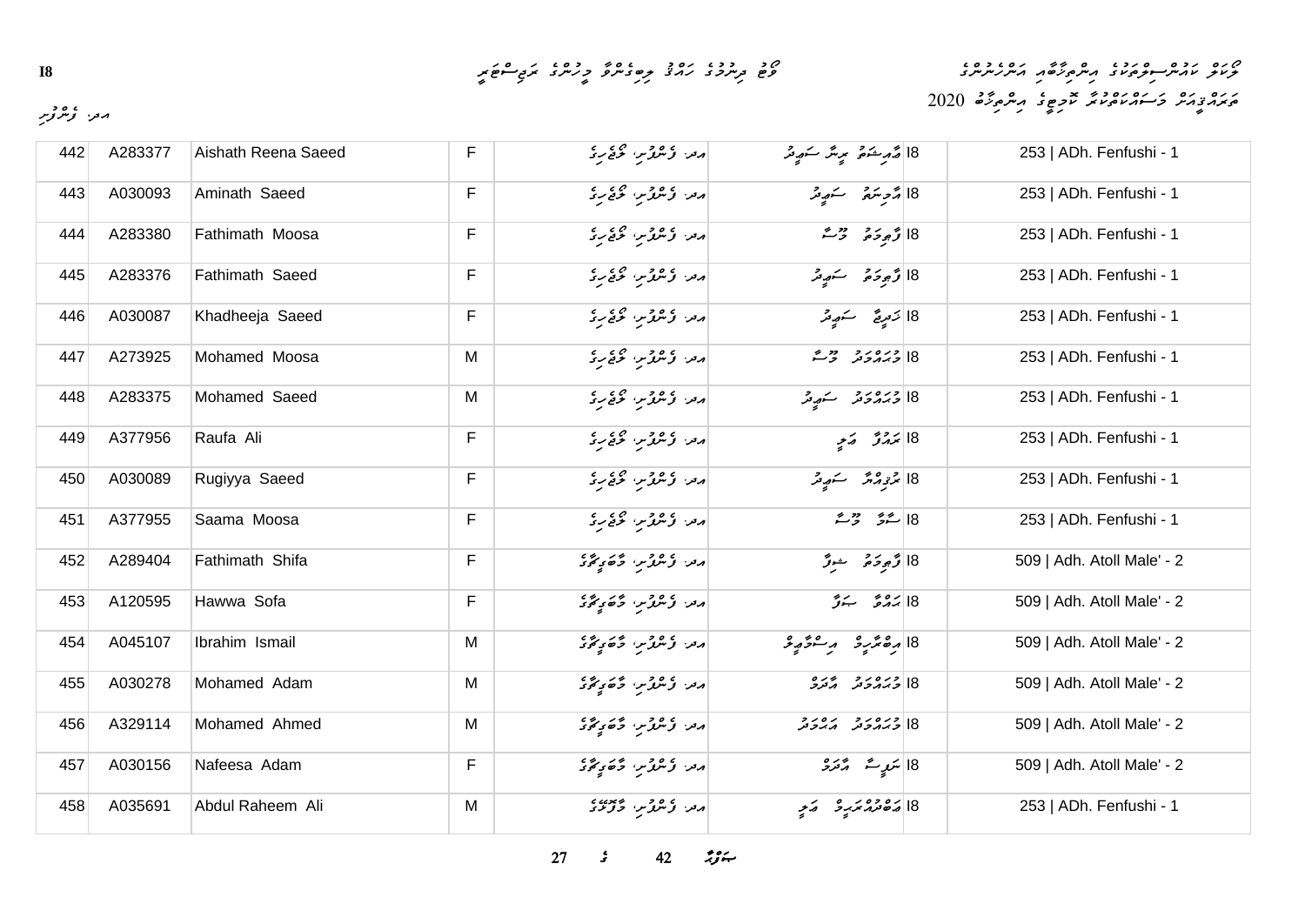*sCw7q7s5w7m< o<n9nOoAw7o< sCq;mAwBoEw7q<m; wBm;vB* م من المسجد المسجد المسجد المسجد المسجد العام 2020<br>مسجد المسجد المسجد المسجد المسجد المسجد المسجد المسجد المسجد ال

| 459 | A030173 | Aishath Abdul Raheem  | F | معرز وكسروس كرونونونونغ | 8 مەم شىم مەھىم ئىرىدىن                     | 253   ADh. Fenfushi - 1    |
|-----|---------|-----------------------|---|-------------------------|---------------------------------------------|----------------------------|
| 460 | A285108 | Ali Abdul Raheem      | M | معرا وعوفر ومعياء       | 8  <i>مَجِ مَعْتَمَّدَ مَرَبِ</i> وَ        | 509   Adh. Atoll Male' - 2 |
| 461 | A285107 | Hawwa Abdul Raheem    | F | معرا وعوض ويبيء         | 8  ئەمۇھە مەھەممە ئەر                       | 253   ADh. Fenfushi - 1    |
| 462 | A285111 | Mohamed Abdul Raheem  | M | معر وعوض ويبيء          | 8 כממכנג השנג מפ                            | 253   ADh. Fenfushi - 1    |
| 463 | A285109 | Sarath Abdul Raheem   | F | معر وعوض ويبيء          | 8 گنجره مەھىرمىگرىدۇ.                       | 253   ADh. Fenfushi - 1    |
| 464 | A030073 | Suwaida Ali           | F | رد. و موجد محوره و      | 8  سنم <i>ؤونڈ م</i> َنوِ                   | 253   ADh. Fenfushi - 1    |
| 465 | A285113 | Ziyadha Abdul Raheem  | F | معر وعوض ويجع           | 8  ي <sub>ى</sub> رگى <i>گە ھەقىدىكى</i> رى | 253   ADh. Fenfushi - 1    |
| 466 | A030172 | Zubaida Hussain Moosa | F | معر وعوض ويبيء          | 8  ج َ مَدِمَّر بِرْسَهِ مِرْ حَرْسَةَ      | 253   ADh. Fenfushi - 1    |
| 467 | A141657 | Ahmed Adnan           | M | أمعه وكفروه ومحضرته     | 8  پرچوتر <b>پرتر</b> شر                    | 253   ADh. Fenfushi - 1    |
| 468 | A285052 | Aishath Shaaneez      | F | أمعه وكلورس ومحفيرة     | 8  روستوفر گے سرچ                           | 509   Adh. Atoll Male' - 2 |
| 469 | A156911 | Fathimath Sama        | F | أمعه وكمنتزع ومحفرة     | 8  ۇ <sub>جو</sub> رَى ئەۋ                  | 253   ADh. Fenfushi - 1    |
| 470 | A157559 | Gamariyya Gasim       | F | أمعه وكفوض ومحضرته      | 8  ئۇ ئەبەر گە ئۇسور                        | 253   ADh. Fenfushi - 1    |
| 471 | A271630 | Hamid Adnan           | M | أمعه وكفروس ومحضرته     | 8  بَرْحِ <i>مَدْ مَدْ مَدَّرْ مَدْ</i>     | 509   Adh. Atoll Male' - 2 |
| 472 | A156910 | Ibrahim Adnan         | M | أمعه وكمنتزع ومحفرة     | 18 م <i>ەھەرىي ھەمەمەرى</i> ر               | 509   Adh. Atoll Male' - 2 |
| 473 | A082213 | Mohamed Adnan         | M | أمعه وتمروس ومحضر       | 8  <i>دې ده د په پر پر پر</i>               | 509   Adh. Atoll Male' - 2 |
| 474 | A359535 | Aan Ibrahim           | F | معه وكلورس وحيتر        | 8  رممر رەئزىرى                             | 253   ADh. Fenfushi - 1    |
| 475 | A359529 | Avan Ibrahim          | F | معه وكلور وحياته        | 8  رَءٌ شهر م <i>ِ ه</i> ُ بَرِ دِ          | 509   Adh. Atoll Male' - 2 |

*28 sC 42 nNw?mS*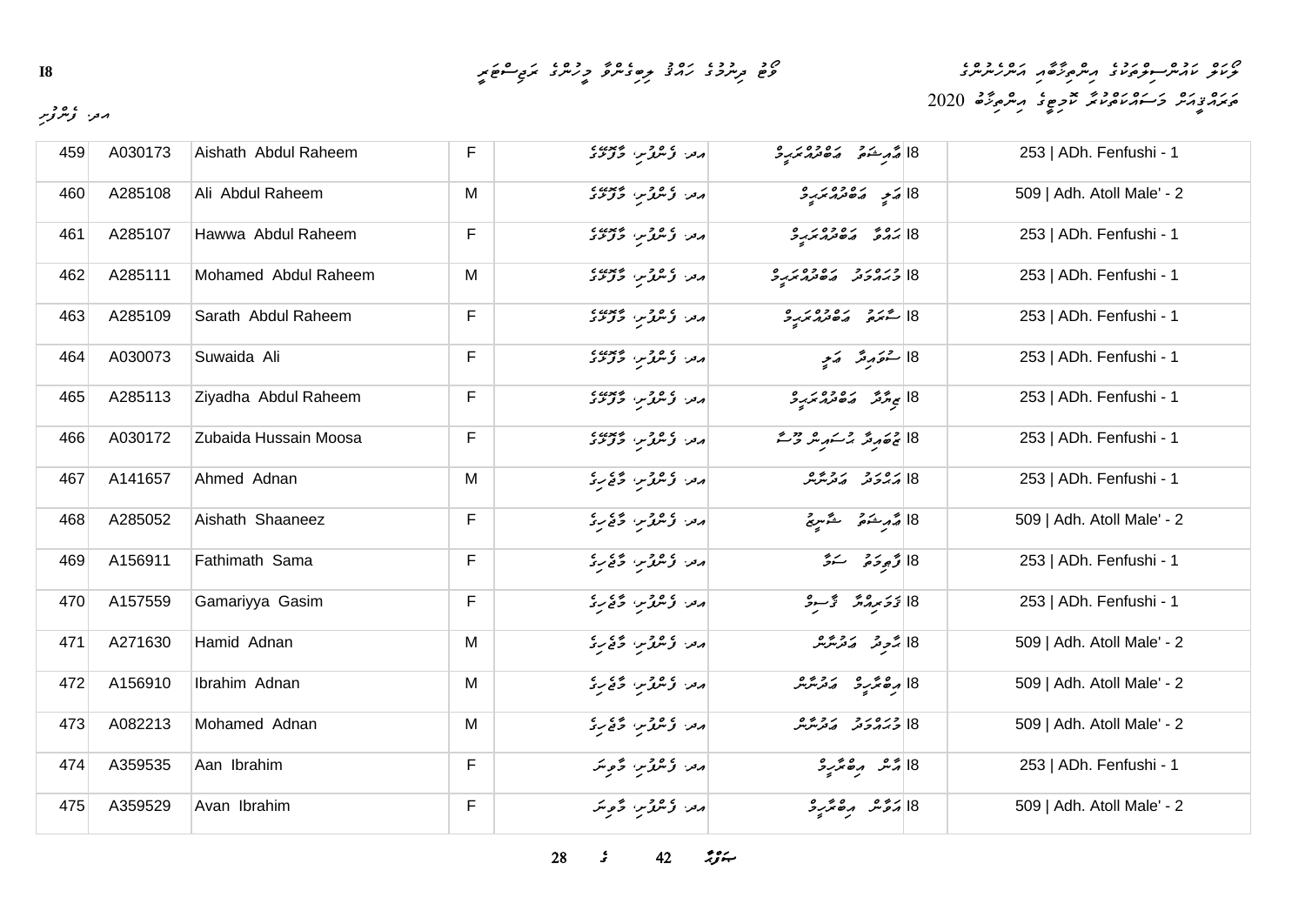*sCw7q7s5w7m< o<n9nOoAw7o< sCq;mAwBoEw7q<m; wBm;vB* م من المرة المرة المرة المرجع المرجع في المركبة 2020<br>مجم*د المريض المربوط المربع المرجع في المراجع المركبة* 

| 476 | A030270 | Aminath Zakariyya     | F           | أمعه وكلوفر وتلهج بروتر | 8  مَّحِسَمَعُ بِمَعَ <i>مِيهُ</i> مَّ       | 253   ADh. Fenfushi - 1    |
|-----|---------|-----------------------|-------------|-------------------------|----------------------------------------------|----------------------------|
| 477 | A285255 | Ahmed Abdul Muhusin   | M           | أمعرا وتكويرا وتكروه    | 8  رەرو رەوەوەرىبەر                          | 253   ADh. Fenfushi - 1    |
| 478 | A030269 | Fathimath Zakariyya   | F           | أمعرا وكالمروج والمروء  | 8  زُھِ دَھُ ہے مَا مِروْرَّ                 | 253   ADh. Fenfushi - 1    |
| 479 | A031725 | Hussain Zakariyya     | M           | أمعرا وكفرون وتقريروه   | 8  ج <i>ئستوپىر ئامىتىدى</i> گە              | 253   ADh. Fenfushi - 1    |
| 480 | A285256 | Mariyam Abdul Muhusin | $\mathsf F$ | معرا ومروما ومروء       | 8 د ۱۵۶۵ د ۱۵۶۵ د مرکز در محمد               | 509   Adh. Atoll Male' - 2 |
| 481 | A285258 | Mohamed Hussain       | M           | أمعرا وتكويرا وتكروه    | 8  <i>وټرونو پر خبر</i> شر                   | 253   ADh. Fenfushi - 1    |
| 482 | A034486 | Abbas Mohamed         | M           | أمعه وكتروش ويترجح      | 8  ھُہُرُھُ شہ ویرہ دور                      | 509   Adh. Atoll Male' - 2 |
| 483 | A128871 | Ahmed Mohamed         | M           | أمعا وكتروس ويترجى      | 18 كەبۇر ئەرەر ئە                            | 509   Adh. Atoll Male' - 2 |
| 484 | A128878 | Fathimath Mohamed     | F           | أمعه وكتروس ويترجى      | 8   تَصِرَحْمُ وَبَرَهُ وَمَدْ               | 509   Adh. Atoll Male' - 2 |
| 485 | A034490 | Khadeeja Mohamed      | F           | معرا وكلوفرا ويترجح     | 8  زَمَرِيحٌ     وَبَرُووترُ                 | 509   Adh. Atoll Male' - 2 |
| 486 | A034488 | Muaz Mohamed          | M           | أمعا وكلوفرا ويترجح     | 8  <i>وَهُنْ وَبَهُوَنْدُ</i>                | 509   Adh. Atoll Male' - 2 |
| 487 | A012409 | Zaid Mohamed          | M           | أمعا وكلوفرا ويترجح     | 8  ى <sub>ج م</sub> ىقر بەم <i>جەنگە</i> جىر | 509   Adh. Atoll Male' - 2 |
| 488 | A413410 | Jailam Jaufar         | M           | أمعا وكلوس وقرهر        | 8  ق <i>ەم خۇر قەۋى</i> ر                    | 509   Adh. Atoll Male' - 2 |
| 489 | A341288 | Jana Jaufar           | F           | معرا وكلوفرا وقرمر      | 8  <sub>تع</sub> مد تھ <i>مرکز پڑ</i>        | 509   Adh. Atoll Male' - 2 |
| 490 | A023628 | Jaufar Hassan         | M           | أمعا وكلوس وقرهر        | 8   <i>ق مائی بر بر ش</i> کس                 | 509   Adh. Atoll Male' - 2 |
| 491 | A413523 | Maazin Jaufaru        | M           | أمعه وكلورس وقريمر      | 8  <i>5ي ش خ ھ تو ب</i> ر                    | 253   ADh. Fenfushi - 1    |
| 492 | A030100 | Zunaira Mohamed       | F           | معرا وتترويرا ومترقها   | 8   ج <i>ُسَمدٍ مَدَّ حَدَّ مُ</i> حَمَّدَ   | 253   ADh. Fenfushi - 1    |

*29 sC 42 nNw?mS*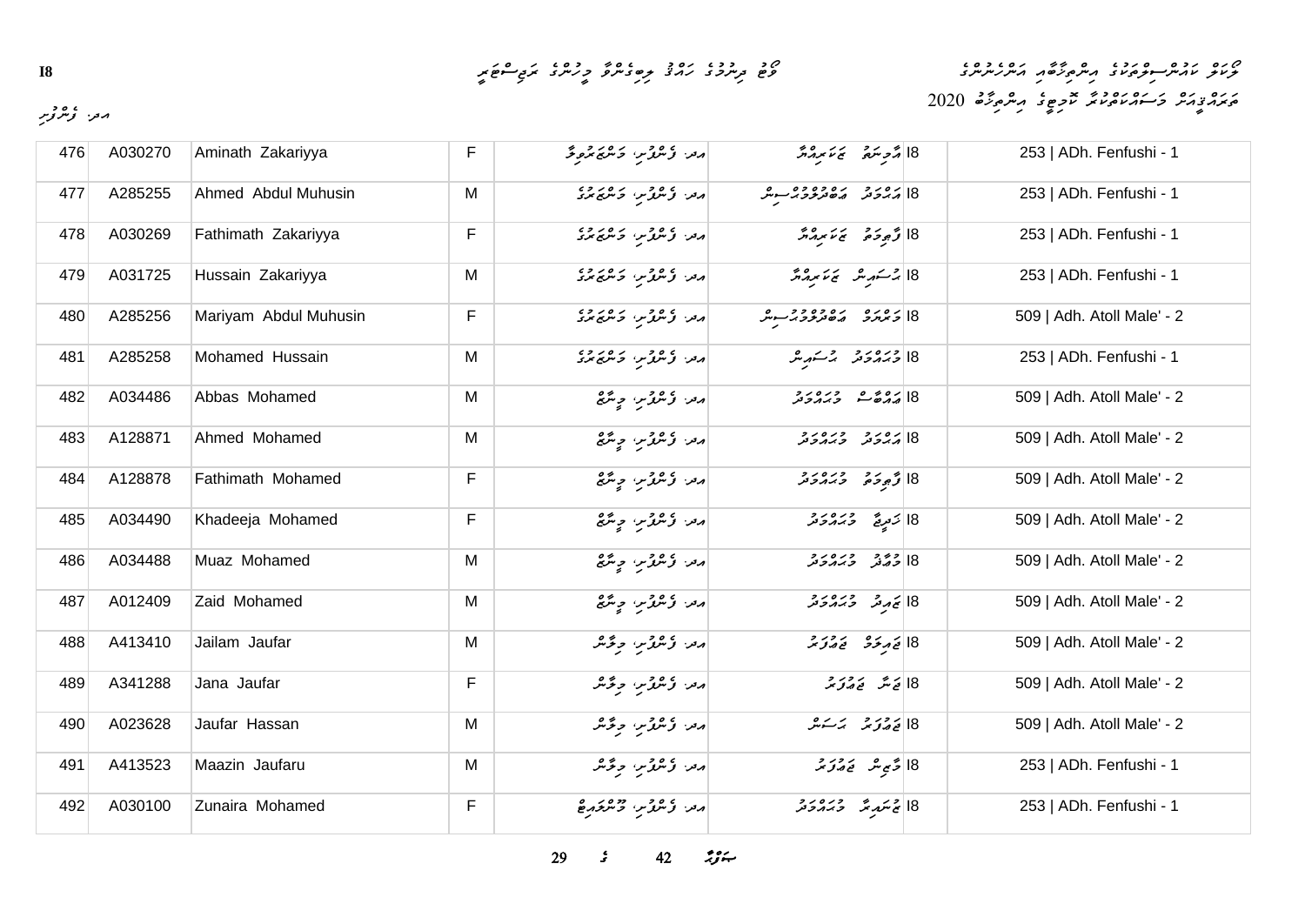*sCw7q7s5w7m< o<n9nOoAw7o< sCq;mAwBoEw7q<m; wBm;vB* م من المرة المرة المرة المرجع المرجع في المركبة 2020<br>مجم*د المريض المربوط المربع المرجع في المراجع المركبة* 

| 493 | A030052 | Sanfa Ibrahim        | F            | معدا وكملوفر المحسورة و             | 8  سَمَعْدٌ مِنْ مَحْرِبِهِ مِنْ     | 253   ADh. Fenfushi - 1    |
|-----|---------|----------------------|--------------|-------------------------------------|--------------------------------------|----------------------------|
| 494 | A285266 | Ali Ibrahim          | M            | معا وكلوس ومردو                     | 8  رَمِ رِصْرَبِ و                   | 509   Adh. Atoll Male' - 2 |
| 495 | A030275 | Haulath Ibrahim      | $\mathsf{F}$ | أمعه وتنزوس وحميدة                  | 8   بَرْمَرْحَمْ بِرِهْ مُّرْبِرْدَ  | 253   ADh. Fenfushi - 1    |
| 496 | A030274 | Hawwa Ibrahim        | $\mathsf F$  | معرا وتمروس وحميدة                  | 8  بَرْدَةُ مِـ صَغَّرِدْ            | 509   Adh. Atoll Male' - 2 |
| 497 | A030234 | Ibrahim Ali          | M            | أمعه وكفروس وحميدة                  | 8  ر <i>ھنڙپ</i> و <sub>مَ</sub> ي   | 253   ADh. Fenfushi - 1    |
| 498 | A030215 | Khadeeja Gasim       | $\mathsf F$  | أمعه وكملوس وحميدة                  | 8  كَمَرِيحٌ - تَخْرِجْرٌ -          | 253   ADh. Fenfushi - 1    |
| 499 | A285265 | Mariyam Riyasa       | $\mathsf{F}$ | معرا وتمروس وحميدة                  | 8  <i>وَجْهَزَةْ</i> بِرِيْرَ مَّتَّ | 253   ADh. Fenfushi - 1    |
| 500 | A062488 | Mohamed Ibrahim      | M            | معرا وتمروس وحميدة                  | 8  <i>وبرورو م</i> ڤتربرو            | 253   ADh. Fenfushi - 1    |
| 501 | A030216 | Moomina Ibrahim      | $\mathsf F$  | أمعرا وتنزون وحميدة                 | 8  <i>دۇرەتىگە مەھەرد</i>            | 253   ADh. Fenfushi - 1    |
| 502 | A285428 | Aboobakuru Mohamed   | M            | معا وكتروش والمرس والمراكب          | $5,000$ $7,000$ $18$                 | 253   ADh. Fenfushi - 1    |
| 503 | A285427 | Adnan Mohamed        | M            | أمعرا وكروس ومرسر عربر كالمر        | 8  كەنگەنگىر ئەمەكە ئىرىدىن          | 253   ADh. Fenfushi - 1    |
| 504 | A030281 | Ahmed Mohamed        | M            | مەر كەشكەپ كەيرىشى سەش              | 18 كەبرو مەمەمەر د                   | 253   ADh. Fenfushi - 1    |
| 505 | A285429 | Aminath Sana Mohamed | $\mathsf F$  | ماما المحمومين كالمرسور محمد المحمد | 8  مُرْحِسَمُ شَسَّرِ وَبَرْمُرْحَسْ | 253   ADh. Fenfushi - 1    |
| 506 | A340589 | Hawwa Izumee         | $\mathsf F$  | أمعرا وتترويرا والمرس مكان الملا    | 8  پَهُرمَّۃ مِی حَمَّدٍ             | 253   ADh. Fenfushi - 1    |
| 507 | A388798 | Ibrahim Ali          | M            | أمعرا وكرومي ومحرس محرما المرا      | 18 <sub>م</sub> ەمگەر ئەرىپە         | 253   ADh. Fenfushi - 1    |
| 508 | A030419 | Ibrahim Mohamed      | M            | معرا وكلوفرين كومرسر محركة كالله    | 8  مەھرىپى دىمەددىر                  | 253   ADh. Fenfushi - 1    |
| 509 | A030414 | Khadeeja Mohamed     | F            | مدا وكلورا ومراسطة لتكل             | 8  كَسِعٌ وْبَرُودُوْرْ              | 253   ADh. Fenfushi - 1    |

**30** *s* **42** *n***<sub>s</sub>**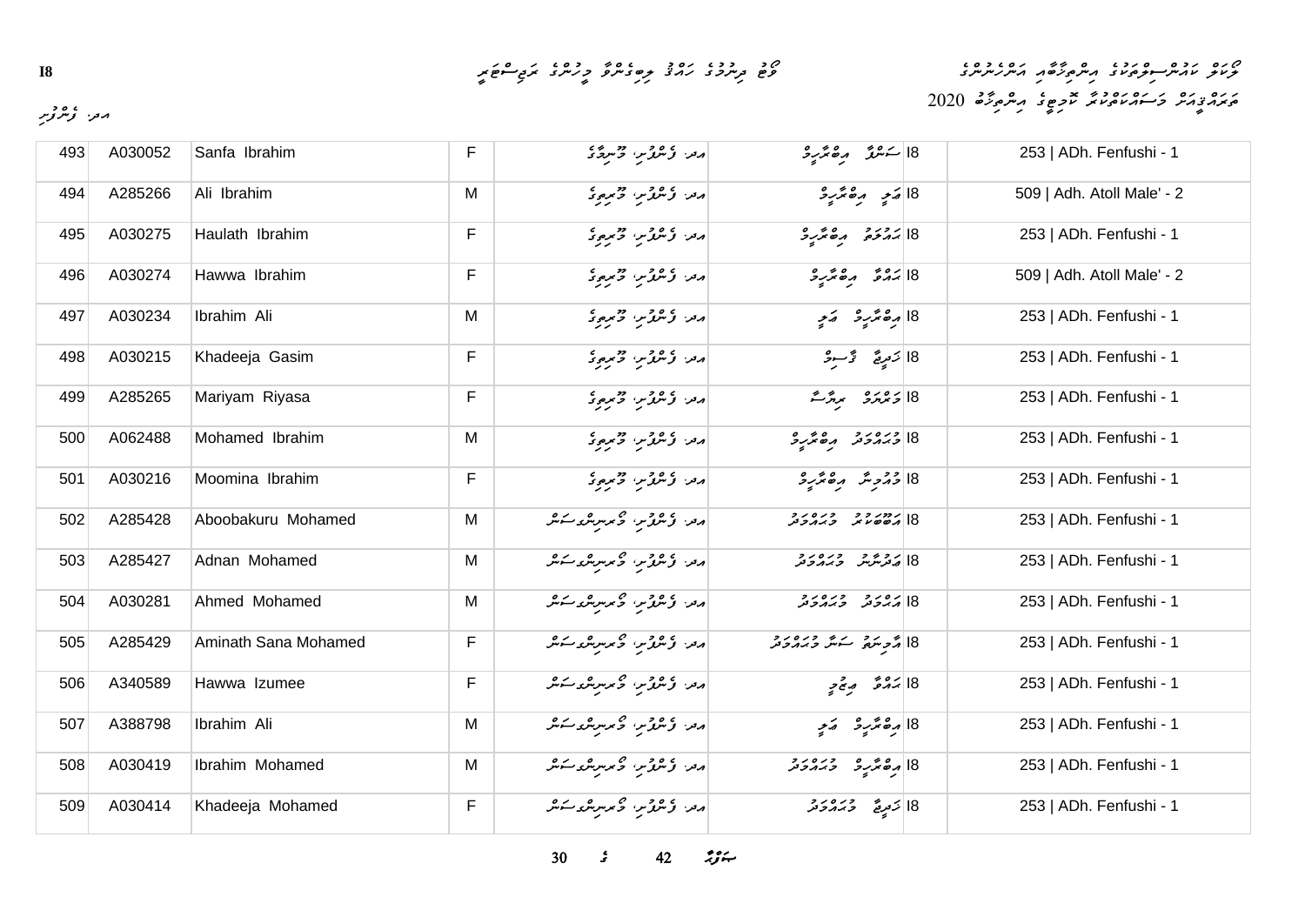*sCw7q7s5w7m< o<n9nOoAw7o< sCq;mAwBoEw7q<m; wBm;vB* م من المسجد المسجد المسجد المسجد المسجد العام 2020<br>مسجد المسجد المسجد المسجد المسجد المسجد المسجد المسجد المسجد ال

| 510 | A285430 | Mariyam Maasha Mohamed | F           | أمعه وكتروس والمرس مكار كمسكر     | 8   د ه د ه څـنځ و د ره د و                            | 253   ADh. Fenfushi - 1    |
|-----|---------|------------------------|-------------|-----------------------------------|--------------------------------------------------------|----------------------------|
| 511 | A080173 | Mausooma Mohamed       | F           | أمعرا وتتروس والمرس مكان الملا    | 8  زو دوه وره دو                                       | 509   Adh. Atoll Male' - 2 |
| 512 | A030240 | Mohamed Hassan         | M           | أمعرا كالكرمي كالمرس ومكار المكار | 8  <i>ۋېزەنزى بەسكى</i> ر                              | 253   ADh. Fenfushi - 1    |
| 513 | A012112 | Mohamed Ali            | M           | أمعرا وتكرون كالريكرى وهمير       | 8  دېره دته کم                                         | 509   Adh. Atoll Male' - 2 |
| 514 | A288898 | Ahmed Abdul Shakoor    | M           | أمعرا وتكرون ومرس موقوق           | 8  رور و رووه رودو                                     | 253   ADh. Fenfushi - 1    |
| 515 | A288909 | Hawwa Abdul Shakoor    | $\mathsf F$ | أمعرا وكرومي ومحرسر مروفوق        | 8  پره ده پره درود                                     | 253   ADh. Fenfushi - 1    |
| 516 | A288901 | Ibrahim Abdul Shakoor  | M           | أمعرا وتكروس والمرسر مروفون       |                                                        | 253   ADh. Fenfushi - 1    |
| 517 | A356015 | Malsa Moosa            | F           | أمعرا وتكرون ومرس موقوق           | 18 كەنۇسىگە تۇشىگە                                     | 509   Adh. Atoll Male' - 2 |
| 518 | A030141 | Mariyam Abdul Shakoor  | F           | أمعه وتكروس ومرس موقوف            | 8   ۲۵۷۵ میں محصوص دور د                               | 253   ADh. Fenfushi - 1    |
| 519 | A262697 | Mohamed Abdul Shakoor  | M           | أمعرا وكلوفر ومرس للموقوق         | 8  37,070 رەمور بردوم                                  | 253   ADh. Fenfushi - 1    |
| 520 | A030146 | Nafeesa Abdul Shakoor  | F           | أمعرا وكرومي ومحرسر مروفوق        | 8   سَمَدٍ شَمَّ صَ <sup>59</sup> مَدِ مِسْتَمَسَّمَدَ | 253   ADh. Fenfushi - 1    |
| 521 | A030053 | Shameema Abdulla       | F           | أمعرا وتكرون ومرس موقوع           | 18 ڪو <i>چ چي ه</i> ڏالله                              | 253   ADh. Fenfushi - 1    |
| 522 | A030427 | Shauna Abdul Shakoor   | $\mathsf F$ | أمعرا وتكرون ومرس موقوع           | 8 شهرش مەھىرمىسىر                                      | 253   ADh. Fenfushi - 1    |
| 523 | A066120 | Ahmed Moosa            | M           | معا وتروس وكمورئ                  | 8  پروژنر وحت                                          | 253   ADh. Fenfushi - 1    |
| 524 | A285097 | Jaisam Ahmed           | M           | أمعه وكالروس ومصرورة              | 8  <sub>قەم</sub> رىكى ئەمەد قىر                       | 253   ADh. Fenfushi - 1    |
| 525 | A066268 | Mariyam Mohamed        | F           | أمعه وكلوفرس وكسفونيرى            | 18 كەيمەر 2019 كەندى                                   | 253   ADh. Fenfushi - 1    |
| 526 | A030254 | Muaviyath Mohamed      | M           | أمعا وتكرون لترجم سروقه           | 18 د ژو ژو د د د د                                     | 253   ADh. Fenfushi - 1    |

 $31$  *s*  $42$  *n***<sub>s</sub>**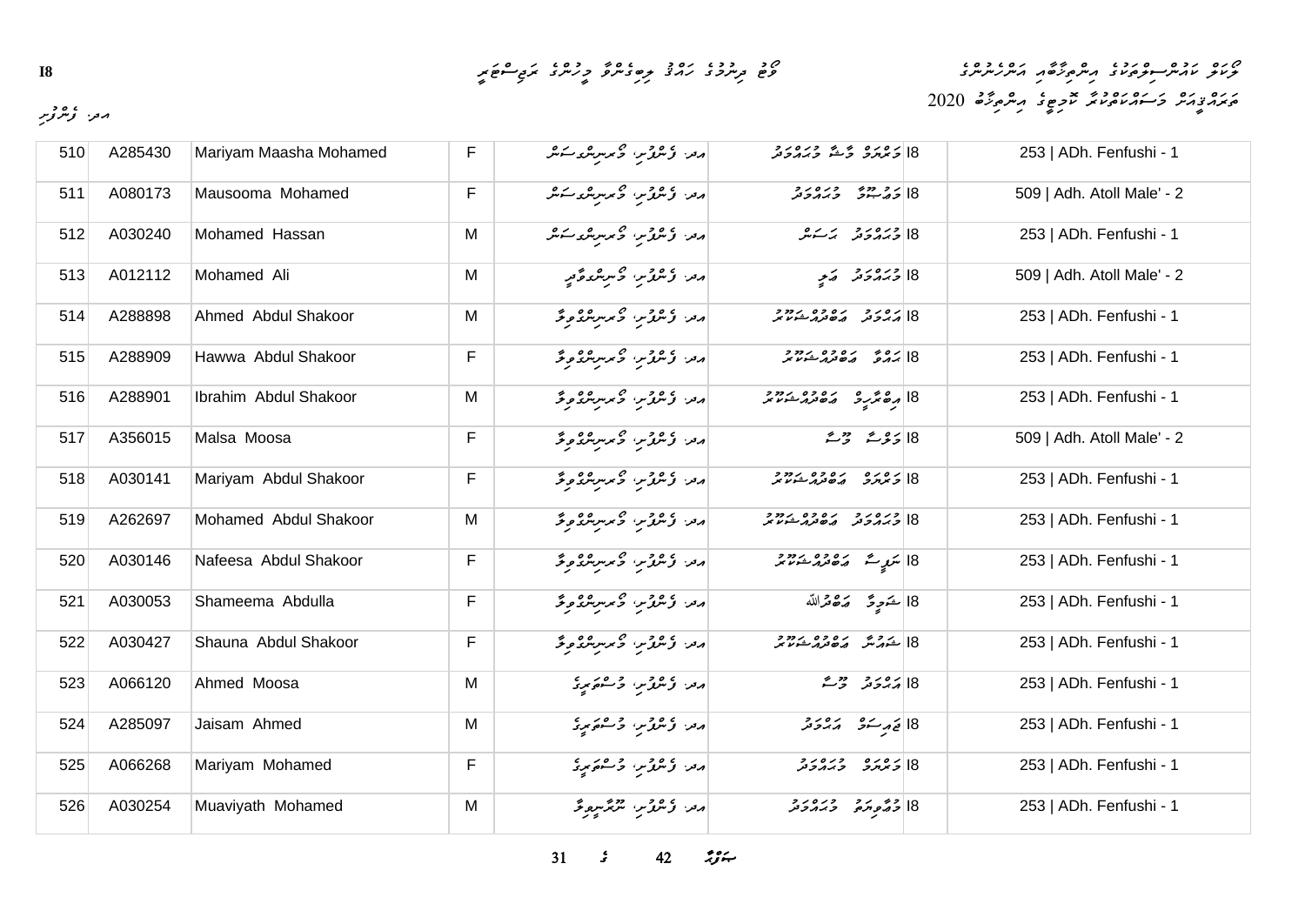*sCw7q7s5w7m< o<n9nOoAw7o< sCq;mAwBoEw7q<m; wBm;vB* م من المسجد المسجد المسجد المسجد المسجد العام 2020<br>مسجد المسجد المسجد المسجد المسجد المسجد المسجد المسجد المسجد ال

| 527 | A030319 | Zulaikha Mohamed     | F            | أمعه وكمفروش لترتج يبرء فخر | 8   ج <sub>تح</sub> ری <sup>2</sup> و برو دیمر | 509   Adh. Atoll Male' - 2               |
|-----|---------|----------------------|--------------|-----------------------------|------------------------------------------------|------------------------------------------|
| 528 | A285261 | Fathimath Gasim      | F            | أمعن وتنزوين لترجز حرجوهي   | 8  وَّجِوحَةٌ تَحْسِوْ                         | 296   Th. Hirilandhoo - 1                |
| 529 | A285259 | Gamariyya Gasim      | $\mathsf{F}$ | أمعن وتنزوين لترجز حرجوهي   | 8  ئۇ ئەبەر گە ئۇسور                           | 438   Conrad Maldives Rangali Island - 1 |
| 530 | A030033 | Hawwa Adam           | $\mathsf F$  | معرا ومروس مربرومربوع       | 8  بَرُوءٌ مُرْمَرَّدٍ                         | 253   ADh. Fenfushi - 1                  |
| 531 | A285262 | Khadheeja Gasim      | $\mathsf{F}$ | معرا ومروس مربرومرج و       | 8  زَمِرِيحٌ گُرِّرِدُّ                        | 253   ADh. Fenfushi - 1                  |
| 532 | A285260 | Mohamed Gasim        | M            | أمعن وتنزوين لترجز حرجوهي   | 18 كەبر كەنبە ئۇسبۇ                            | 439   Sun Island Resort and Spa - 1      |
| 533 | A285263 | Nazim Gasim          | M            | أمعن وتنزوين لترجز حرجوهي   | 8  شَي و ستح سوڤر                              | 253   ADh. Fenfushi - 1                  |
| 534 | A034355 | Aishath Mohamed      | F            | معرا وموس شجوتى             | 8  مەم شەھ كەممەدىر                            | 253   ADh. Fenfushi - 1                  |
| 535 | A030222 | Ibrahim Aboobakuru   | M            | أمعه وكفروس لترويخه         |                                                | 253   ADh. Fenfushi - 1                  |
| 536 | A354717 | Ahmed Mohamed        | M            | أمعرا وتنزوين أكركتكر       | 18 كەبۇر مەمەم دەرد                            | 253   ADh. Fenfushi - 1                  |
| 537 | A030296 | Hawwa Zahira         | $\mathsf F$  | معرا وتتروين أكركتكر        | 8  يَهْرُقَ تَحْرِيَّتْهُ                      | 253   ADh. Fenfushi - 1                  |
| 538 | A285067 | Khadeeja Mohamed     | $\mathsf{F}$ | أمعرا كرهوس كركشكر          | 8   رَمْرِيحٌ وَكَرْدُونْدُ                    | 253   ADh. Fenfushi - 1                  |
| 539 | A285068 | Mariyam Shiuna       | $\mathsf F$  | معرا كل عرض الركاشين        | 8  <i>5 بروگر شور ش</i> ر                      | 253   ADh. Fenfushi - 1                  |
| 540 | A023630 | Mohamed Abdul Rahman | M            | أمعرا وتعرض أكالمشاهر       | 8   جرە دىن ئەرەبەر دە ئەر                     | 439   Sun Island Resort and Spa - 1      |
| 541 | A372592 | Saaraa Mohamed       | F            | أمعرا وتنزوين أكركتكر       | 18 گەنتر ئەترەر ئە                             | 253   ADh. Fenfushi - 1                  |
| 542 | A068423 | Aneesa Umar          | F            | أمعا وكلوس أتهوه يحر        | 8  كەسپەستە ئ <sub>ە</sub> كەتتىر              | 509   Adh. Atoll Male' - 2               |
| 543 | A077832 | Hafsa Umar           | F            | معا وتكويرا بممرونكر        |                                                | 509   Adh. Atoll Male' - 2               |

**32** *s* **42** *z***<sub>***f***</sub>**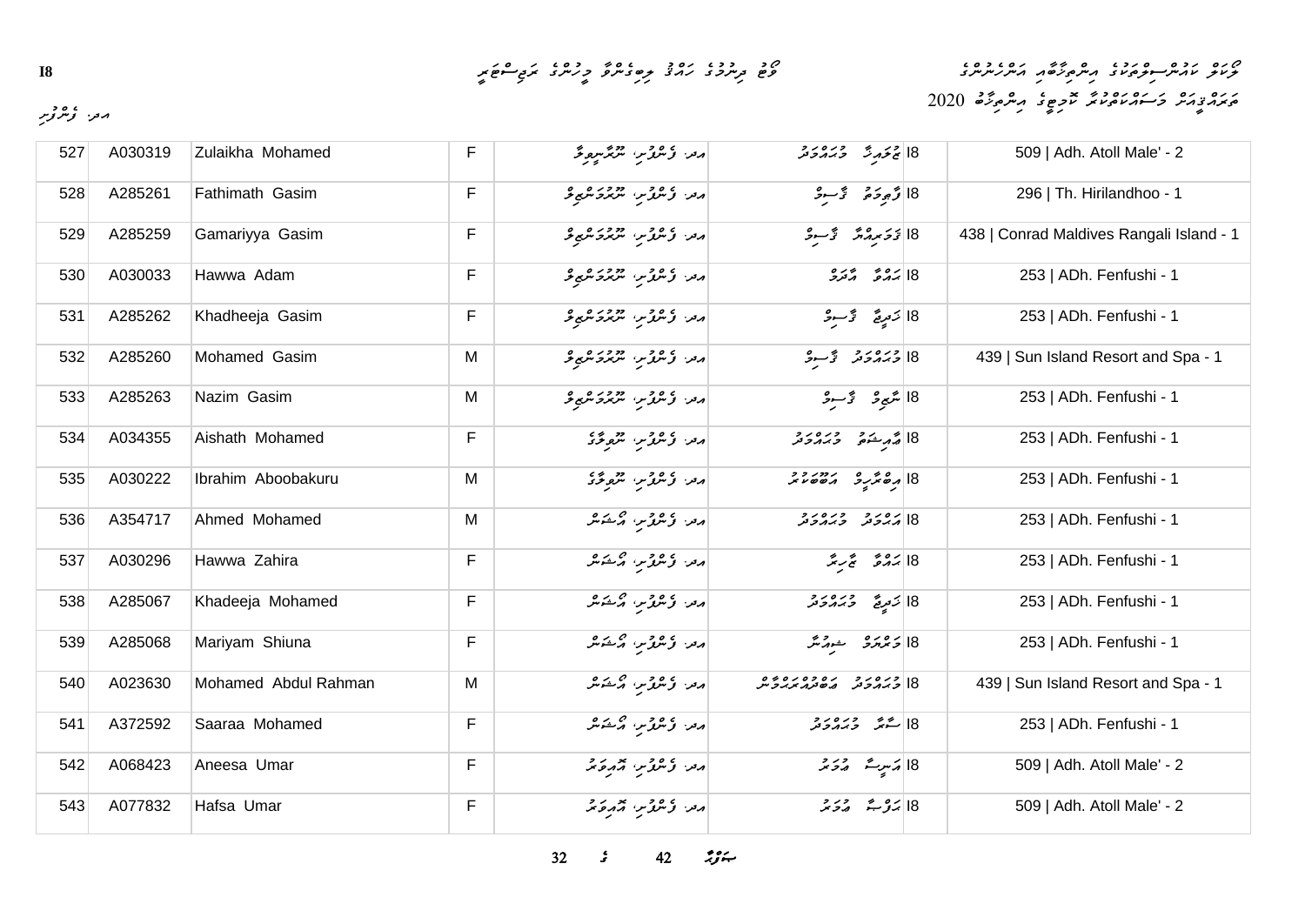*sCw7q7s5w7m< o<n9nOoAw7o< sCq;mAwBoEw7q<m; wBm;vB* م من المسجد المسجد المسجد المسجد المسجد العام 2020<br>مسجد المسجد المسجد المسجد المسجد المسجد المسجد المسجد المسجد ال

| 544 | A047597 | Hawwa Ismail                 | F           | معرا وكلور بممروكر              | 8  ئەۋۇ بەس <sup>ى</sup> دۇرپە                 | 253   ADh. Fenfushi - 1       |
|-----|---------|------------------------------|-------------|---------------------------------|------------------------------------------------|-------------------------------|
| 545 | A285235 | Izmeen Umar                  | F           | أمعا وتنزوين أيهوفكر            | 8  م <i>وج چ</i> ین گھر تک                     | 253   ADh. Fenfushi - 1       |
| 546 | A101506 | Mohamed Naseeh               | M           | أمعرا وتنزورا بمهاوتر           | 8  <i> 32,325 مترسو</i> 2                      | 253   ADh. Fenfushi - 1       |
| 547 | A048715 | Muaviyath Umar               | M           | أمعن وتنمذين أتهرئ يمر          | 8  <i>خەمجەمھ مەدىم</i>                        | 509   Adh. Atoll Male' - 2    |
| 548 | A024065 | Umar Usman                   | M           | أمعن وتنمذين أتهرئ يمر          | 8  جۇيز مەندى مىر                              | 253   ADh. Fenfushi - 1       |
| 549 | A138590 | Usman Ashraf                 | M           | أمعرا وتنزوين أتهرئ تر          | 8  پەۋىتر برىشى <i>رۇ</i>                      | 253   ADh. Fenfushi - 1       |
| 550 | A122540 | Ibrahim Zakariyya            | M           | أمعه وتعوفر أكرماء              | 8 مەھمىر ئىق ئىق ئىق ئىق ئىق ئىش <sup>ل</sup>  | 253   ADh. Fenfushi - 1       |
| 551 | A030406 | Ahmed Salih                  | M           | أمعن وتكوين أكراء وقر           | 18 كەبرى ئىم ئىس ئىلىم بىر                     | 253   ADh. Fenfushi - 1       |
| 552 | A340157 | <b>Fathimath Ahmed Salih</b> | $\mathsf F$ | أمعرا وكلوفرا أكراء وقر         | 8  دٌجِ دَمَ دِ دِ دِ دِ سِمُورُ               | 253   ADh. Fenfushi - 1       |
| 553 | A030191 | Ahmed Ibrahim                | M           | معرا وكالمعاص الكراءة وتحالي    | 8  ر <i>ُجرد قر م</i> ُ مُحَرِّدِ              | 686   Radisson Blu Maldives-1 |
| 554 | A122543 | Haseena Yoosuf               | F           | معرا وكالمعرض أكالانا ولالمحالا | 8  برسې تېر همز تړنو                           | 253   ADh. Fenfushi - 1       |
| 555 | A285139 | Khadheeja Ibrahim            | F           | معرا وتمويرا أكراء وي           |                                                | 253   ADh. Fenfushi - 1       |
| 556 | A030299 | Mohamed Ibrahim              | M           | أمعن وتنزعوا أكالالجاد          | 8   32025 مەھەر ب                              | 253   ADh. Fenfushi - 1       |
| 557 | A122545 | Nashreena Ibrahim            | $\mathsf F$ | أمعن وتنزوس أكرما وماء          | 8  <i>مَرْ</i> -ءْمِيرَ م <i>ِهْ مَدْرِ دْ</i> | 253   ADh. Fenfushi - 1       |
| 558 | A030190 | Yoosuf Ibrahim               | M           | أمعن وتنزوين أكبر ولاء          | 8  ترسو م <i>ەھ</i> رىبەد                      | 253   ADh. Fenfushi - 1       |
| 559 | A030266 | Zulaikha Ibrahim             | F           | أمعن وتنزعوا أكالالجاد          | 8  ج <i>خرم</i> ير محمد مرضوع علي علي          | 253   ADh. Fenfushi - 1       |
| 560 | A289380 | Hassan Ibrahim               | M           | معدا وكلوفرس وتبرك              | 8   ئەسەمى <i>ر مەھتىپ</i> ى                   | 253   ADh. Fenfushi - 1       |

**33** *s* **42** *z***<sub>***f***</sub>**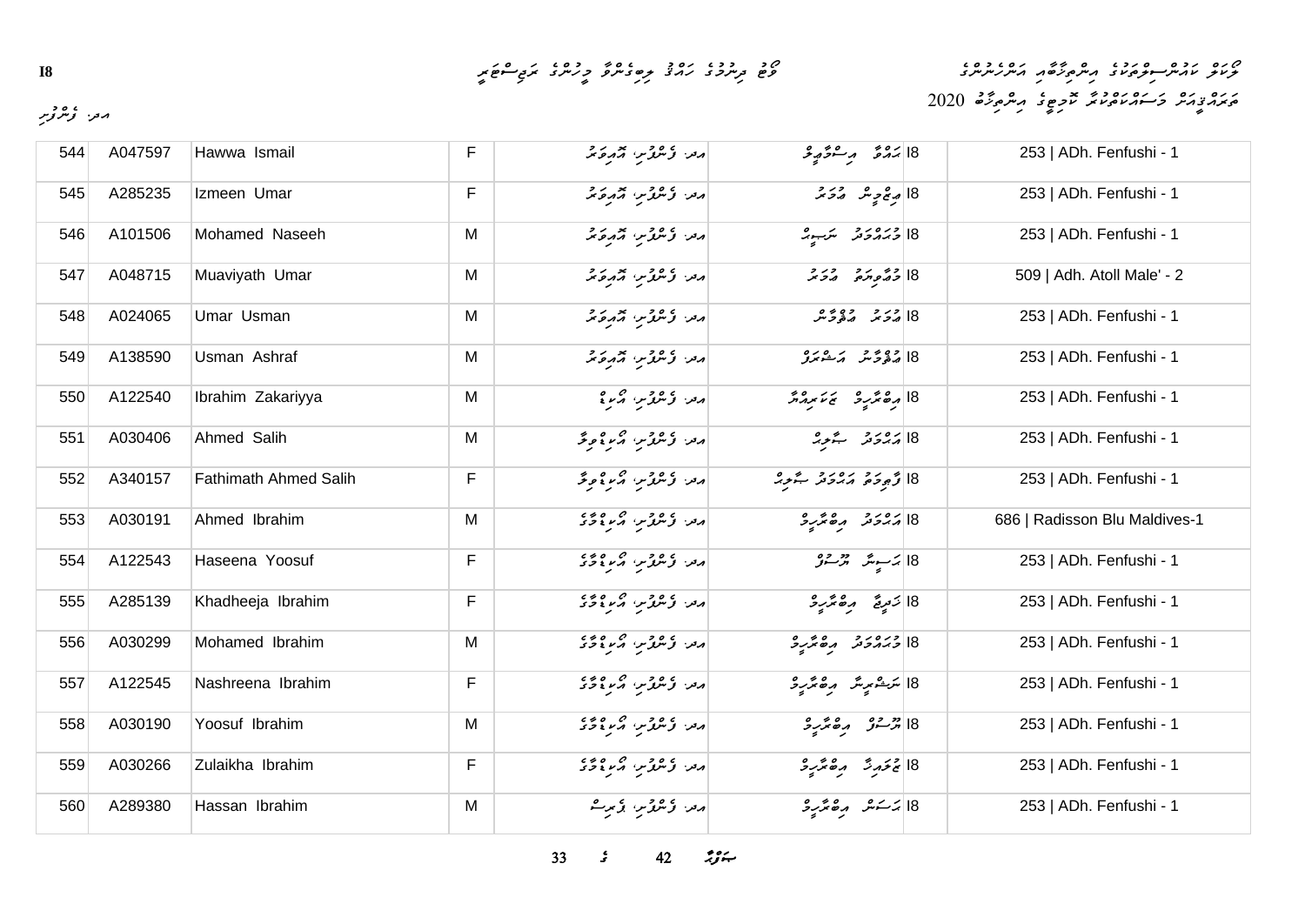*sCw7q7s5w7m< o<n9nOoAw7o< sCq;mAwBoEw7q<m; wBm;vB* م من المسجد المسجد المسجد المسجد المسجد العام 2020<br>مسجد المسجد المسجد المسجد المسجد المسجد المسجد المسجد المسجد ال

| 561 | A030238 | Ibrahim Nooh        | M           | معدا وكشور من وكبر مصر   | 8  رەئزى <sub>ر</sub> و م <sup>ور</sup>           | 253   ADh. Fenfushi - 1             |
|-----|---------|---------------------|-------------|--------------------------|---------------------------------------------------|-------------------------------------|
| 562 | A273927 | Mohamed Ibrahim     | M           | معدا وكلوفرس وتحريث      | 18 دبره در مقتربه                                 | 253   ADh. Fenfushi - 1             |
| 563 | A329115 | Rifaau Nooh Ibrahim | M           | معرا وكلورس وتبرك        | 8   برزٌ ۾ شر <i>ھ م</i> ِھ بُر <sub>ي</sub> و    | 253   ADh. Fenfushi - 1             |
| 564 | A289379 | Shareefa Liyusa     | $\mathsf F$ | معا وكلوس وبرك           | 8ا ڪيورَ موثر گ                                   | 253   ADh. Fenfushi - 1             |
| 565 | A286812 | Abdulla Ahmed       | M           | معرا وكشروش وكشيرة       | 18 كەھىراللە كەبردىر                              | 253   ADh. Fenfushi - 1             |
| 566 | A030303 | Aboobakur Moosa     | M           | أمعا وكفروس وكفياء       | $23.222$  8                                       | 253   ADh. Fenfushi - 1             |
| 567 | A286806 | Adhnan Ahmed        | M           | معرا وكلوفرس وكليبي      | 8  رَیْرَسُرْ کَرَ کُرْدَ کُرْ                    | 253   ADh. Fenfushi - 1             |
| 568 | A030252 | Ali Moosa           | M           | أمعا وكفروس وكفياء       | 18  پر وج م                                       | 439   Sun Island Resort and Spa - 1 |
| 569 | A286813 | Fathimath Sama      | F           | معرا وكشروش وكشيرة       | 8  <i>وُّجِوَةُ جَ</i> وَّ                        | 253   ADh. Fenfushi - 1             |
| 570 | A286805 | Hamid Ahmed         | M           | أمعا كرهوس وكرهبي        | 8  بَرْ <sub>ح</sub> ِ <i>بْهْ بِرْدْ</i> دَ مْدْ | 253   ADh. Fenfushi - 1             |
| 571 | A030223 | Ibrahim Hassan      | M           | معرا وكثرون وكثري        | 8  رەئزى <sub>ر</sub> و ئەسەمل                    | 253   ADh. Fenfushi - 1             |
| 572 | A030127 | Khadheeja Ahmed     | $\mathsf F$ | أمعا وتتروس وتتربح       |                                                   | 253   ADh. Fenfushi - 1             |
| 573 | A030126 | Usaamath Ahmed      | M           | معرا وكلوفرس وكليوة      | 8   ئەشىرى مەرەبىر                                | 253   ADh. Fenfushi - 1             |
| 574 | A030031 | Rasheeda Ali        | F           | معرا وكفروس وكفي ومي     | 8  مَرْسُومَّر - مَرْمٍ                           | 253   ADh. Fenfushi - 1             |
| 575 | A062821 | Ali Moosa           | M           | أمعا وكلوفرا المهامة     | 8  په د حق                                        | 253   ADh. Fenfushi - 1             |
| 576 | A285182 | Mariyam Shaheeda    | $\mathsf F$ | مەر، ۋىلوگىر، ئۇنشكىرى ئ | 8  <i>5 بُرْيَرْدُ</i> شَرِيْرُ                   | 253   ADh. Fenfushi - 1             |
| 577 | A285180 | Safoora Mohamed     | F           | أمعرا وكروس الركاسيوقى   | 8  يەدەبىر 2019-يو                                | 253   ADh. Fenfushi - 1             |

**34** *s* **42** *z***<sub>3</sub><del>***c***</sup>**</del>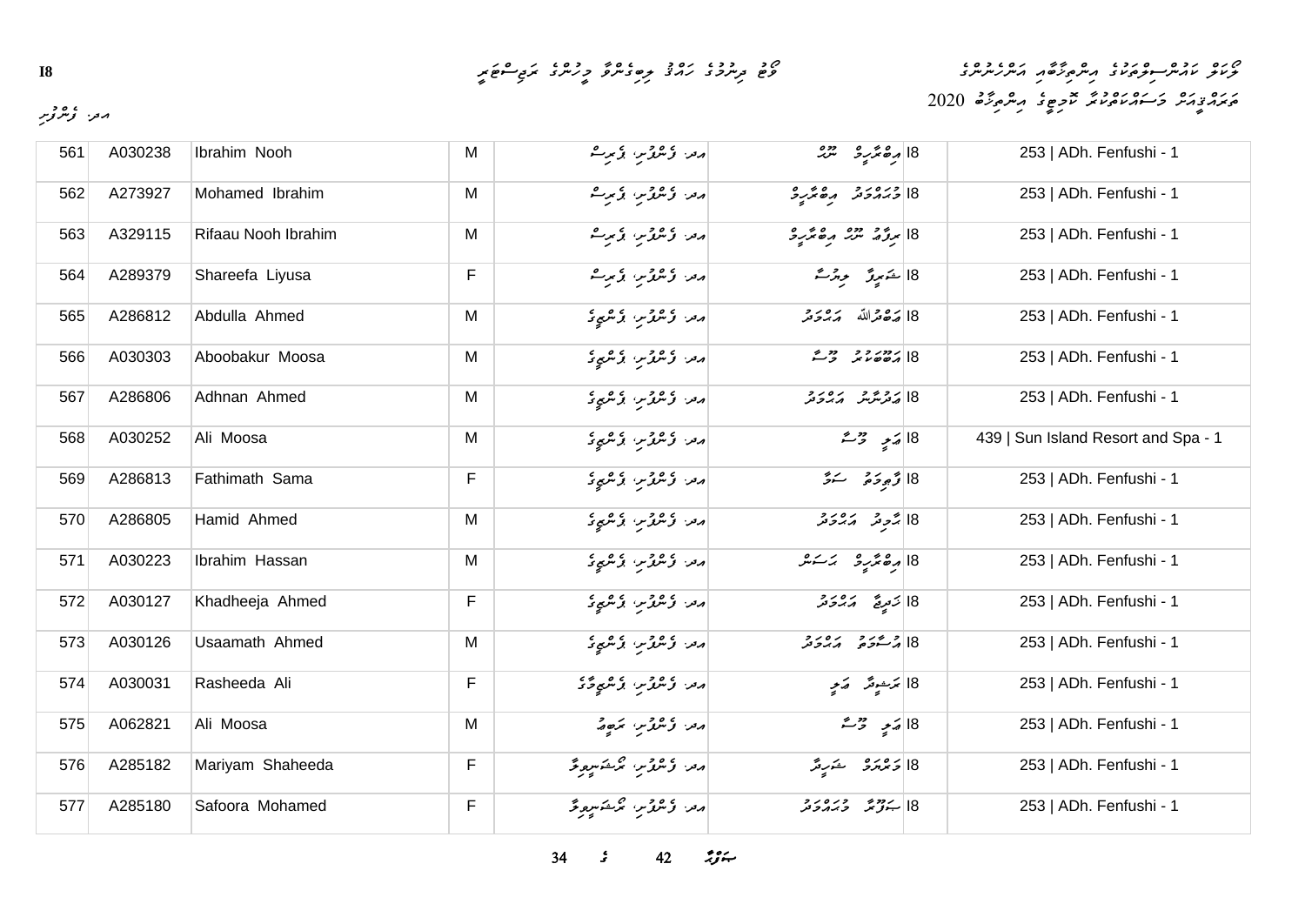*sCw7q7s5w7m< o<n9nOoAw7o< sCq;mAwBoEw7q<m; wBm;vB* م من المرة المرة المرة المرجع المرجع في المركبة 2020<br>مجم*د المريض المربوط المربع المرجع في المراجع المركبة* 

| 578 | A030183 | Shuaib Mohamed    | M           | أمعرا وكلوفرس للمشور ومؤثر | $32023$ $2043$ $8$                      | 253   ADh. Fenfushi - 1    |
|-----|---------|-------------------|-------------|----------------------------|-----------------------------------------|----------------------------|
| 579 | A030257 | Zubaidha Ali      | F           | أمعرا وتموس للمشهور        | 8  ج <i>ھَ مِ</i> رْشَر صَعِي           | 253   ADh. Fenfushi - 1    |
| 580 | A285179 | Zuhurath Mohamed  | F           | أمعرا وتكروس للمشكومورد    | 8  ج جمع حده دور                        | 253   ADh. Fenfushi - 1    |
| 581 | A030063 | Zulaikha Mohamed  | F           | أمعرا وتلوس للمشهورة       | 8  بح <i>قرم ڈی محمد ق</i> ر            | 253   ADh. Fenfushi - 1    |
| 582 | A030167 | Zunaira Mohamed   | F           | أمعرا وكروس الركاسيوقى     | 8  ىئ <i>سَمدٍ مَدَّ مَدَ دَور</i>      | 253   ADh. Fenfushi - 1    |
| 583 | A285303 | Aboobakuru Faisal | M           | أمعرا وتتروس تريج وتخ      | 3.2221                                  | 253   ADh. Fenfushi - 1    |
| 584 | A030207 | Ahmed Ali         | M           | أمعرا كرهوس لرجي وتخ       | 8  رَرُدَوَرْ کَمَ مِی                  | 253   ADh. Fenfushi - 1    |
| 585 | A285304 | Aishath Ranaa     | $\mathsf F$ | أمعرا وكلوفرا الكياج وتخر  | 8  <i>ھەم</i> شىق ئىرتىگە               | 253   ADh. Fenfushi - 1    |
| 586 | A070356 | Ali Mohamed       | M           | أمعرا وتتروش ترتج وتخر     | 8  رَمِي دُبَرْدُونْد                   | 253   ADh. Fenfushi - 1    |
| 587 | A030273 | Aminath Ali       | F           | أمعرا كرعوفرا الرجاج فركم  | 8ا <i>مُ</i> حب <i>سَمُ مَ</i> حِبِ     | 509   Adh. Atoll Male' - 2 |
| 588 | A030206 | Azura Ali         | $\mathsf F$ | أمعرا كرعوفرا الرجاج فركم  | 8  پرچ پر پر پر                         | 509   Adh. Atoll Male' - 2 |
| 589 | A150177 | Hamidh Ali        | M           | أمعرا كرهوس لرجي وتخ       | 8  بَرْحِ مَدْ سَمْ يَوْ                | 253   ADh. Fenfushi - 1    |
| 590 | A030410 | Ibrahim Ali       | M           | أمعرا وكلوفرا الكهج وقر    | 8  رەئزى <sub>ي</sub> ۇ ك <sub>ەم</sub> | 253   ADh. Fenfushi - 1    |
| 591 | A285302 | Mahmood Ali       | M           | أمعرا وكلوفرا الكهج وقر    | 8  دَيْرْدْ مَدِ                        | 253   ADh. Fenfushi - 1    |
| 592 | A030272 | Mohamed Ali       | M           | أمعرا كرعوفرا الرجاج فركم  | 8  <i>3225 - مَ</i> حٍ                  | 253   ADh. Fenfushi - 1    |
| 593 | A030205 | Nasira Ali        | F           | أمعرا كرعوفرا الرجاج فركم  | 8ا م <i>گہونڈ م</i> َدیمِ               | 253   ADh. Fenfushi - 1    |
| 594 | A160013 | Adnan Ibrahim     | M           | أرد. وتكوير، كورونج        | 8  رَمَّرْسُرْ مِنْ مِرْسِرْ 3          | 253   ADh. Fenfushi - 1    |

**35** *s* **42** *n***<sub>s</sub>***n***<sub>s</sub>**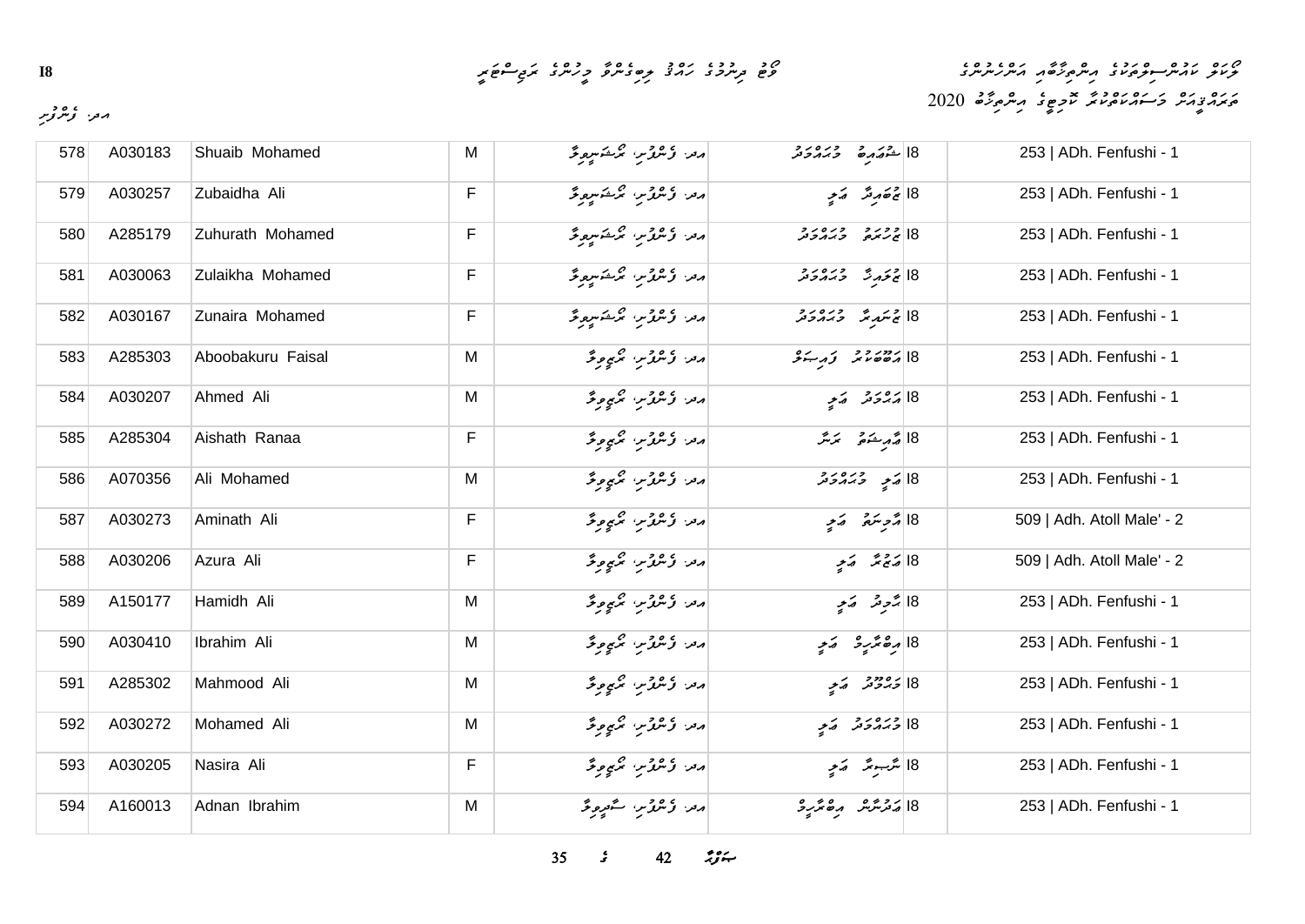*sCw7q7s5w7m< o<n9nOoAw7o< sCq;mAwBoEw7q<m; wBm;vB* م من المسجد المسجد المسجد المسجد المسجد العام 2020<br>مسجد المسجد المسجد المسجد المسجد المسجد المسجد المسجد المسجد ال

| 595 | A094306 | Aminath Ibrahim    | F           | مەر. ۋىنترۇس سەمرەق       | 8  مُجرِسَمُ مِنْ مِنْ مِنْ مِنْ مِنْ            | 253   ADh. Fenfushi - 1    |
|-----|---------|--------------------|-------------|---------------------------|--------------------------------------------------|----------------------------|
| 596 | A160014 | Asiyath Shiuna     | F           | أمعرا وكروحي السكورونج    | 8  <i>مُنْ سِيهُ مِنْ شَوْرِ مُنَّ</i> رَ        | 253   ADh. Fenfushi - 1    |
| 597 | A068593 | Hassan Ibrahim     | M           | أمعرا وكلوفرا الشعروفخ    | 8  ئەسەمى <i>ر مەھتىپ</i> ۇ                      | 509   Adh. Atoll Male' - 2 |
| 598 | A094289 | Hawwa Hassan       | F           | أمعرا وكروس سكعرونج       | 18 ئەۋرى ئەسىر                                   | 253   ADh. Fenfushi - 1    |
| 599 | A146554 | Mohamed Ibrahim    | M           | أمعرا وتكوس الشميرة فخر   | 8  <i>وبرودو م</i> ڤتربرو                        | 509   Adh. Atoll Male' - 2 |
| 600 | A372259 | Ahmed Adam         | M           | أمعرا وكفروش سكاه للرجاء  | 8  پروژ په پره                                   | 253   ADh. Fenfushi - 1    |
| 601 | A288869 | Aishath Reena      | F           | أمعرا وكرومين الشكاسيروني | 8  پژم <i>ی</i> شتر پریٹر                        | 253   ADh. Fenfushi - 1    |
| 602 | A030043 | Aishath Waheeda    | F           | أمعرا وتنزوين الشقاشعي    | 8  رَ <i>ّم شَمْ</i> ح وَرِيْرً                  | 253   ADh. Fenfushi - 1    |
| 603 | A288875 | Fathimath Nuzuhath | F           | أمعها وتمروس كالصريرة     | 8  <i>وُّجِوحَةْ مُتَّجَدَّةْ</i>                | 253   ADh. Fenfushi - 1    |
| 604 | A030040 | Fathimath Saeedha  | F           | أمعرا وكلوفرا استصنكونى   | 8   <i>وگھوختھ ڪھ</i> ومئر                       | 253   ADh. Fenfushi - 1    |
| 605 | A288878 | Hameedha Saeedh    | $\mathsf F$ | أمعرا وكفروش سكافا مكروى  | 8  كەچەمە س <i>ەم</i> ەتە                        | 253   ADh. Fenfushi - 1    |
| 606 | A030140 | Khadheeja Adam     | F           | معدا وتكويرا كالمتحامر    | 8  كَسِيعٌ مُرَمَّرَةٌ وَمَسَ                    | 253   ADh. Fenfushi - 1    |
| 607 | A288856 | Leela Adam         | F           | أمعرا وتفرير الشقاشعي     | 8  مِرْدَّ دَّتَرَدُّ                            | 253   ADh. Fenfushi - 1    |
| 608 | A030041 | Maryam Shaheeda    | F           | أمعرا وكرومين الشكاسيروني | 8   ئ <i>ەنگەنىڭ</i> رىشى ئىمرىتىگە              | 253   ADh. Fenfushi - 1    |
| 609 | A288863 | Mohamed Faisal     | M           | معرا وكلوفرس سكھ مكرونى   | 18 <i>ۋىزودى ق</i> ەبىكى                         | 509   Adh. Atoll Male' - 2 |
| 610 | A288858 | Mohamed Mahmood    | M           | أمعرا وكرومين الشكاسيروني | 8  دبره در د دود                                 | 253   ADh. Fenfushi - 1    |
| 611 | A288860 | Mohamed Saeedh     | M           | أمعها وتفرقس كالصريرة     | 8  <i>  جُهُ جُهْدٍ جُمْرٍ مُ</i> رَ سُمَرٍ مِرْ | 253   ADh. Fenfushi - 1    |

**36** *s* **42** *z z*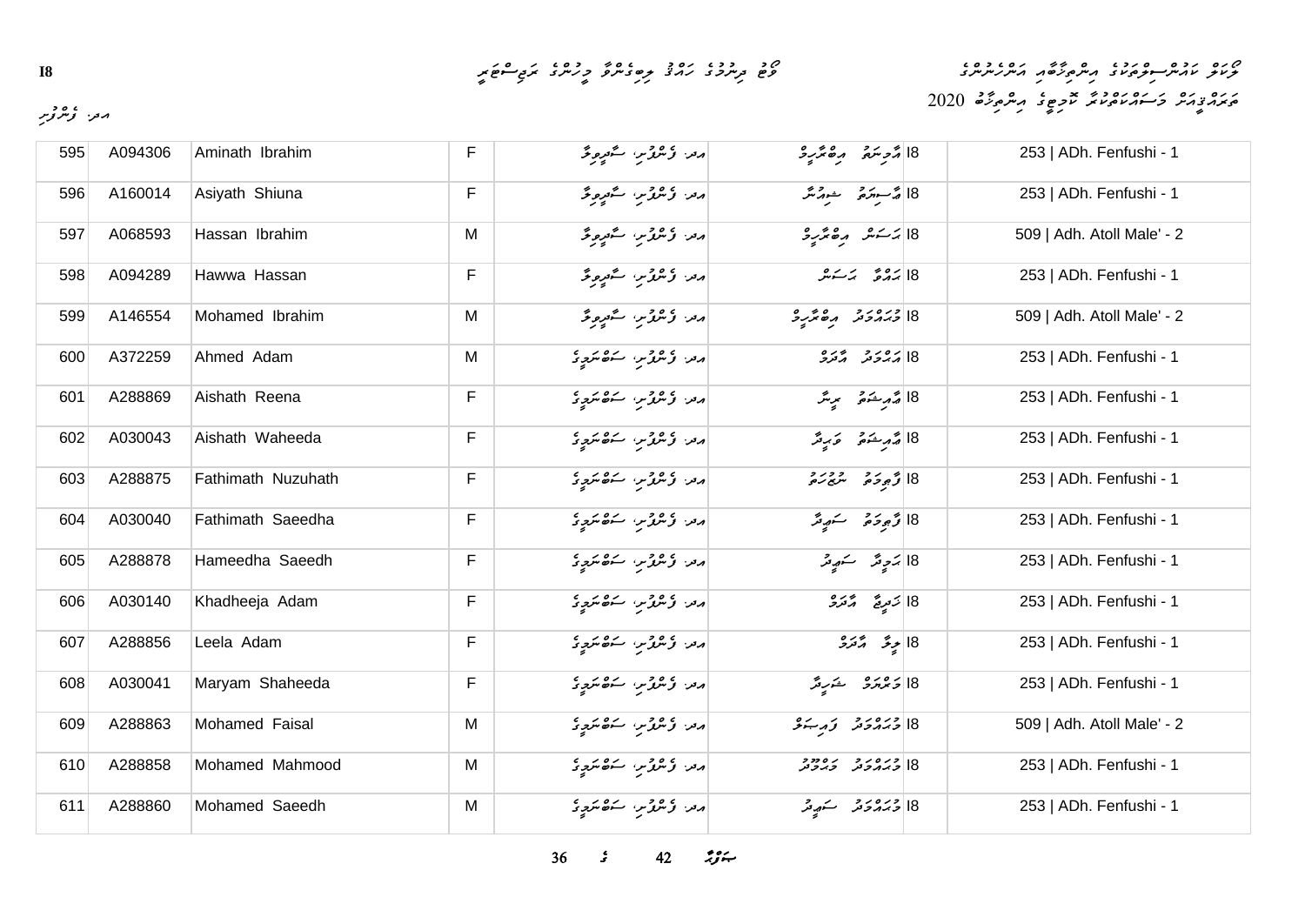*sCw7q7s5w7m< o<n9nOoAw7o< sCq;mAwBoEw7q<m; wBm;vB* م من المرة المرة المرة المرجع المرجع في المركبة 2020<br>مجم*د المريض المربوط المربع المرجع في المراجع المركبة* 

| 612 | A031771 | Shaheena Saeed    | F           | معرا وكالدورا الكوكالكرجي       | 8  گے پیٹر ک <i>ے پی</i> ٹر                                        | 253   ADh. Fenfushi - 1             |
|-----|---------|-------------------|-------------|---------------------------------|--------------------------------------------------------------------|-------------------------------------|
| 613 | A030412 | Sobah Adam        | M           | معه وعوفر كالمتور               | 8  يەھ بە مەمر <i>ە</i>                                            | 439   Sun Island Resort and Spa - 1 |
| 614 | A030113 | Khadeeja Adam     | F           | أمعرا وتعروس ستهرؤى             | 8  كَتْمِيعٌ – مُرْمَرْدُ                                          | 253   ADh. Fenfushi - 1             |
| 615 | A030241 | Yoosuf Aboobakur  | M           | أمعن وتنزوين سكروي              | $22222$ $18$                                                       | 253   ADh. Fenfushi - 1             |
| 616 | A040587 | Aminath Nasir     | $\mathsf F$ | أمعا كرمكرس جور                 | 8  <i>مُّجِسَعْهُ</i> مُ <i>مُّسِيَّدُ</i>                         | 509   Adh. Atoll Male' - 2          |
| 617 | A031724 | Haleemath Nasiru  | F           | أمعا وكمثور جوؤ                 | 8  بَرْمٍرَدَة مُسْتَدِيرٌ                                         | 253   ADh. Fenfushi - 1             |
| 618 | A058413 | Mohamed Nasir     | M           | أمعا كرمرتس جور                 | 8  <i>  32,232 سگەبىرى</i> گ                                       | 509   Adh. Atoll Male' - 2          |
| 619 | A022228 | Nasir Mohamed     | M           | أمعا وكثروس جور                 | 8  مَ <i>رْسِومْ وْبَرْدُونْدْ</i>                                 | 253   ADh. Fenfushi - 1             |
| 620 | A289430 | Aminath Rishfa    | F           | معر ومعرس ومره                  | 8  <i>مُ</i> حِ سَمَعُ مَ سِشْرَتَرَ                               | 253   ADh. Fenfushi - 1             |
| 621 | A289419 | Fathimath Zuhudha | $\mathsf F$ | أمعر وعروس كالمتعددة            | 8  وَّجِوحَةٌ مِّي رَمَّدٌ                                         | 253   ADh. Fenfushi - 1             |
| 622 | A289422 | Khadeeja Sazlee   | F           | معر ومروس ومنقدم                | 8  رَسِعٌ سَوْمٍ حَمَدٍ                                            | 296   Th. Hirilandhoo - 1           |
| 623 | A265955 | Mariyam Sameeha   | F           | معر ومعرس وميره                 | 8   <i>5 بم</i> هرد سکوید                                          | 253   ADh. Fenfushi - 1             |
| 624 | A030163 | Maryam Ahmed      | F           | أمعر وسروس مصرم                 | 8   كانترىرى كەنزىرىيە ئىس                                         | 253   ADh. Fenfushi - 1             |
| 625 | A289425 | Mohamed Mufrih    | M           | أمعر وعروس كالمعقدة             | 8  32,25 33 مرج                                                    | 253   ADh. Fenfushi - 1             |
| 626 | A289416 | Shakeela Mohamed  | F           | معر ومروس ومرده                 | 8  ڪي <sub>مير</sub> تقرير <i>وري</i><br>8  ڪيمير <i>قرير و</i> ري | 253   ADh. Fenfushi - 1             |
| 627 | A054422 | Hawwa Ali         | F           | مەر، ئۇنترىقرىي، سىگە ئىسكىرىگە |                                                                    | 253   ADh. Fenfushi - 1             |
| 628 | A030289 | Hussain Ali       | M           | مەر ئۇنترىر، سەسەتتىرىدۇ        | 8  برسمبر میں تھ <b>ی</b>                                          | 253   ADh. Fenfushi - 1             |

*37 sC 42 nNw?mS*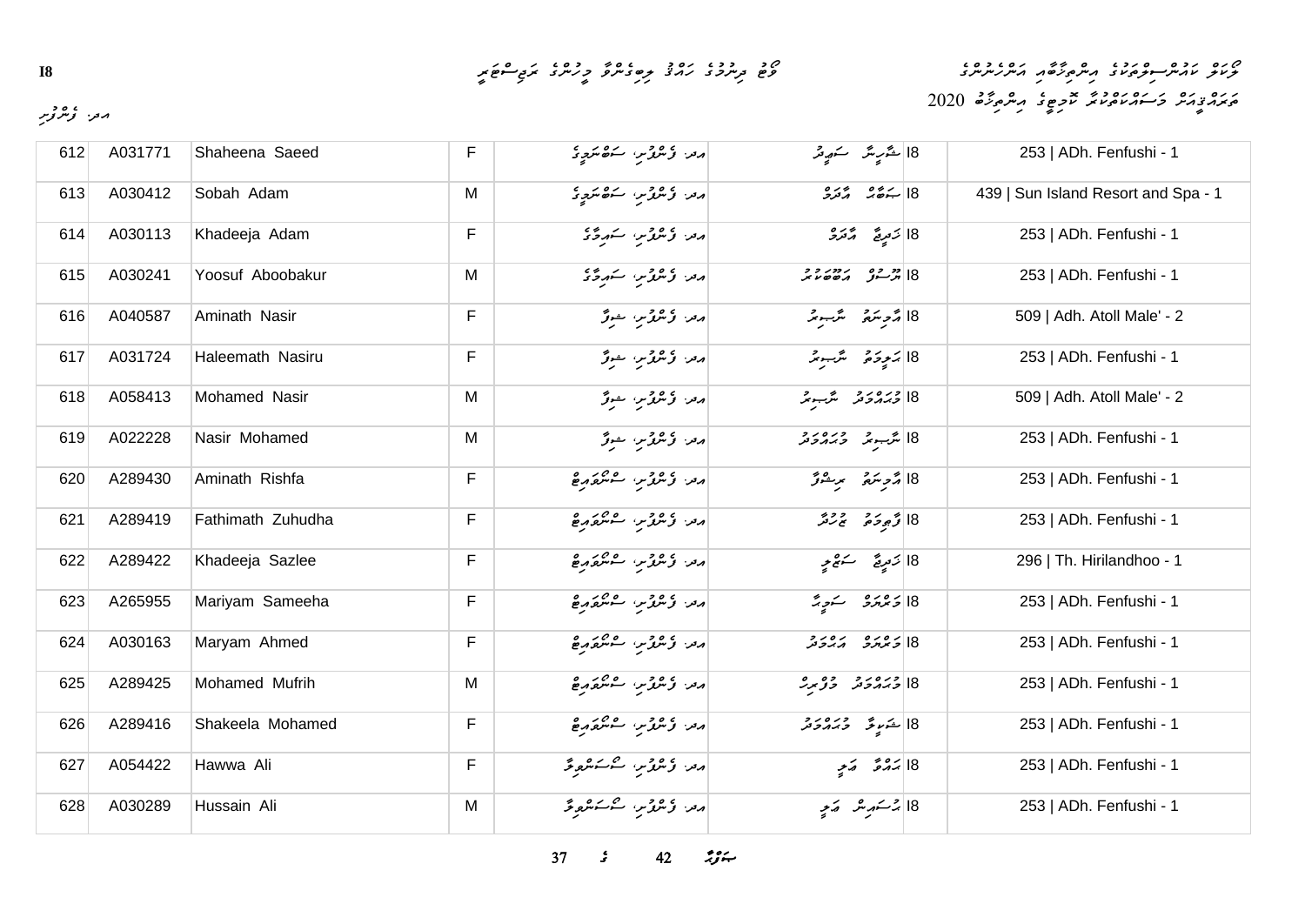*sCw7q7s5w7m< o<n9nOoAw7o< sCq;mAwBoEw7q<m; wBm;vB* م من المسجد المسجد المسجد المسجد المسجد العام 2020<br>مسجد المسجد المسجد المسجد المسجد المسجد المسجد المسجد المسجد ال

| 629 | A030297 | Ismail Hassan      | M           | أمعرا وتكروس كالكالعوقر        | 8  م <sub>ە</sub> سىمۇم <sub>ب</sub> و ئەسەھ | 253   ADh. Fenfushi - 1                                 |
|-----|---------|--------------------|-------------|--------------------------------|----------------------------------------------|---------------------------------------------------------|
| 630 | A031723 | Aboobakuru Ibrahim | M           | معر ومروس سهم ومره             | 3.222                                        | 253   ADh. Fenfushi - 1                                 |
| 631 | A030292 | Ibrahim Mohamed    | M           | مدر وتروس كورية و              | 18 مەھمەر <i>25.25 كى</i>                    | 253   ADh. Fenfushi - 1                                 |
| 632 | A289391 | Ahmed Ibrahim      | M           | معرا وكلوفرس الكرسكين          | 8   روبر و مقتربة                            | 509   Adh. Atoll Male' - 2                              |
| 633 | A363609 | Haisham Ibrahim    | M           | مەر، ۋىكرۇس، سەسرىكىكىلە       | 8   كەرىشەق ب <i>ەھەتگەپ</i> ى               | 253   ADh. Fenfushi - 1                                 |
| 634 | A289388 | Hawwa Ibrahim      | $\mathsf F$ | أمعه وتلوس كالرهاشد            | 8  ئەمگە مەھم <i>گرى</i> 18                  | 509   Adh. Atoll Male' - 2                              |
| 635 | A030277 | Mariyam Ibrahim    | $\mathsf F$ | مەر، ۋىكرۇس، سەسرىكىكىلە       | 8   <i>5 بُرْمَرْدْ بِهِ مُدَّرِدْ</i>       | 509   Adh. Atoll Male' - 2                              |
| 636 | A289386 | Mohamed Ibrahim    | M           | مەر، كۆشكۈش سەس ئىكىمە         | 8  <i>وټرونو م</i> ېڅريځ                     | 756   Centara grand island resort and spa<br>Maldives-1 |
| 637 | A289389 | Moosa Ibrahim      | M           | معرا وكلوفرين الكلوبة للرما    | 8   ج <sup>مع</sup> م <i>ەمگ</i> رىۋ         | 682   Crossroads Maldives-1                             |
| 638 | A146322 | Ali Khalid         | M           | معرا وتتروين كالمحوظ ومحامد    | 8  رَرِ رَّمِوتَر                            | 253   ADh. Fenfushi - 1                                 |
| 639 | A285075 | Ashhad Khalid      | M           | أمعرا وتتروس كالمحوظ ومحامد    | 18 كەشەرىق - ئۇمەتر                          | 253   ADh. Fenfushi - 1                                 |
| 640 | A285074 | Fahudhu Khalid     | M           | أمعرا وتتروس المقوع ومحامد     | 8   وَرُمْرٌ گُرُورٌ                         | 440   Lux South Ari Atoll, Maldives - 1                 |
| 641 | A030285 | Fathimath Mohamed  | $\mathsf F$ | أمعرا وتتروش بالموقوقة ومحرما  | 8  وٌجوحَة وَبَرَهْ وَمَدْ                   | 253   ADh. Fenfushi - 1                                 |
| 642 | A285076 | Khaalidha Khalid   | $\mathsf F$ | أمعرا وتتروش بالموقوقة ومحرما  | 8  ڈَمِیڈ ڈَمِیڈ                             | 253   ADh. Fenfushi - 1                                 |
| 643 | A030065 | Khadeeja Khalid    | $\mathsf F$ | أمعرا وكروين المستموع والمحافر | 8  زَمِيعٌ    زَمِيرٌ                        | 253   ADh. Fenfushi - 1                                 |
| 644 | A030417 | Khalid Moosa       | M           | معرا وكعروس كوموقوقر المعا     | 8  رَّمِيز حِ شَ                             | 253   ADh. Fenfushi - 1                                 |
| 645 | A030066 | Kulsoom Khalid     | F           | معرا وتعويرا الشوع وتحوير      | 18  22% رَّحِيدُ                             | 253   ADh. Fenfushi - 1                                 |

**38** *s* **42** *n***<sub>s</sub>**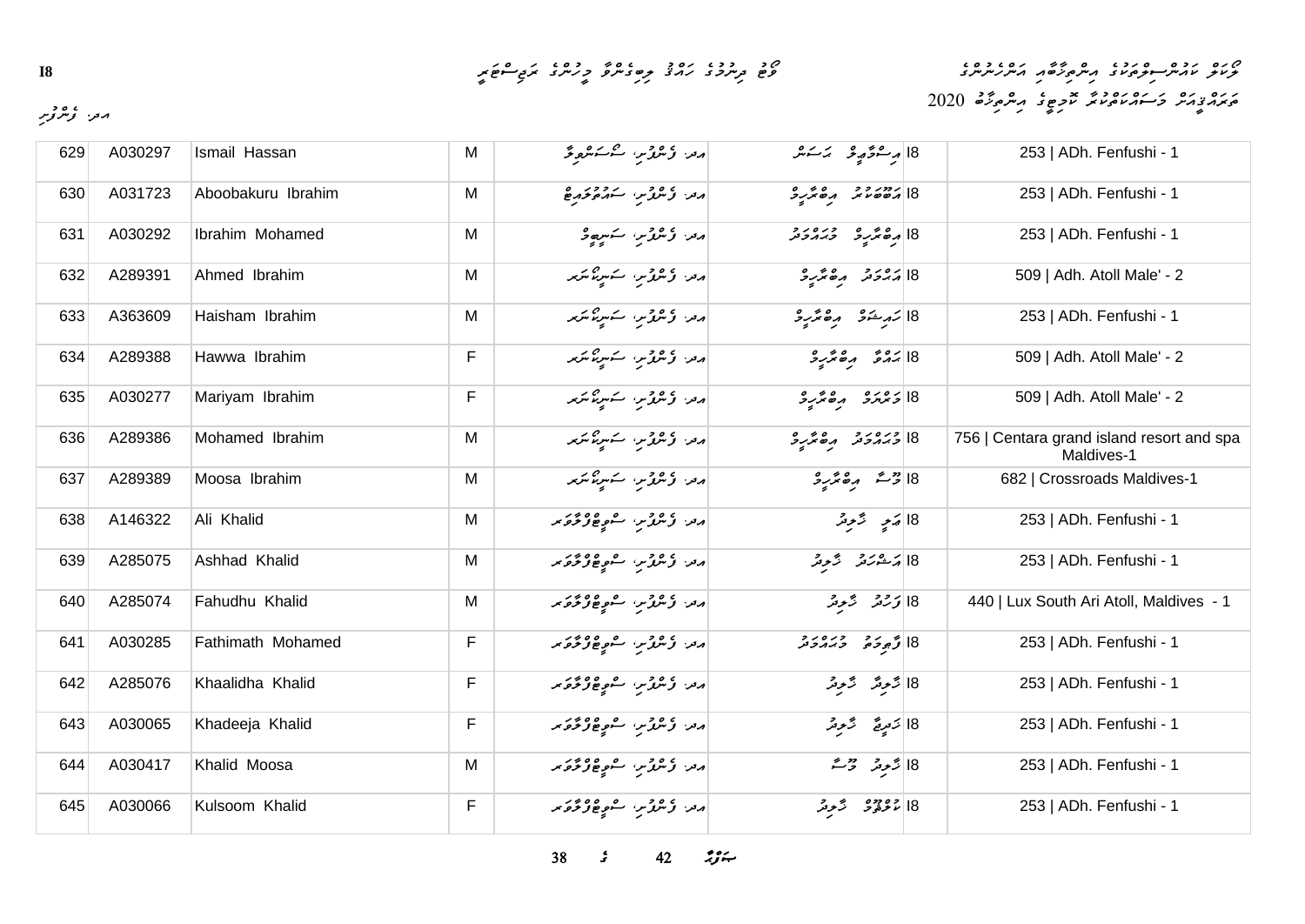*sCw7q7s5w7m< o<n9nOoAw7o< sCq;mAwBoEw7q<m; wBm;vB* م من المسجد المسجد المسجد المسجد المسجد العام 2020<br>مسجد المسجد المسجد المسجد المسجد المسجد المسجد المسجد المسجد ال

| 646 | A030425 | Mohamed Khalid              | M            | مەر، ئۇنترىگىر، سەم ھۇقۇقۇم           | 18 دُبَہْدُدَتَر ۔ رَّحِيْرُ             | 253   ADh. Fenfushi - 1 |
|-----|---------|-----------------------------|--------------|---------------------------------------|------------------------------------------|-------------------------|
| 647 | A030413 | Moosa Khalid                | M            | أمعرا وتتروش سفوع والمحكمة            | 8  جُ شَعْرَ مَدْ                        | 253   ADh. Fenfushi - 1 |
| 648 | A112808 | Mujthaba Khalid             | M            | معرا وتعويرا الشور ووادوند            | 8  وَقِهْرَةٌ تَرْمِرُ                   | 253   ADh. Fenfushi - 1 |
| 649 | A030246 | <b>Waleed Khalid</b>        | M            | أمعرا وتتروش كالمحفوظ والمحتجم المحمد | 8  ق م قد شعر قدم 18                     | 253   ADh. Fenfushi - 1 |
| 650 | A024265 | Ahmed Moosa                 | M            | أمعن وتنزوين المجامع للمحروم          | 18 كەبرى قەرىبىگە                        | 253   ADh. Fenfushi - 1 |
| 651 | A285238 | Aminath Haifa Ahmed         | $\mathsf F$  | أمعن وتمويمن كالسع للمعرف             | 8  مەمەسىمە ئى <sub>م</sub> ىرۇ مەمەدىر  | 253   ADh. Fenfushi - 1 |
| 652 | A030282 | Hawwa Mohamed               | $\mathsf{F}$ | أمعه وكلوفر المحسومهوف                | 18 يزەر ئەرەر ئە                         | 253   ADh. Fenfushi - 1 |
| 653 | A030429 | Mariyam Nooh                | F            | معرسي وحريب كالسمع للمحروم            | 8  ئەمەدە مەدە                           | 253   ADh. Fenfushi - 1 |
| 654 | A285237 | Mohamed Ahmed               | M            | أمعن وتنزوين المجامع للمعرف           | 18 ديرورو سرورو                          | 253   ADh. Fenfushi - 1 |
| 655 | A030259 | Aishath Ismail              | F            | معرا وكالمعرض المرقع فرى              | 8  مەرىشقى مەش <i>ۇم</i> ۇ               | 253   ADh. Fenfushi - 1 |
| 656 | A395287 | Khadheeja Sadufa Aboobakuru | F            | أمعرا وكالمروس المقالحة               | 8  زَمِرِ مَجْ سَوْرَ وَصَفَا مَرْ       | 253   ADh. Fenfushi - 1 |
| 657 | A234142 | Aminath Hamdhoona Ahmed     | $\mathsf F$  | أمعرا وكالموس أمراء                   | 8  مُ وِسَعِ رَوْمِرْسُ مَدَومِر         | 253   ADh. Fenfushi - 1 |
| 658 | A030068 | Hawwa Ismail                | F            | أمعه: وكمعرض مرسور                    | 8  ئەۋۇ بەس <sup>ى</sup> ۋىرى<br>8       | 253   ADh. Fenfushi - 1 |
| 659 | A030284 | Khadeeja Mohamed            | F            | أمعه وتعرفس مرسومي                    | 8  زَمَرِيعٌ وَبَرُودَوْرَ               | 253   ADh. Fenfushi - 1 |
| 660 | A332836 | Ahmed Amir                  | M            | أمعه وكلوفر وودي                      | 8  رَ <sup>م</sup> ِرْدَتْرَ مَّدْحِيْرَ | 253   ADh. Fenfushi - 1 |
| 661 | A158465 | Ahmed Mohamed               | M            | أمعه وكلوفر وودي                      | 18 كەبۇر قىدەرد                          | 253   ADh. Fenfushi - 1 |
| 662 | A030315 | Ali Mohamed                 | M            | معه وكلور ووء                         | 8  رَمِي دَبَرُ دَورَ                    | 253   ADh. Fenfushi - 1 |

**39** *s* **42** *z z*<sub></sub> *z*<sub></sub>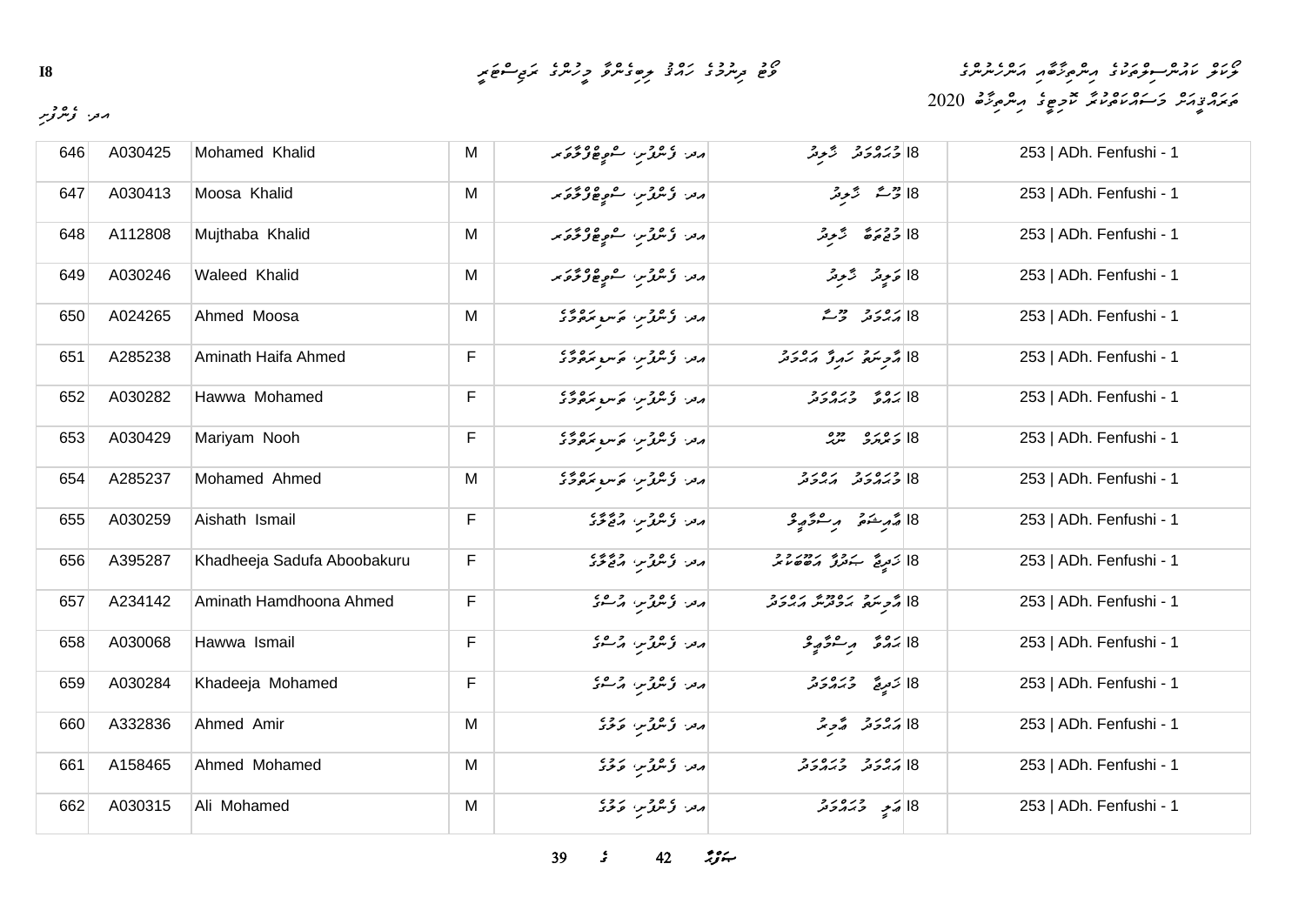*sCw7q7s5w7m< o<n9nOoAw7o< sCq;mAwBoEw7q<m; wBm;vB* م من المرة المرة المرة المرجع المرجع في المركبة 2020<br>مجم*د المريض المربوط المربع المرجع في المراجع المركبة* 

| 663 | A030046 | Aneesa Mohamed         | F | معه وكثروس ودء       | 8  پرس <i>ر محمدون</i> د                         | 253   ADh. Fenfushi - 1                  |
|-----|---------|------------------------|---|----------------------|--------------------------------------------------|------------------------------------------|
| 664 | A030180 | Fathimath Abdul Rahman | F | أمعه وكمعرض ودوء     | 8  زٌجودَ و ماه ده ده ده و                       | 253   ADh. Fenfushi - 1                  |
| 665 | A148197 | Ibrahim Mohamed        | M | معر وكلور ووء        | 8  مەھمىر ئەزەر ئەرەر ئا                         | 253   ADh. Fenfushi - 1                  |
| 666 | A112494 | Jaufar Mohamed         | M | أمعرا وتعوين أودوه   | 8  ق م ق ح م م م د و د                           | 509   Adh. Atoll Male' - 2               |
| 667 | A030047 | Khadeeja Mohamed       | F | أمعرا وتعوين أودوه   | 8  زَمَرِيحٌ وَبَرُودَوْرٌ                       | 253   ADh. Fenfushi - 1                  |
| 668 | A273926 | Mariyam Amir           | F | معه وكلور ووء        | 8   <i>ویمبرڈ مڈجن</i> گ                         | 253   ADh. Fenfushi - 1                  |
| 669 | A332833 | Mohamed Amir           | M | معر وكلور ووء        | 8  <i>وبروبرو م</i> جوبمر                        | 253   ADh. Fenfushi - 1                  |
| 670 | A030048 | Nafeesa Mohamed        | F | معر وعوض ووه         | 8  سَمِرٍ <i>— مَحدَّدُو</i> تر                  | 253   ADh. Fenfushi - 1                  |
| 671 | A024154 | Adam Ibrahim           | M | أمعرا وكفروس ومروء   | 8  ر <i>قىۋە مەمگرى</i> ۋ                        | 253   ADh. Fenfushi - 1                  |
| 672 | A286787 | Ahmed Ismail           | M | أمعرا وكفروس ومروء   | 8  <i>גُجُ</i> وَتْر بِرِ مُؤْثِرِ وَ            | 253   ADh. Fenfushi - 1                  |
| 673 | A079836 | Ali Ismail             | M | معرا وكفرون وقروده   | 8  پَرِ مِ مِ مُؤْمِرِ وَ                        | 509   Adh. Atoll Male' - 2               |
| 674 | A030131 | Aminath Ibrahim        | F | معر وكفرو ومروء      | 8  مُرْحِسَة <sub>ُ م</sub> ِهْتَرِ وُ           | 253   ADh. Fenfushi - 1                  |
| 675 | A030237 | Hassan Ibrahim         | M | أمعرا وكفروس ومروء   | 8   ئەسەمدىر م <i>ەھت</i> رىيى                   | 253   ADh. Fenfushi - 1                  |
| 676 | A030130 | Hawwa Ibrahim          | F | أمعرا وكلوفرا وقروده | 8  بَرْدُعٌ بِرِهْ بَرْبِهِ ۚ                    | 253   ADh. Fenfushi - 1                  |
| 677 | A079855 | Khadheeja Ismail       | F | أمعه وكتلوس وفرود    | 8  زَمِرِيَّ <sub>م</sub> ِ سُ <i>وَّ م</i> ِ وُ | 634   Hulhumale', Ehenihen-20            |
| 678 | A385572 | Shahudha Ismail        | F | أمعرا وكلوفرا وقروده | 8  خەرق <sub>ىمە</sub> مەش <i>ۇر بى</i>          | 253   ADh. Fenfushi - 1                  |
| 679 | A286782 | Yoosuf Ismail          | M | معه وكثرو وتروء      | 8  تريشۇ ب <sub>ە</sub> سەئەرچە                  | 438   Conrad Maldives Rangali Island - 1 |

*40 sC 42 nNw?mS*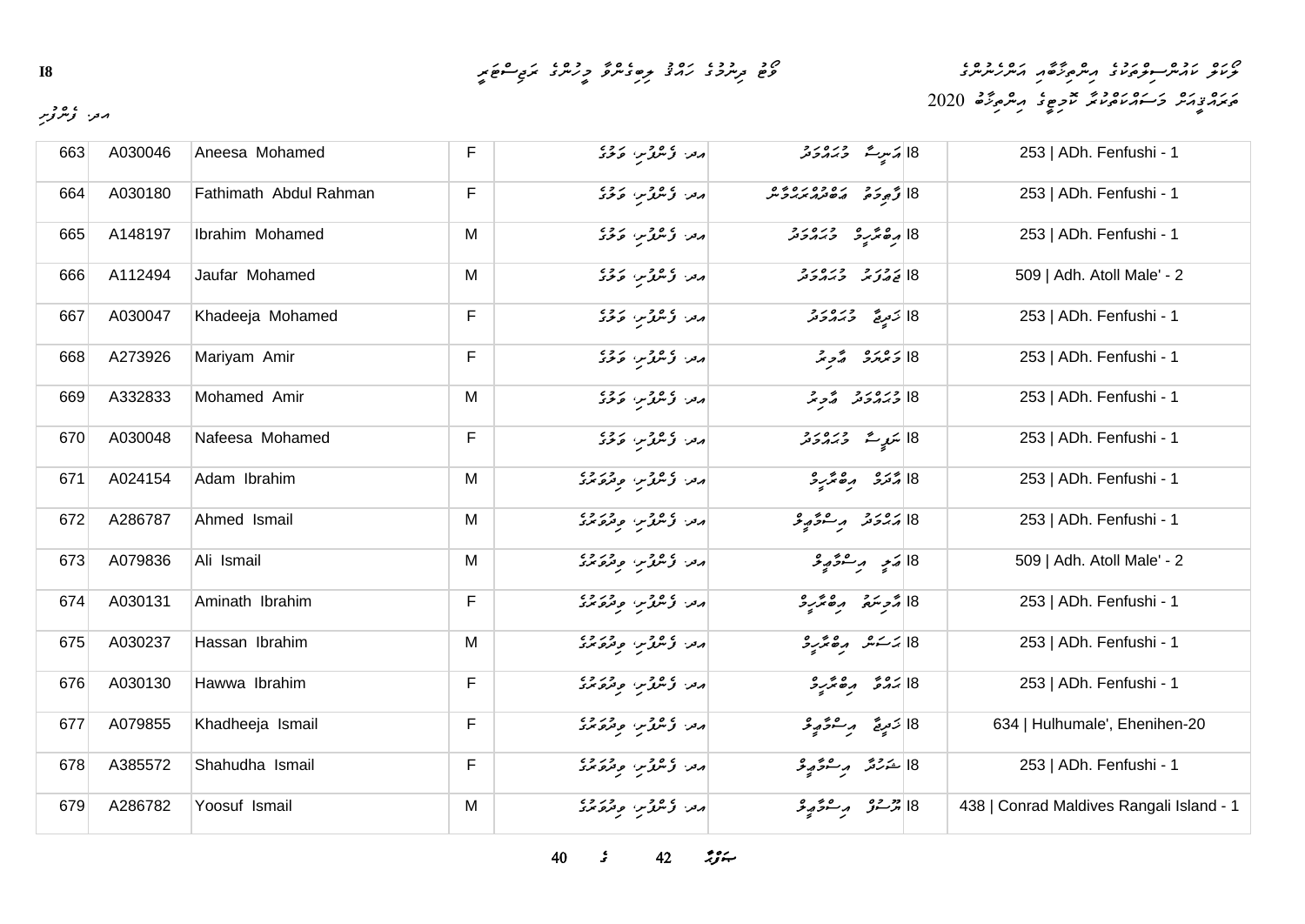*sCw7q7s5w7m< o<n9nOoAw7o< sCq;mAwBoEw7q<m; wBm;vB* م من المسجد المسجد المسجد المسجد المسجد العام 2020<br>مسجد المسجد المسجد المسجد المسجد المسجد المسجد المسجد المسجد ال

| 680 | A057190 | Zubair Hassan     | M           | معرا وكلوفرا وقروء              | 8  ج ھَ ہر مَر سک <i>ے مگر</i>              | 253   ADh. Fenfushi - 1                 |
|-----|---------|-------------------|-------------|---------------------------------|---------------------------------------------|-----------------------------------------|
| 681 | A030255 | Aboobakru Ibrahim | M           | أمعرا وكالروس وترتكب            | 3.800228                                    | 253   ADh. Fenfushi - 1                 |
| 682 | A333467 | Ahmed Aboobakuru  | M           | أمعرا كرهوس وترتره              | 3222222222                                  | 253   ADh. Fenfushi - 1                 |
| 683 | A273928 | Mohamed Sharuvaan | M           | أمعرا كرهوش وكركرها             | 8   <i>وبروبرو خەيرۇنل</i> ە                | 253   ADh. Fenfushi - 1                 |
| 684 | A333328 | Ziyaad Aboobakuru | M           | أمعرا وتكوس وترتره              | 8] يې ترگتر د منصوبو د 18                   | 253   ADh. Fenfushi - 1                 |
| 685 | A283408 | Ahmed Hussain     | M           | أمعن وتكروس كالركوع وتخ         | 8   پرچوکر کرکے ہر بار                      | 686   Radisson Blu Maldives-1           |
| 686 | A283410 | Ali Hussain       | M           | أمعه وكثروش وكربح وبحر          | 8  پر پو جر شمېر شر                         | 253   ADh. Fenfushi - 1                 |
| 687 | A283411 | Aminath Hussain   | F           | أمعن وتكوي وكالموقع وقر         | 8  مٌحِ سَمَعٌ مُ يَسَمَ <i>رِ م</i> ُرْ    | 253   ADh. Fenfushi - 1                 |
| 688 | A283407 | Ibrahim Hussain   | M           | معرا وكثروس أو مركز كالموالي    | 8  مەھمەر 2 - ئەسەمبەر                      | 253   ADh. Fenfushi - 1                 |
| 689 | A150536 | Ismail Hussain    | M           | أمعه وكثروس وكربح وبحر          | 8   <sub>م</sub> رعو <i>ڈمی</i> و جسکمبرمگر | 253   ADh. Fenfushi - 1                 |
| 690 | A030091 | Khadheeja Hussain | $\mathsf F$ | أمعن وتكوي عكر فكالحوث          | 8   كەنبەتق    ئەسكە <i>ر بىر</i>           | 253   ADh. Fenfushi - 1                 |
| 691 | A030090 | Mohamed Hussain   | M           | أمعه وتكور ومركوع ولخر          | 18 دېم دې د شهر شر                          | 253   ADh. Fenfushi - 1                 |
| 692 | A059252 | Hussain Ismail    | M           | أمعر وكالمعجمون كالمرجعى        | 8   پرستمبر شر مر سر مرکز مربر می           | 253   ADh. Fenfushi - 1                 |
| 693 | A371672 | Aishath Amaanee   | F           | مەر، ئۇنترلۇپ، ئەگەس ئەمرىق     | 8  <i>مُذہبخوش مُ</i> حَسِرِ                | 253   ADh. Fenfushi - 1                 |
| 694 | A246935 | Aminath Ibrahim   | F           | مەر، ئۇنترۇس ئۇگىر ئەمرىق       | 8  مُرْحِسَةُ مِنْ مُرْجِعٌ                 | 253   ADh. Fenfushi - 1                 |
| 695 | A350086 | Ibrahim Ahmed     | M           | معرا وكرويل الأوضح مركز والمحمد | 8  م <i>ِ ھُنَّرِ وَ</i> مَدَوَمَرَ         | 253   ADh. Fenfushi - 1                 |
| 696 | A413977 | Mohamed Ameen     | M           | أمعرا وتتروش كالحس كالمراقب     | 8  <i>  جُهُدُوَنْڌ جُ</i> حِيثْر           | 440   Lux South Ari Atoll, Maldives - 1 |

 $41$  *s*  $42$  *n***<sub>s</sub>**